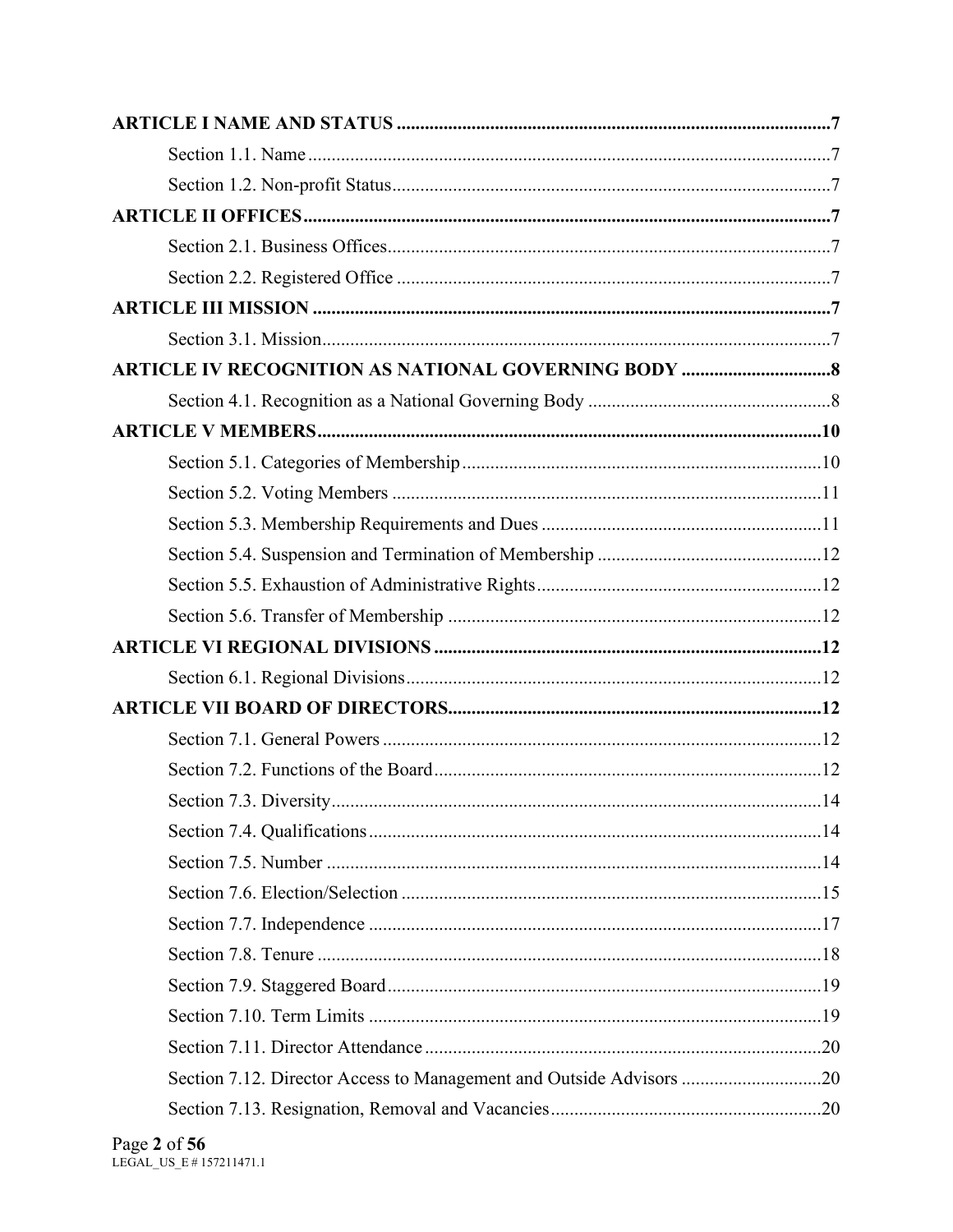| Section 7.20. Transacting Business by Mail, Electronic Mail, Telephone or Facsimile 22 |  |
|----------------------------------------------------------------------------------------|--|
|                                                                                        |  |
|                                                                                        |  |
|                                                                                        |  |
|                                                                                        |  |
|                                                                                        |  |
|                                                                                        |  |
|                                                                                        |  |
|                                                                                        |  |
|                                                                                        |  |
|                                                                                        |  |
|                                                                                        |  |
|                                                                                        |  |
|                                                                                        |  |
|                                                                                        |  |
|                                                                                        |  |
|                                                                                        |  |
|                                                                                        |  |
|                                                                                        |  |
|                                                                                        |  |
|                                                                                        |  |
|                                                                                        |  |
|                                                                                        |  |
|                                                                                        |  |
|                                                                                        |  |
|                                                                                        |  |
|                                                                                        |  |
|                                                                                        |  |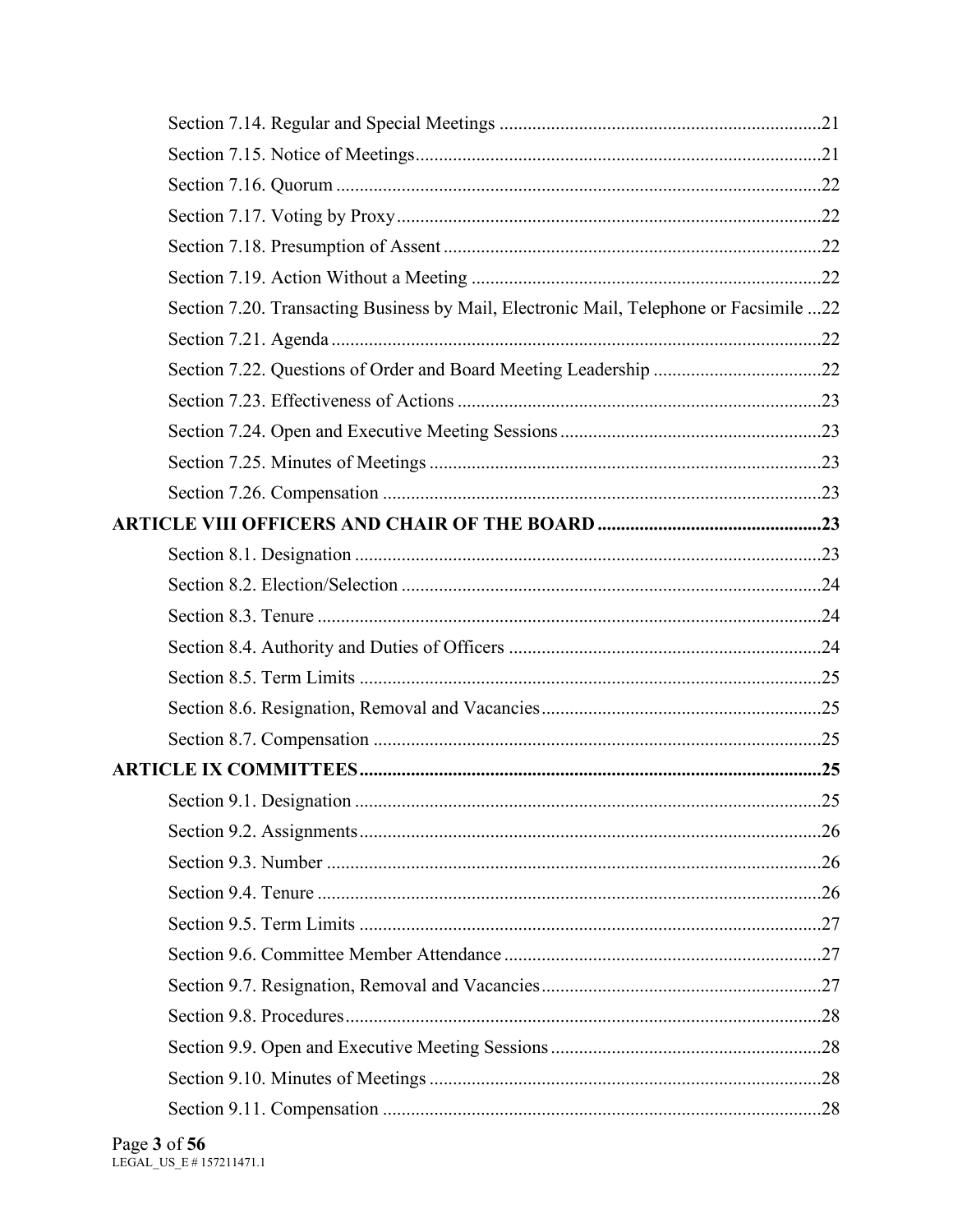| Section 9.16. High Performance Committee and Para High Performance Committee 33     |  |
|-------------------------------------------------------------------------------------|--|
|                                                                                     |  |
|                                                                                     |  |
|                                                                                     |  |
|                                                                                     |  |
|                                                                                     |  |
|                                                                                     |  |
|                                                                                     |  |
|                                                                                     |  |
|                                                                                     |  |
|                                                                                     |  |
| Section 10.9. Complaints Involving Selection to Participate in a Competition37      |  |
|                                                                                     |  |
| Section 10.11. Appeal of Decisions of Ethics and Grievance Committee to the Board37 |  |
|                                                                                     |  |
|                                                                                     |  |
|                                                                                     |  |
| Section 10-A.1. Submission to Jurisdiction of U.S. Center for SafeSport 38          |  |
|                                                                                     |  |
| Section 10-A.3. Allegations Regarding Sexual Abuse or Misconduct40                  |  |
|                                                                                     |  |
|                                                                                     |  |
|                                                                                     |  |
|                                                                                     |  |
|                                                                                     |  |
|                                                                                     |  |
|                                                                                     |  |
|                                                                                     |  |
|                                                                                     |  |
|                                                                                     |  |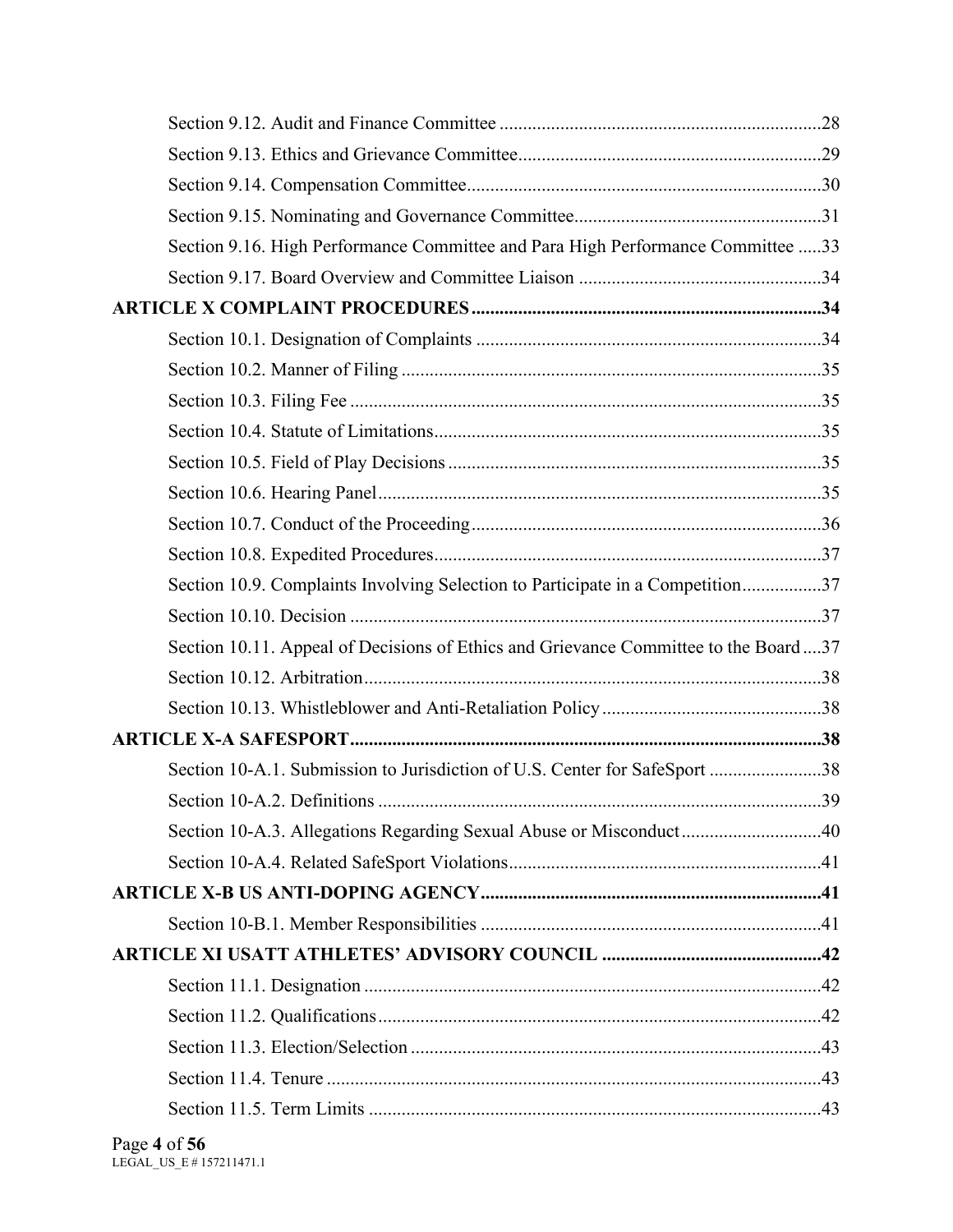| <b>ARTICLE XIII USOPC NATIONAL GOVERNING BODIES' COUNCIL 45</b>                                                                                       |    |
|-------------------------------------------------------------------------------------------------------------------------------------------------------|----|
|                                                                                                                                                       |    |
|                                                                                                                                                       |    |
|                                                                                                                                                       |    |
|                                                                                                                                                       |    |
|                                                                                                                                                       |    |
|                                                                                                                                                       |    |
|                                                                                                                                                       |    |
|                                                                                                                                                       |    |
|                                                                                                                                                       |    |
|                                                                                                                                                       |    |
|                                                                                                                                                       |    |
|                                                                                                                                                       | 47 |
|                                                                                                                                                       |    |
|                                                                                                                                                       |    |
| Section 16.3. Requirements for Holding an International or National Amateur Athletic                                                                  |    |
| Section 16.4. Requirements for Sponsoring United States Table Tennis Athletes to<br>Compete in An International Athletic Competition Held Outside the |    |
|                                                                                                                                                       |    |
|                                                                                                                                                       |    |
|                                                                                                                                                       |    |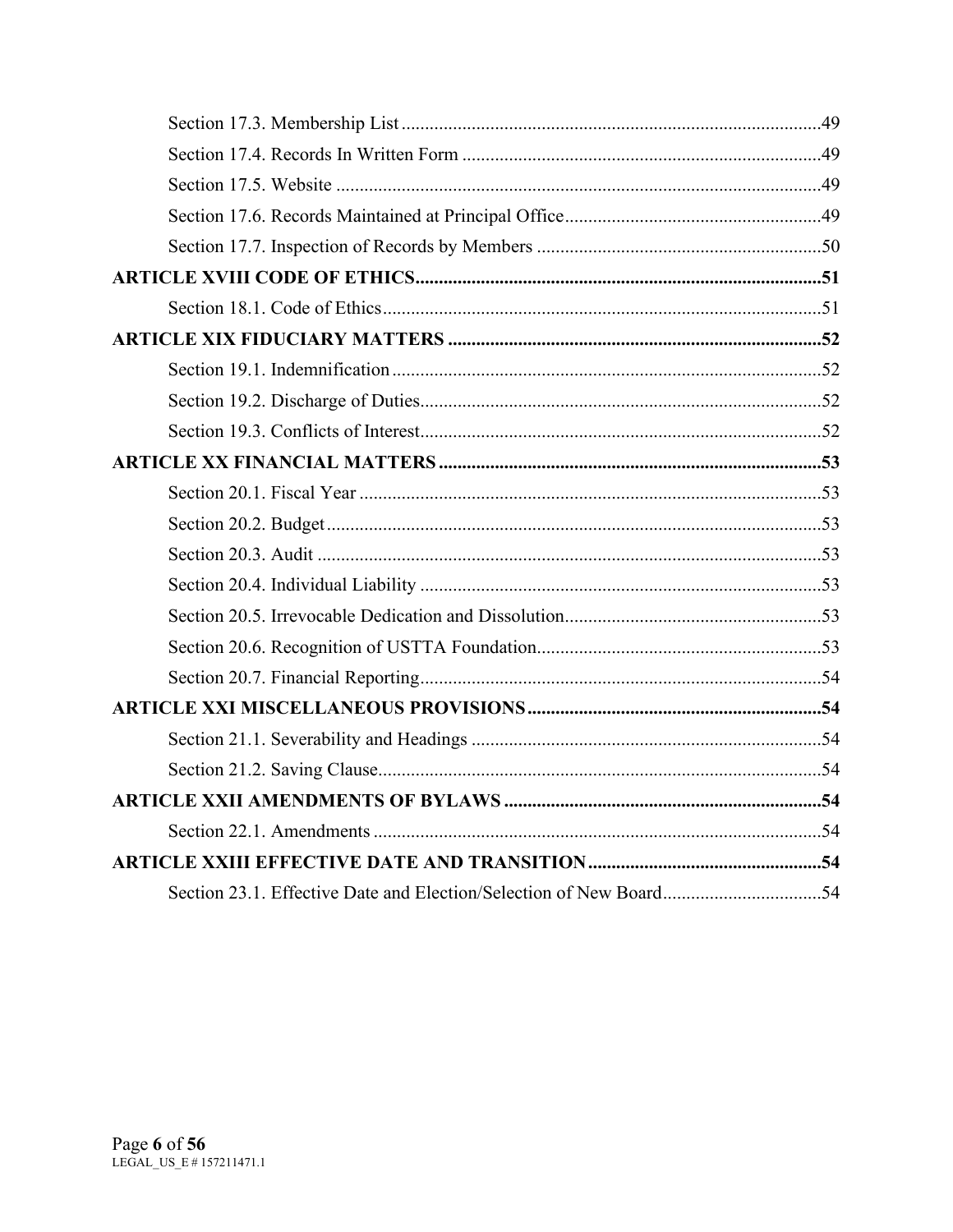# **ARTICLE I NAME AND STATUS**

### Section 1.1. Name.

The name of the corporation shall be United States Table Tennis Association, Inc. d/b/a USA Table Tennis (referred to in these Bylaws as "USATT"). USATT may establish such acronyms or abbreviations as may be appropriate for business use, and may establish logos, service marks, or trademarks as may be appropriate to further its purposes, mission recognition and goals.

#### Section 1.2. Non-profit Status.

USATT shall be a non-profit corporation incorporated and licensed pursuant to the laws of the State of Illinois. USATT shall be operated for charitable and educational purposes and it shall also have as its purpose to foster national and international amateur sports competition in the sport of table tennis. USATT shall operate consistent with and shall maintain a tax-exempt status in accordance with section 501(c) (3) of the Internal Revenue Code.

# **ARTICLE II OFFICES**

### Section 2.1. Business Offices.

The principal office of USATT shall be in Colorado Springs, Colorado. USATT may at any time change the location of its principal office. USATT may have such other offices, either within or outside Colorado, as the Board of Directors ("Board", each member of the Board a "Director") may designate or as the affairs of USATT may require from time to time.

#### Section 2.2. Registered Office.

The registered office of USATT shall be maintained in Illinois. The registered office may be changed from time to time by the Board or by the officers of USATT, or to the extent permitted by Illinois statute by the registered agent of USATT. The registered office may be, but not need be, the same as the principal office.

# **ARTICLE III MISSION**

# Section 3.1. Mission.

The mission of USATT is to support, grow and inspire the table tennis community, and to provide resources that enable athletes to achieve sustained competitive excellence and pursue international Olympic and Paralympic success.<sup>1</sup>

<sup>&</sup>lt;sup>1</sup> Bylaw 3.1 was amended 2019-02-11 (M-2). The previous Bylaw 3.1 read as follows:

The Mission of the USATT shall be to enable United States athletes to achieve sustained competitive excellence in Olympic/Paralympic, Pan American or Para Pan American Games, and other international competitions, and to promote and grow the sport of Table Tennis in the United States, while creating a lasting value for our members.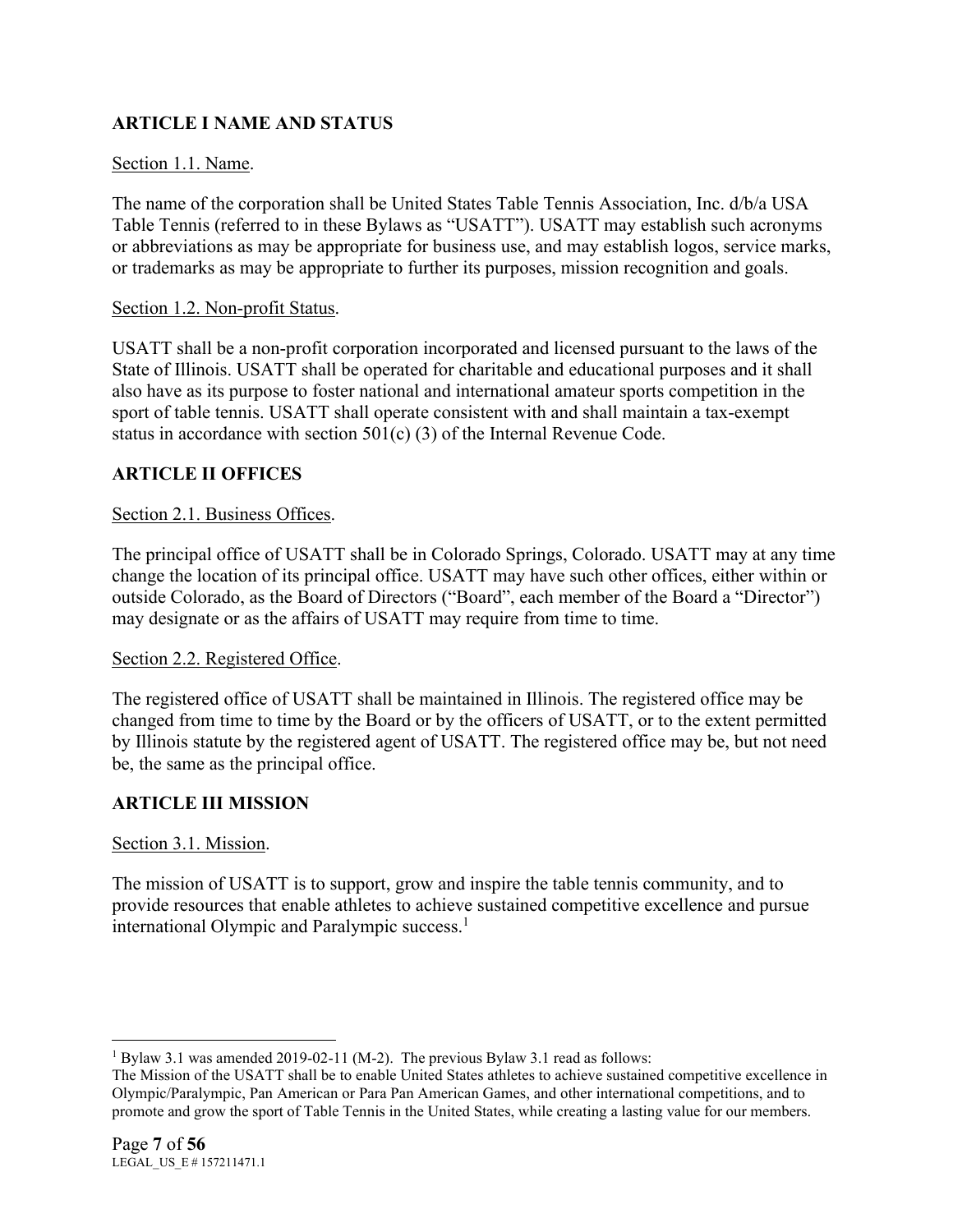# **ARTICLE IV RECOGNITION AS NATIONAL GOVERNING BODY**

### Section 4.1. Recognition as a National Governing Body.

USATT shall seek and attempt to maintain recognition by the United States Olympic and Paralympic Committee ("USOPC") as the National Governing Body ("NGB") for the sport of table tennis in the United States. In furtherance of that purpose, USATT shall comply with the requirements for recognition as an NGB as set forth in the Ted Stevens Olympic and Amateur Sports Act, 36 U.S.C. § 220501 et seq. (the "Ted Stevens Act") and as mandated by the USOPC as such requirements are promulgated or revised from time to time. The following events qualify as Operation Gold Competition, as defined by USOPC: Summer Olympics, Summer Paralympics, World Championships, Para World Championships, Pan American Games, and Para Pan American Games.

In fulfilling those requirements, USATT shall:

- a. Be a member of only one (1) international sports federation, which is recognized by the International Olympic Committee as the worldwide governing body for the sport of table tennis;
- b. Be autonomous in the governance of the sport of table tennis by independently determining and controlling all matters central to such governance, by not delegating any of that determination or control, and by being free from outside restraint;
- c. Maintain the managerial and financial competence and capability to establish national goals for table tennis relating to the development and wellbeing of the sport, to implement and administer a plan for the attainment of those goals, and to execute its obligations as the NGB for the sport of table tennis;
- d. Provide for individual and organizational membership;
- e. Ensure that its Board and any other governance body has established criteria and election procedures for, and maintains among its voting members, individuals who are actively engaged in or who have represented the United States as athletes in Operation Gold Competition in table tennis within the preceding ten (10) years ("Elite Athletes"), and: 1) ensure that the voting power held by those individuals is not less than twenty percent (20%) of the voting power held in its Board<sup>2</sup>; and, 2) ensure that the voting power held by the combination Elite Athletes and individuals who have represented the United States as athletes in Operation Gold Competition in table tennis more than ten (10) years since the completion of competition ("10+ Year Elite Athletes") is not less than thirty three and a third percent (33.3%) of the voting power held in its Board.
- f. Ensure that, for any other governance body, the voting power held by the combination of Elite Athletes and 10+ Year Elite Athletes is not less than thirty three

<sup>&</sup>lt;sup>2</sup> Revised 2021-10-27. The previous language read "...voting power held by those individuals is not less than twenty (20) percent of the voting power…"]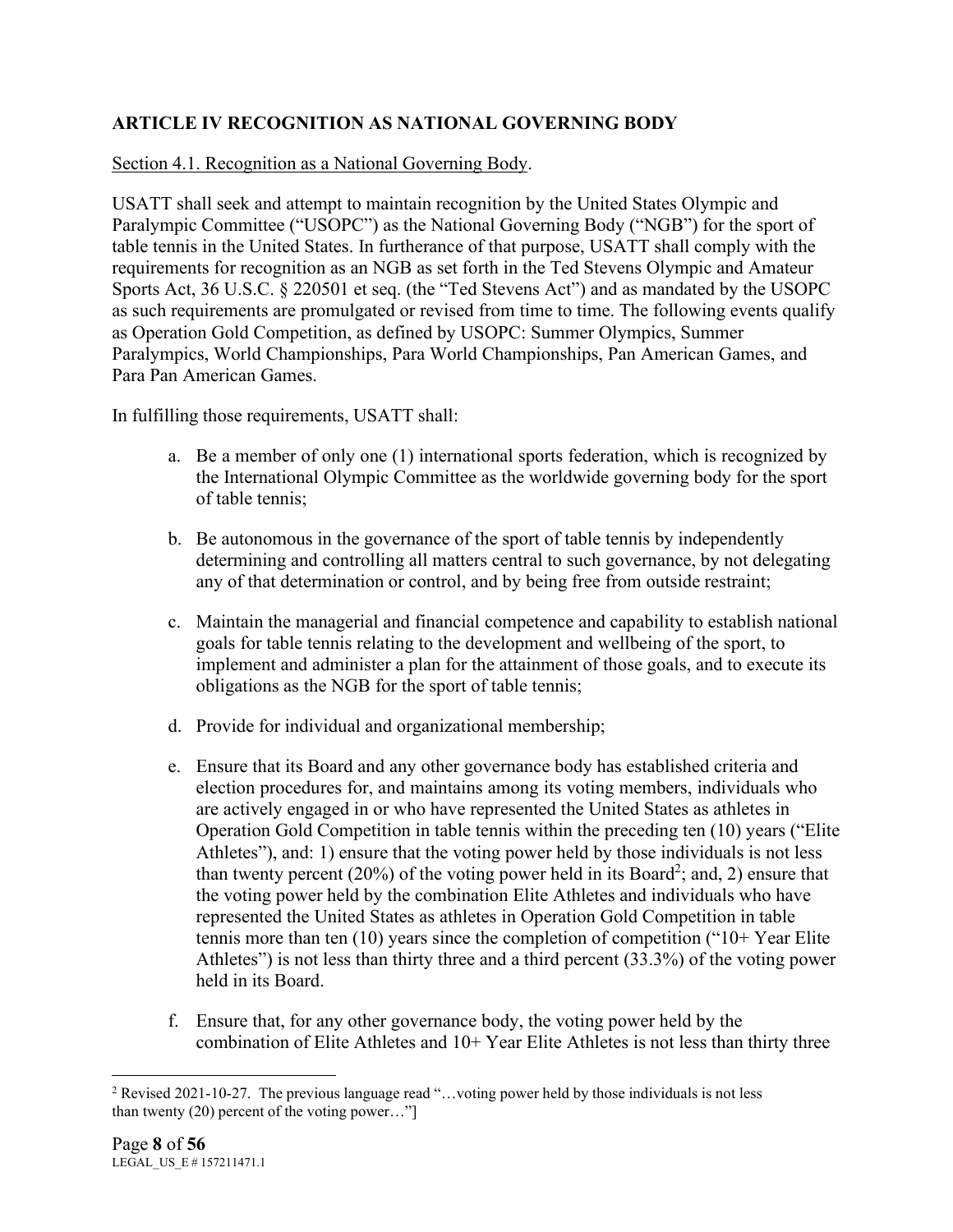and a third (33 1/3) percent of the voting power held by such governance body, and that for USATT Committees designated in these Bylaws not less than fifty percent (50%) of such voting power is held by Elite Athletes;

- g. Provide for reasonable direct representation on its Board for any amateur sports organization which, in the sport of table tennis, conducts a national program on a level of proficiency appropriate for selection of amateur athletes to represent the United States in international amateur athletic competition, or regular national amateur athletic competition, and ensure that representation reflects the nature, scope, quality, and strength of the programs and competitions of that amateur sports organization in relation to all other of those programs and competitions in the sport of table tennis in the United States;
- h. Be governed by a Board whose members are selected without regard to race, color, religion, age, gender, sexual orientation, or national origin, except that, in sports where there are separate programs for men and women, it provides for reasonable representation of both men and women on the Board or other governing board;
- i. Provide an equal opportunity to amateur athletes, coaches, trainers, managers, administrators, and officials to participate in table tennis competitions without discrimination on the basis of race, color, religion, age, gender, sexual orientation, or national origin;
- j. Not have an officer who is also an officer of another amateur sports organization that is recognized by the USOPC as an NGB;
- k. Provide procedures for the prompt and equitable resolution of grievances of its general members and employees;
- <sup>1.</sup> Provide fair notice, including the charges in the complaint, and an opportunity for a hearing to any amateur athlete, coach, trainer, manager, administrator, or official before declaring such individual ineligible to participate;<sup>3</sup>
- m. Agree to remedy any controversy involving: (i) its recognition as an NGB, or (ii) the opportunity of any amateur athlete, coach, trainer, manager, administrator, or official to participate in amateur athletic competition in Table Tennis, upon demand of the USOPC or any aggrieved amateur athlete, coach, trainer, manager, administrator, or official, as modified pursuant to the Ted Stevens Act. Both parties shall follow process outlined under Section 9.13 (Ethics and Grievance Committee) and Section 10 (Complaint Procedure). In the event USATT has exhausted all avenues to remedy, then the USATT shall submit to binding arbitration conducted in accordance with the Commercial Rules of American Arbitration Association;

<sup>&</sup>lt;sup>3</sup> Amended 2018-09-23 (M-3). The previous text read: Provide fair notice and an opportunity for a hearing to any amateur athlete, coach, trainer, manager, administrator, or official before declaring such individual ineligible to participate.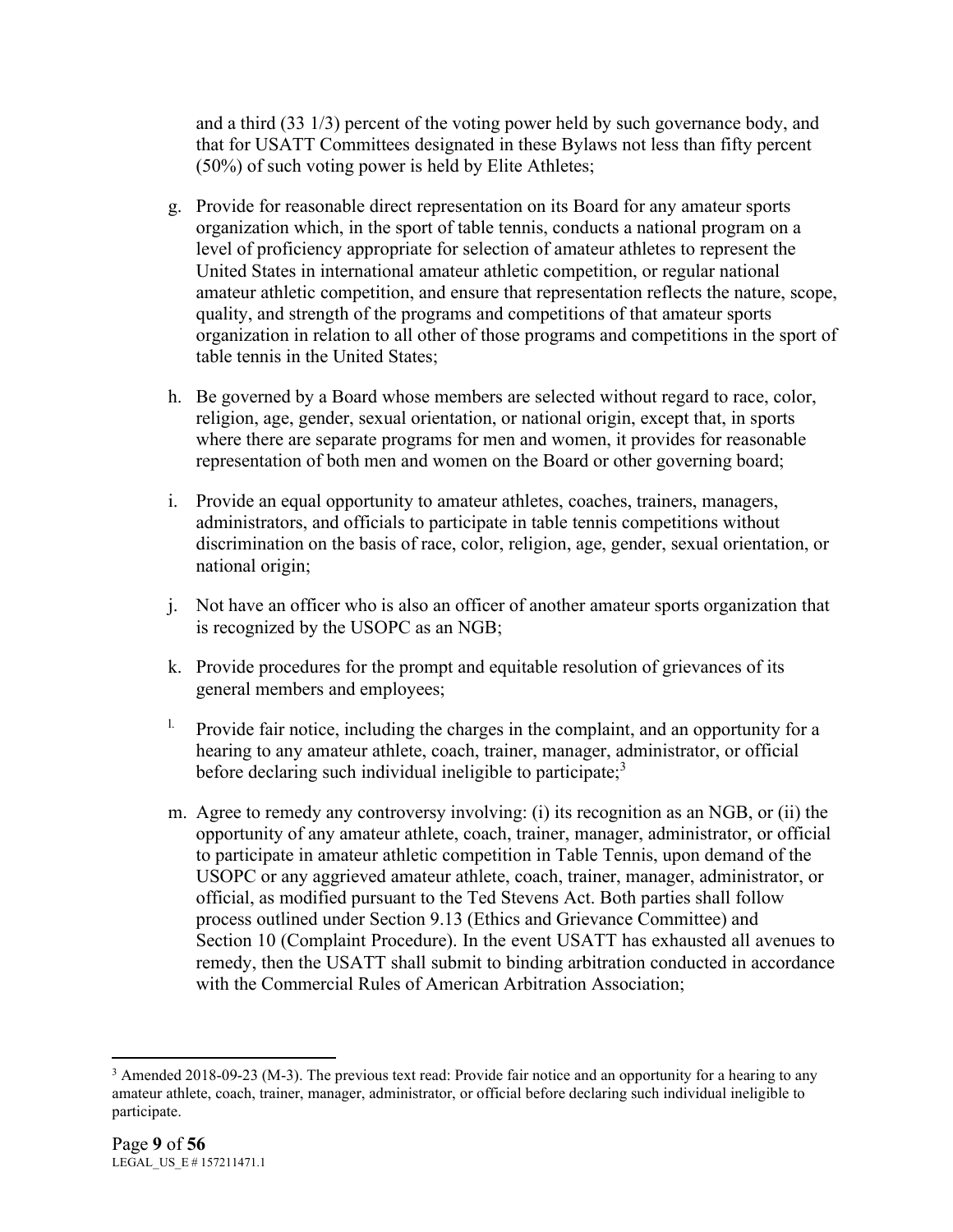- n. Not have eligibility criteria relating to amateur status or to participation in the Olympic or Pan American Games that are more restrictive than those of the international sports federation for the sport of table tennis recognized by the International Olympic Committee;
- o. Perform all other obligations and duties imposed by the Ted Stevens Act and by the USOPC on an NGB; and
- p. Develop one or more policies that prohibit any individual who is an employee, contractor, or agent of the national governing body from assisting a member or former member in obtaining a new job (except for the routine transmission of administrative and personnel files) if the individual knows that such member or former member violated the policies or procedures of the U.S. Center for Safe Sport related to sexual misconduct or was convicted of a crime involving sexual misconduct with a minor in violation of applicable law or the policies or procedures of the U.S. Center for Safe Sport<sup>4</sup>.

# **ARTICLE V MEMBERS**

# Section 5.1. Categories of Membership.

The USATT shall have individual and organization membership categories as follows:

- a. Individual Membership Categories
	- 1. General Members. All USATT's life members and those individuals that register as general members are General Members and are eligible for competition in USATT sanctioned events.
	- <sup>2.</sup> Supporting Members. Supporting members may not vote or compete in USATT sanctioned events. Supporting Members are those individuals who register as supporting members (or such name as may be deemed appropriate by the CEO) and who are interested in the purpose, programs, aims and objectives of USATT. Supporting Members are eligible such rights and privileges, benefits as General Members except Supporting Members may not vote and may only compete in USATT sanctioned tournaments by purchasing a Tournament Pass.<sup>5</sup>
	- 3. League Members. An individual League Member is only eligible for competition in USATT Affiliated Leagues. Individual League Member may not vote or compete in USATT sanctioned tournaments.
- b. Organization Membership Categories –

<sup>4</sup> Final clause added, 2021-10-27.

<sup>5</sup> Amended 2015-01-21 during Board Teleconference. The previous text read: Supporting members are those individuals who register as supporting members and who are interested in the purpose, programs, aims and objectives of USATT.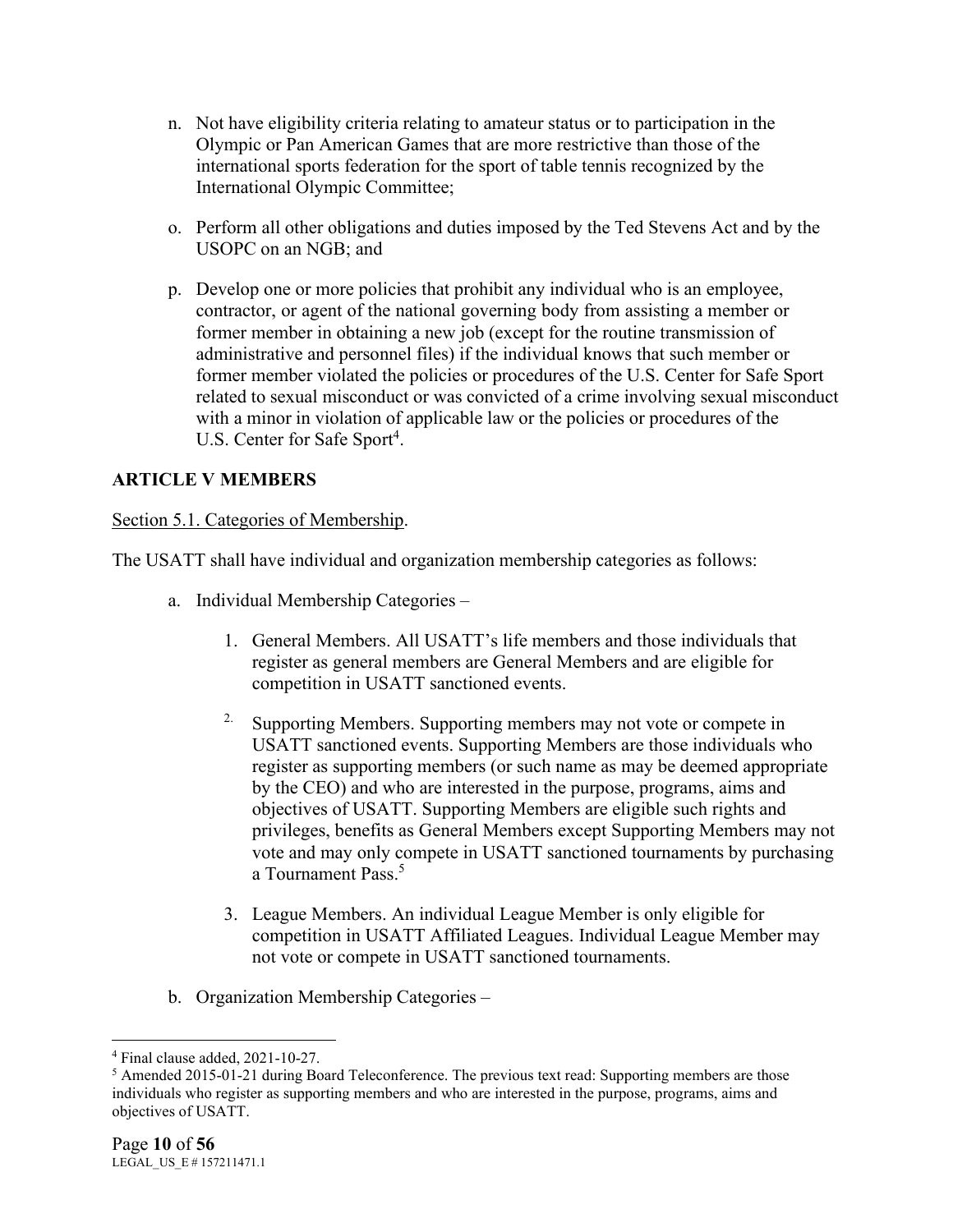- 1. Club Members. Club Members are those Table Tennis clubs that register as clubs and which agree to conduct their programs in accordance with and agree to be bound by the rules and regulations of USATT.
- 2. National Organization Members. National Organization Members are those amateur sports organizations that register as a national organization and which conducts, on a level of proficiency appropriate for the selection of amateur athletes to represent the United States in international amateur athlete competition, a national program or regular national amateur athletic competition in the sport of Table Tennis.
- 3. Contributing Organization Members. Contributing Organization Members are those amateur sports organizations that register as contributing organizations and which conduct athletic programs or activities that further the sport of Table Tennis in the United States or which otherwise support the sport of Table Tennis in the United States.
- 4. Affiliated League Members. Affiliated League Members are those leagues that register as Affiliated Leagues and which agree to conduct their programs in accordance with and agree to be bound by the rules and regulations of USATT.
- c. A member must be in good standing of USATT to participate in any USATT sanctioned competition.

Section 5.2. Voting Members.

General Members shall be entitled to vote in an election for the At Large Directors of the Board, as listed under Section 7.6(b) (3).

An individual shall be a legal resident of the United States and at least eighteen (18) years of age in order to be eligible to vote in an election. Notwithstanding these restrictions on voting, membership in USATT is open to individuals who are less than eighteen (18) years of age and to individuals who are not citizens of the United States. An individual shall be a member of USATT sixty (60) days prior to the date of the election (record date) in order to be eligible to vote in an election.

Individuals and organizations belonging to the following membership categories have no voting privileges<sup>6</sup>: Supporting Members, League Members, Contributing Organization Members and Affiliated League Members.

<sup>6</sup> Amended 2010-11-08 by Board Teleconference.

The previous text read: Individuals and organizations belonging to the following membership categories have no voting privileges: Supporting members and Contributing Organization members.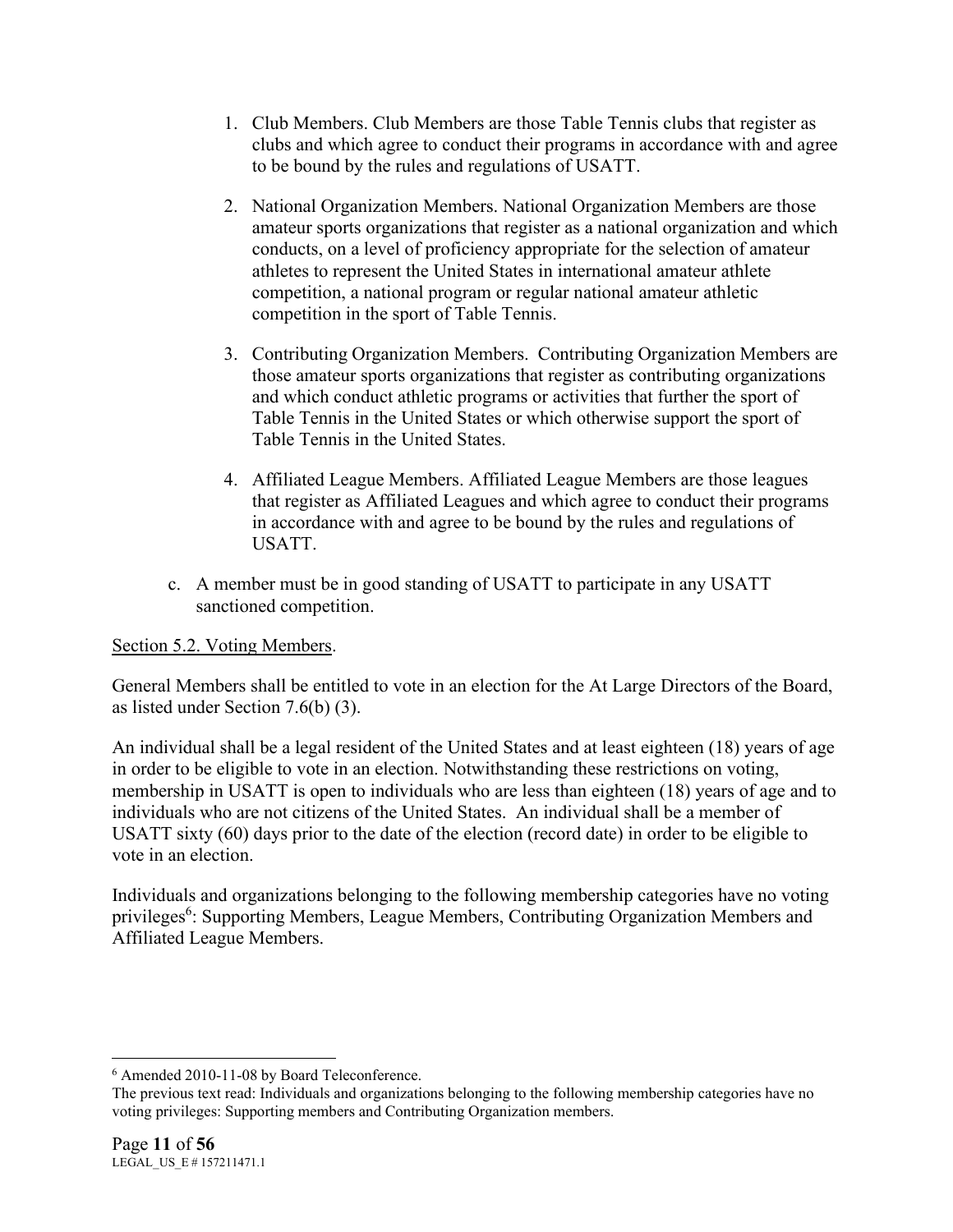# Section 5.3. Membership Requirements and Dues.

Membership in USATT is a privilege and creates with it certain obligations and duties. The Board may establish such membership requirements and dues as the Board shall deem necessary or appropriate. Further, the Board may establish such rules and procedures for the manner and method of payment of dues, the collection of delinquent dues and the prorating or refund of dues, as the Board shall deem necessary or appropriate. No privilege of membership shall be available until all membership requirements are satisfied and all dues are paid in full.

# Section 5.4. Suspension and Termination of Membership.

The membership of any member may be suspended or terminated at any time with cause by an affirmative vote of two-thirds (2/3) of all of the currently seated Board members (the "Full Board"), or through disciplinary procedures conducted in accordance with rules adopted by the Board of Directors. A member shall have the right to a hearing prior to suspension and/or termination.

# Section 5.5. Exhaustion of Administrative Rights.

By accepting USATT membership, a member agrees to follow its Bylaws and USATT rules and regulations, and to exhaust all administrative remedies provided therein in any controversy or grievance involving USATT activities before seeking any other form of relief outside USATT.

# Section 5.6. Transfer of Membership.

Members may not transfer their membership in USATT. Members shall have no ownership rights or beneficial interests of any kind in the property of USATT.

# **ARTICLE VI REGIONAL DIVISIONS**

# Section 6.1. Regional Divisions.

The Board shall divide the United States into geographic regions as the Board determines in its sole discretion will best serve the interests of the sport of table tennis. The regions shall be an extension of USATT and not separate entities. Additionally, USATT may hold regional competitions or conduct such other regional activities that promote the mission of USATT as the Board and the Chief Executive Officer determine in their sole discretion.

# **ARTICLE VII BOARD OF DIRECTORS**

# Section 7.1. General Powers.

Except as otherwise provided in these Bylaws, the USATT Board shall exercise and have authority over all USATT corporate powers, and oversee the management of its business and affairs.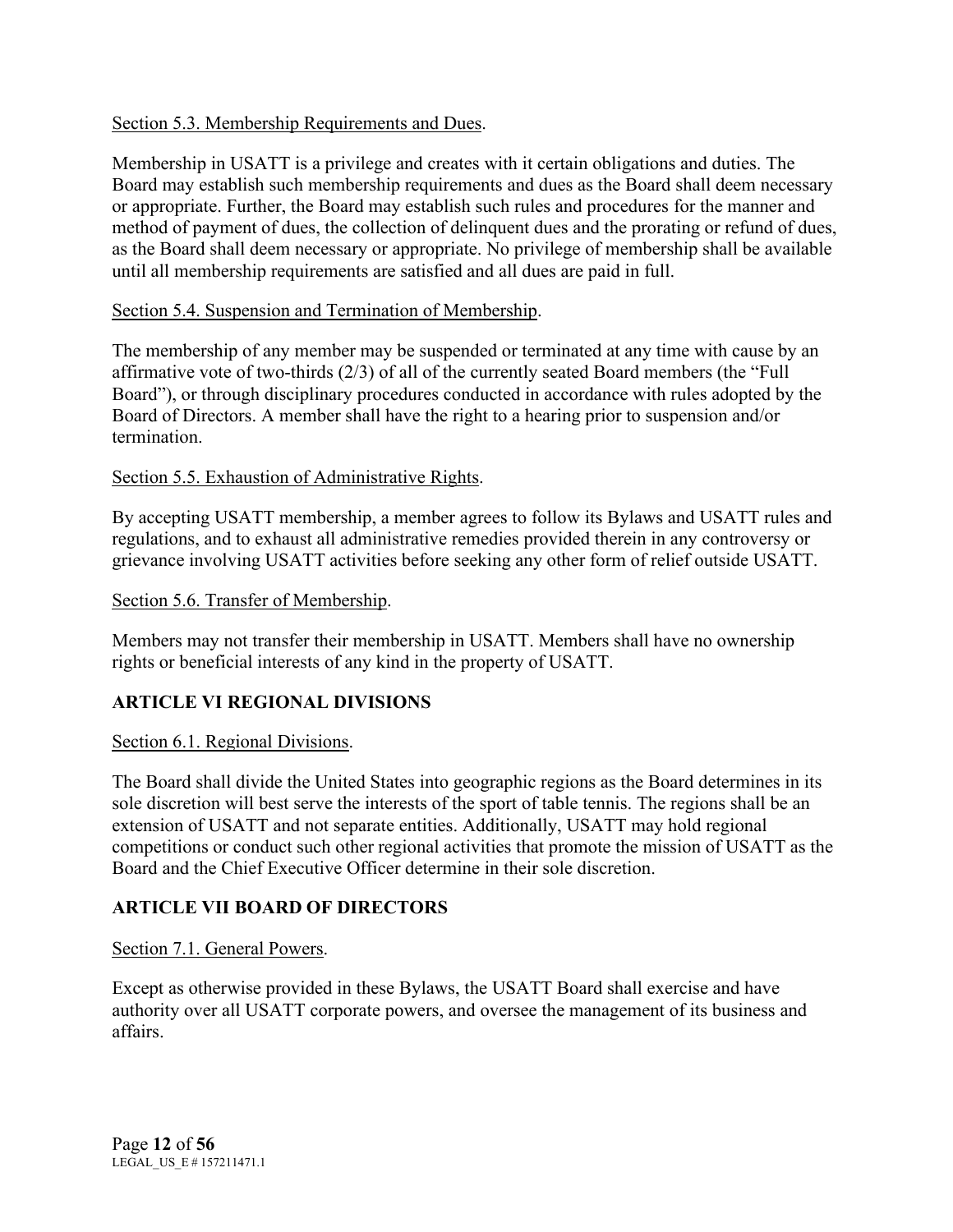#### Section 7.2. Functions of the Board.

The USATT Board shall represent the interests of the table tennis community for USATT in the United States and its athletes by providing USATT with policy, guidance and strategic direction. The Board shall oversee the management of USATT and its affairs, but it does not manage USATT. The Board shall select a well-qualified and ethical Chief Executive Officer and oversee the Chief Executive Officer in the management and operation of USATT. The Board shall focus on long-term objectives and impacts rather than on day-to-day management, empowering the Chief Executive Officer to manage a staff-driven organization with effective Board oversight. In addition to, but not limited to, the Board shall:

- a. Implement procedures to orient new Board members, educate all Directors on the business and governance affairs of USATT, and evaluate Board performance;
- b. Select, compensate, and evaluate the Chief Executive Officer and plans for management succession;
- c. Review and approve USATT's strategic plan and the annual operating plans, budget, business plans, and corporate performance;
- d. Set policy and provide guidance and strategic direction to management on significant issues facing USATT;
- e. Review and approve significant corporate actions and contracts;
- f. Oversee the financial reporting process, communications with stakeholders, and USATT's legal and regulatory compliance program;
- g. Oversee effective corporate governance;
- h. Approve capital structure, financial strategies, borrowing commitments, and longrange financial planning;
- i. Review and approve financial statements, annual reports, significant contracts, audit and control policies, and, upon the recommendation of the Audit Committee, select independent auditors;
- j. Ensure that USATT's assets are being properly protected;
- k. Ensure USATT's compliance with laws and regulations and the appropriate performance of its broader responsibilities;
- l. Ensure that the Board and management are properly structured and prepared to act in case of a corporate crisis; and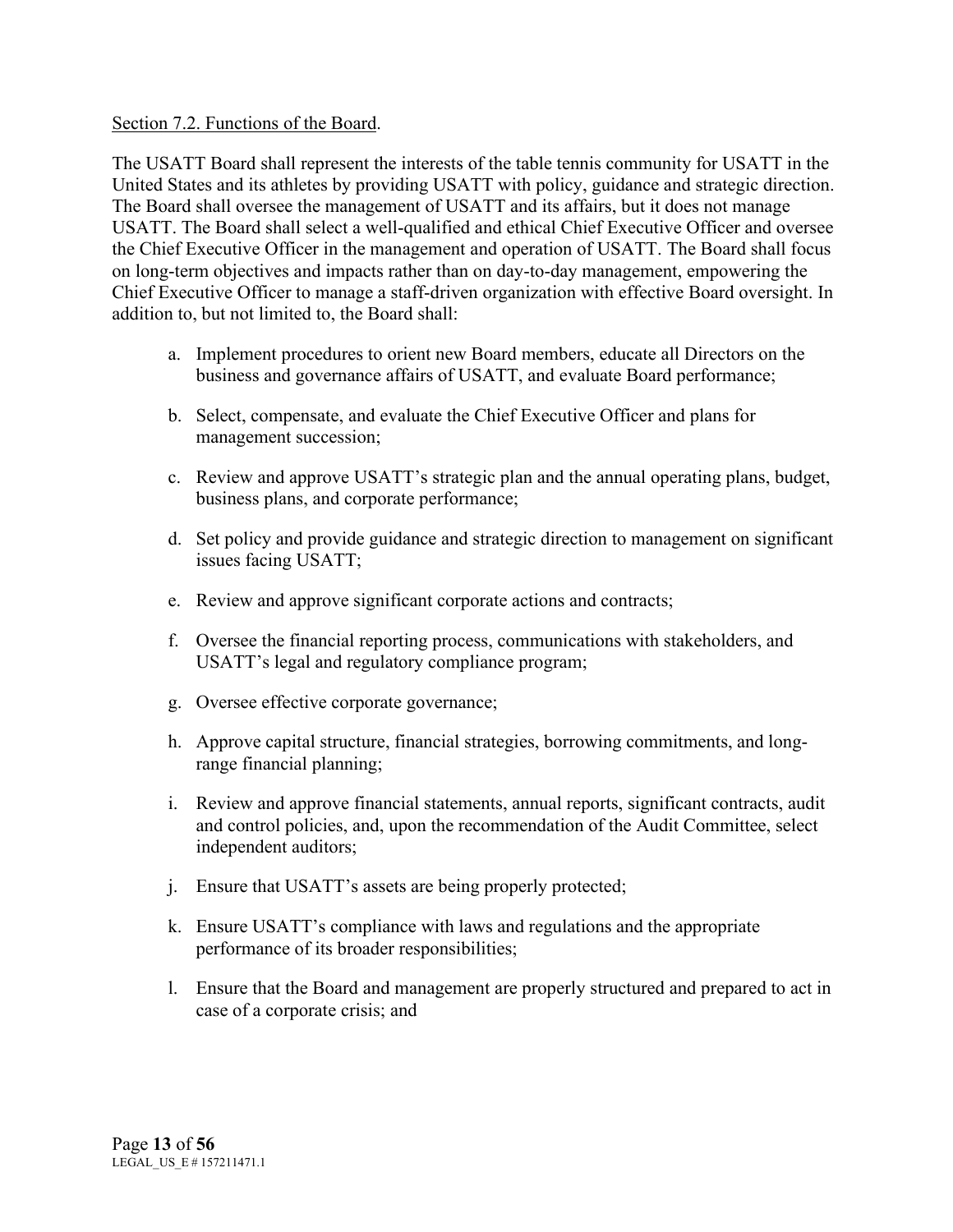- m. Ensure that athlete safety rules, policies, and procedures comply with the requirements of the USOPC and U.S. Center for SafeSport<sup>7</sup>.
- n. Monitor USATT's operational and management performance. At the minimum, the following should be reviewed on an annual basis:
	- i. Key performance indicators;
	- ii. CEO performance;
	- iii. Strategic Plan;
	- iv. Investments and accounts;
	- v. Fundraising strategies and goals;
	- vi. Compliance and risk assessment indicators;
	- vii. Overall performance, including identifying strengths, weaknesses, potential opportunities, and potential challenges;
- o. Hear appeals, if any, of the Ethics and Grievance Committee's decisions, as described in Section 10 "Complaint Procedures."

### Section 7.3. Diversity.

USATT's Board shall be sensitive to the desirability of diversity at all levels of USATT, including among its athletes. The USATT Board shall develop and implement a policy that promotes diversity at all levels of USATT, supported by meaningful efforts to accomplish that diversity. The USATT Board shall develop norms that favor open discussion and favor the presentation of different views.

# Section 7.4. Qualifications.

Each Director must be a citizen of the United States and eighteen (18) years of age or older on or before the first date of his or her term. A Director need not be a resident of Colorado.

A Director shall (i) have the highest personal and professional integrity, (ii) demonstrate exceptional ability and judgment, and (iii) be effective, in conjunction with the other members of the Board, in collectively serving the long-term interests of USATT. Directors shall possess the highest personal values, judgment and integrity, understanding of athletic competition and the Olympic ideals, and have diverse experience in the key business, financial, and other challenges that face USATT. At least one (1) of the Independent Directors (as defined below), who shall also serve on the Audit Committee shall have financial expertise.

<sup>7</sup> Language Added 2021-10-27.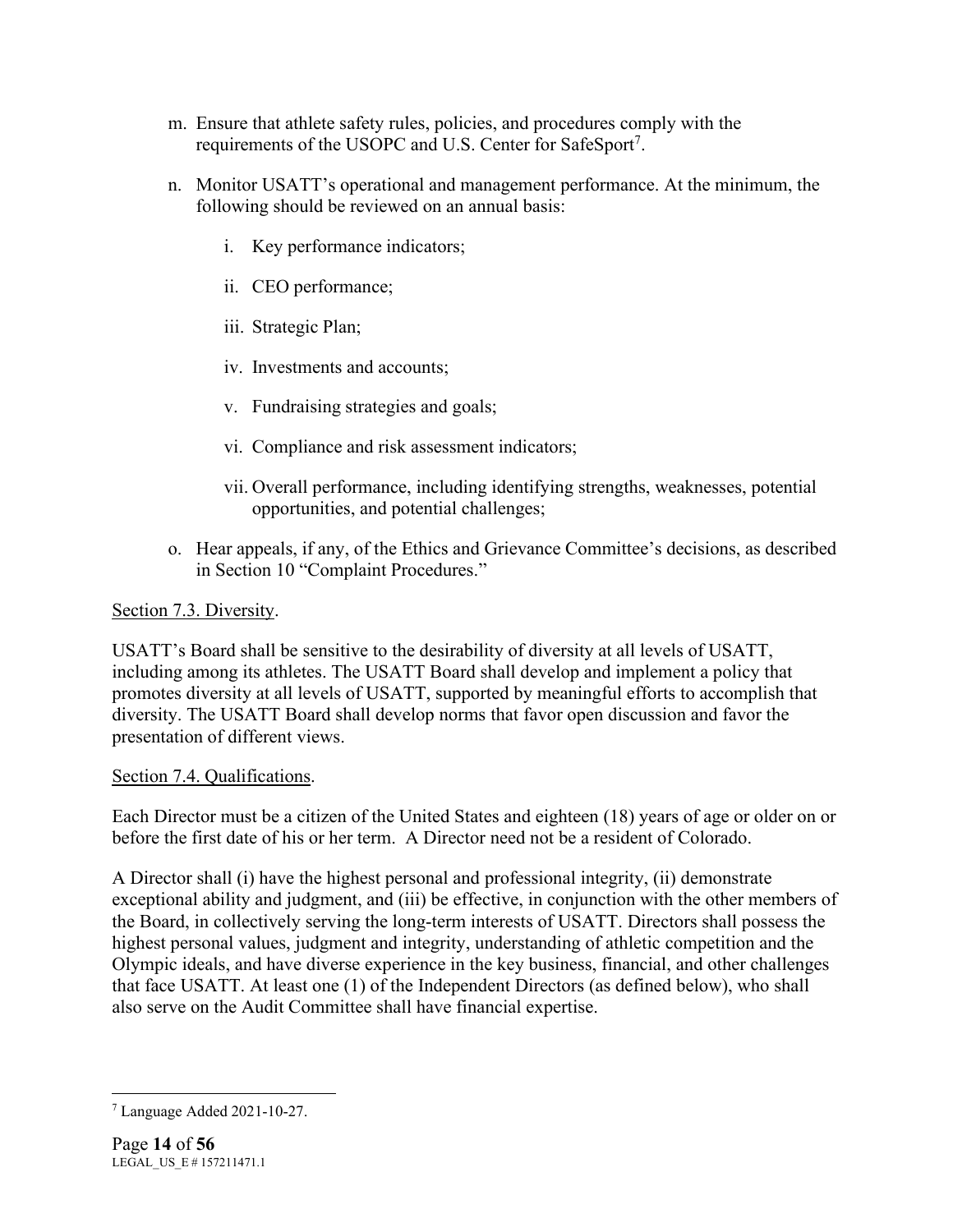Directors shall inform the Nominating and Governance Committee ("NGC") of any changes in their employment responsibilities or other constraints on their time in order for the NGC to determine whether it is appropriate to nominate the Director for continuing Board service.

# Section 7.5. Number.

Until the 2024 term, the Board shall consist of at least eleven (11) and no more than twelve (12) total Directors. Three (3) shall be Independent Directors (as defined below), four (4) shall be Athlete Directors (the "Athlete Directors"), and four (4) shall be drawn from appropriate representation in the United States table tennis community, with no single constituency having been involved in selecting a majority of Directors (the "General Directors"). The General Directors shall consist of one (1) Club Director, two (2) At Large Directors and one (1) National Organization Director, as described in Section  $7.6<sup>8</sup>$ . In order to ensure that the voice of the USATT AAC is represented on the Board until 2024 when such will be assured, the current Chair of the USATT AAC shall serve as an Interim Director until 2024 if necessary. Beginning in the 2024 term, the Board shall consist of twelve (12) total Directors, and the number of Independent Directors shall be increased to four (4).

# Section 7.6. Election/Selection.

The USATT Board shall be elected and/or selected as follows:

- a. The Board shall be elected/selected as follows:
	- 1. Independent Directors: The NGC shall select, using whatever process it determines to be appropriate, the Directors from among individuals considered to be independent, as that term is defined in Section 7.7 (the "Independent Directors").
	- 2. Club Director: The NGC shall select, using whatever process it determines to be appropriate, one (1) Director who represents the clubs across the nation (the "Club Director"). Any individual eligible for this position must be (i) a member of a board of directors of a club, or (ii) a trustee of a club, or (iii) officer of a club (a "Club Representative"). The club must be recognized by the USATT. Each Club Representative must obtain at least twenty-five (25) signatures of support from current USATT General Members in order to be eligible as a Club Director.
	- 3. At-Large Directors: There shall be two (2) Directors that are elected by the USATT General Members, through a process conducted by the NGC (the "At-Large Directors"). Any individual may be eligible for an At-Large Director, provided he/she is a General Member at least 60 days before the record date,

<sup>8</sup> Revised 2021-10-27. The previous language read "The Board of Directors shall consist of nine (9) total directors, at least three (3) of whom shall be independent directors, at least twenty (20) percent of whom shall be athlete directors, and the rest of whom shall be drawn from appropriate representation in the United States Table Tennis community, with no single constituency having been involved in selecting a majority of Directors."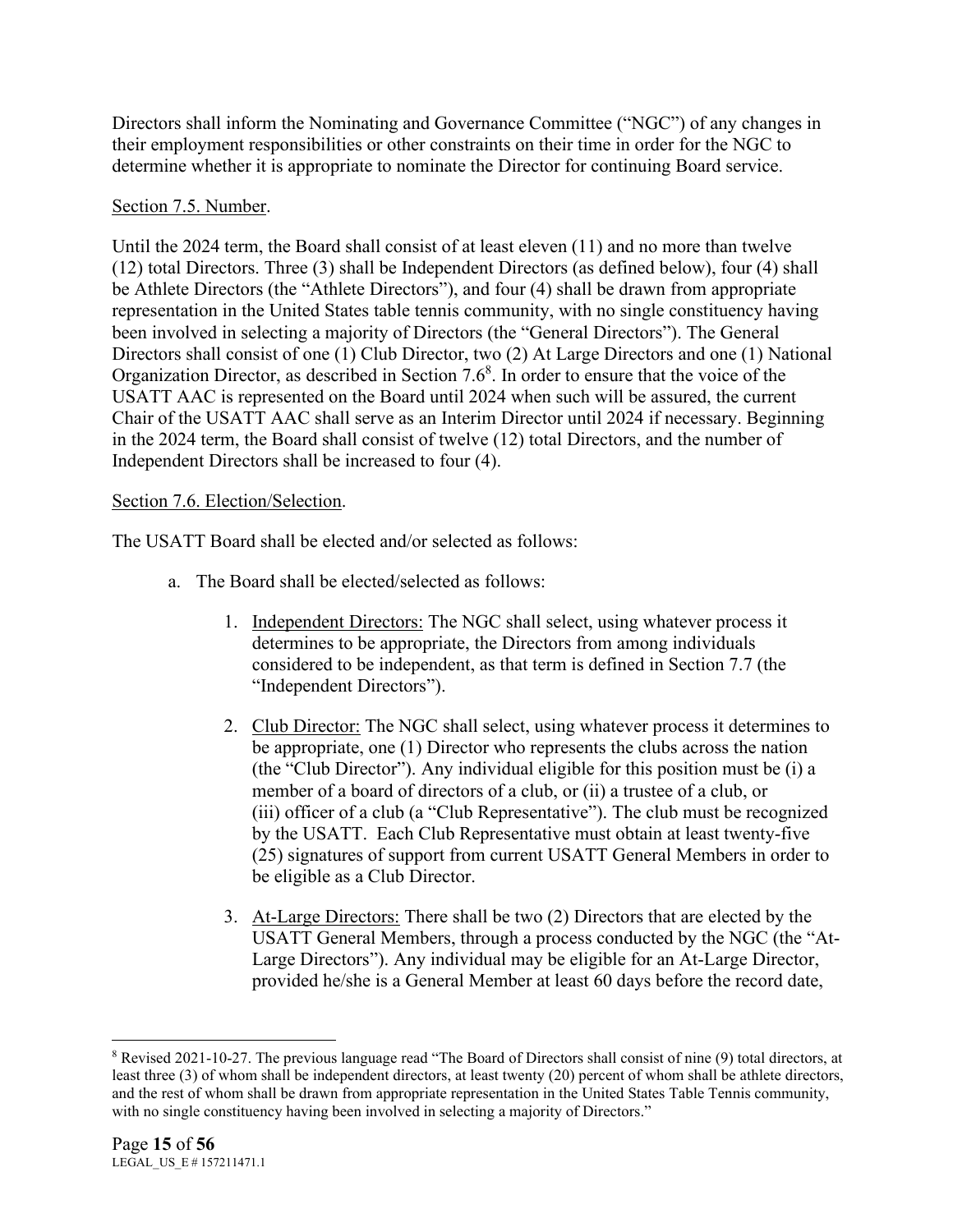and obtains and submits to the NGC at least twenty-five (25) signatures of support from current USATT General Members.

The NGC shall evaluate all candidates for At-Large Director and nominate at least two (2) individuals per seat to the USATT General Membership for election.

Any adult General Member in good standing at least 60 days before the record date, who obtains and submits to the NGC at least 50 signatures of support from current adult USATT General Members in good standing and whose membership is current as of the date of affixing of their signature, shall be placed on the election ballot as a candidate for At-Large Director. The procedures for collecting signatures by candidates for Club Director and At-Large Director shall be determined by the NGC. $9$ 

4. Athlete Directors<sup>10</sup>: There shall be four (4) Athlete Directors.

All four Athlete Directors shall be elected by a vote of all Elite Athletes. There will be a First Athlete Director, a Second Athlete Director, a Third Athlete Director, and a Fourth Athlete Director.

Any Elite Athlete or 10+ Year Elite athlete may run for election, although only Elite Athletes may vote.

Of the four Athlete Directors: 1) At least one must be a para athlete and at least one must be an able-bodied athlete; 2) one and only one must be a 10+ Year Elite Athlete.

The First and Second Athlete Directors will be the Elite Athletes who receive the most votes in a specific election that will also determine who will serve on the USOPC AAC.

The First Athlete Director will be the Elite Athlete who receives the most votes in this election, and will serve as the Primary Athlete Representative on the USOPC AAC.

The Second Athlete Director will be the Elite Athlete who receives the second most votes in this election, and will serve as the Alternate Athlete Representative on the USOPC AAC.

There will be a separate election that will take place a reasonable time after the election for First and Second Athlete Directors to determine who will

<sup>9</sup> This paragraph was amended July 22, 2020 to reduce number of signatures from 150 to 50 and to authorize NGC to determine procedures.

<sup>&</sup>lt;sup>10</sup> Revised 2021-10-27. The previous language read "There shall be two (2) Athlete Directors, First and aSecond Athlete, that are elected by athletes that meet the standards of "Elite Athlete" pursuant to Section 11.2 of these Bylaws. Pursuant to Section 11.3 of these Bylaws, the USATT Athletes' Advisory Council shall elect from among its seven (7) members, two (2) USATT Athlete Directors to the Board."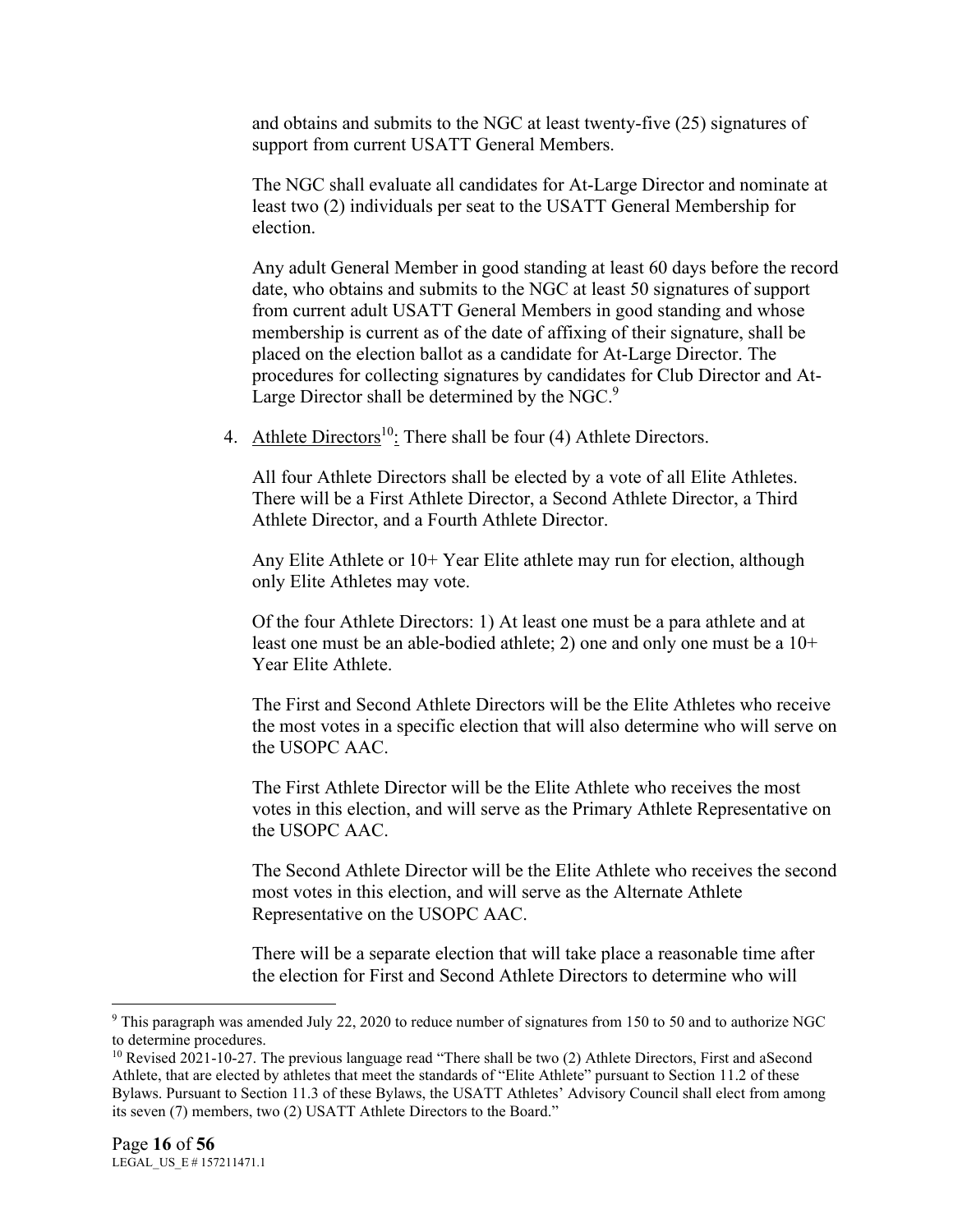serve as Third and Fourth Athlete Directors. Any eligible Elite Athlete, including anyone who ran in the election for First and Second Athlete Director, may run for election for Third Athlete Director.

The Third Athlete Director will be the Elite Athlete who receives the most votes in this election, subject to the following: First, to the extent possible, there shall be at least one para athlete and at least one able-bodied athlete among the First, Second and Third Athlete Directors. If, for example, the First and Second Athlete Directors are both able-bodied, the Third Athlete Director shall be, to the extent possible, a para athlete. Conversely, if the First and Second Athlete Directors are both para athletes, the Third Athlete Director shall be, to the extent possible, an able-bodied athlete. If one of the first two Athlete Directors is a para athlete and one is an able-bodied athlete, the Third Athlete Director will be the Elite Athlete who receives the most votes in this election. Second, beginning in 2024, anyone running for Third Athlete Director must be willing to serve as the Chair of the USATT AAC pursuant to Article XI below.

The Fourth Athlete Director will be the  $10+$  Year Elite Athlete who receives the most votes in the election. In the event that no 10+ Year Elite Athlete is a candidate, the Fourth Athlete Director will be the Elite Athlete who receives the second most votes in the election for the Third Athlete Director.

- 5. National Organization Director: If there is no National Organization Member, then the National Organization Board Director seat shall be vacant. If there is one (1) National Organization Member, then that organization shall select a qualified individual to serve as the National Organization Director. If there is more than one (1) National Organization member, then the National Organizations as a group shall nominate by majority vote Directors to the NGC. The NGC shall then select a qualified individual to serve as the National Organization Director who shall represent the cumulative voting strength of the National Organization membership group.
- b. The initial Chair of the Board must be an Independent Director. For other than an initial term, the Board shall select, by majority vote, the Chair from any of the Directors.
- c. With the exception of the initial Board, the NGC shall publish all procedures, dates, and requirements for the selection and election of USATT Board at least 90 days prior to record or selection date. For the initial Board, the NGC shall publish all procedures, dates, and requirements for the selection and election at least 45 days prior to record or selection date (whichever comes later).
- d. The Board shall be selected without regard to race, color, religion, creed, national origin, or sexual orientation.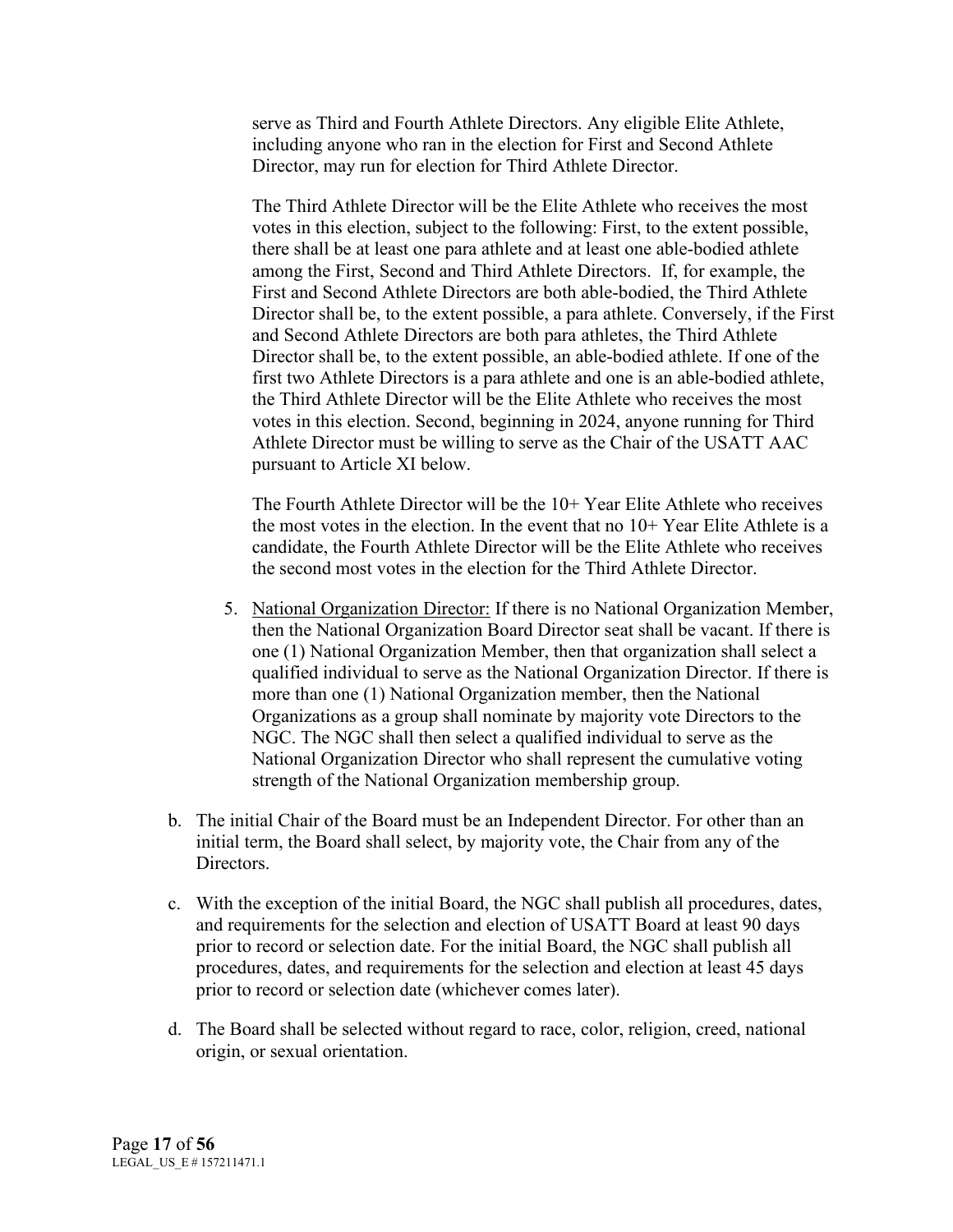Section 7.7. Independence.

The Board, through its NGC, shall affirmatively make a determination as to the independence of each Independent Director, and disclose those determinations. Under the definition of "Independence" adopted by the Board, an Independent Director shall be determined to have no material relationship with USATT, either directly or through an organization that has a Material relationship with USATT. A relationship is "Material" if, in the judgment of the NGC, it would interfere with the Director's independent judgment. The Director must maintain an Independent perspective by maintaining the requirements above for their entire term and any successive term with the exception of holding any governance position with the National Governing Board or International Table Tennis Federation ("ITTF") and reimbursement of expenses related thereto.<sup>11</sup> To assist it in determining whether a Director is Independent, the Board shall adopt the guidelines set forth below, which shall be applied on a case by case basis by the NGC.

A Director shall not be considered Independent if, within the preceding two (2) years:

- a. The Director, or his or her immediate family member, was employed by or held any governance position (whether a paid or volunteer) with USATT, the ITTF, the international regional sport entity of table tennis, or any sport family entity of table tennis;
- b. The Director, or his or her immediate family member, was affiliated with or employed by USATT's outside auditor or outside counsel;
- c. The Director was a member of USATT's Athletes Advisory Council or any constituent group with representation on the Board;
- d. The Director receives any compensation from USATT, directly or indirectly;
- e. The Director is an executive officer, controlling shareholder, or partner of a corporation or partnership or other business entity that does business with USATT;
- f. The Director was both a member of USATT and was involved in an active role or identified with any constituent group; or
- g. The Director is an immediate family member of an Elite Athlete or National Team Member.

Serving in the capacity of an Independent Director or Independent Committee member does not negate the Independent status for consideration in a consecutive subsequent term. Where the guidelines above do not address a particular relationship, the determination of whether the relationship is Material, and whether a Director is Independent, shall be made by the NGC.

<sup>11</sup> Clause added 2021-10-27.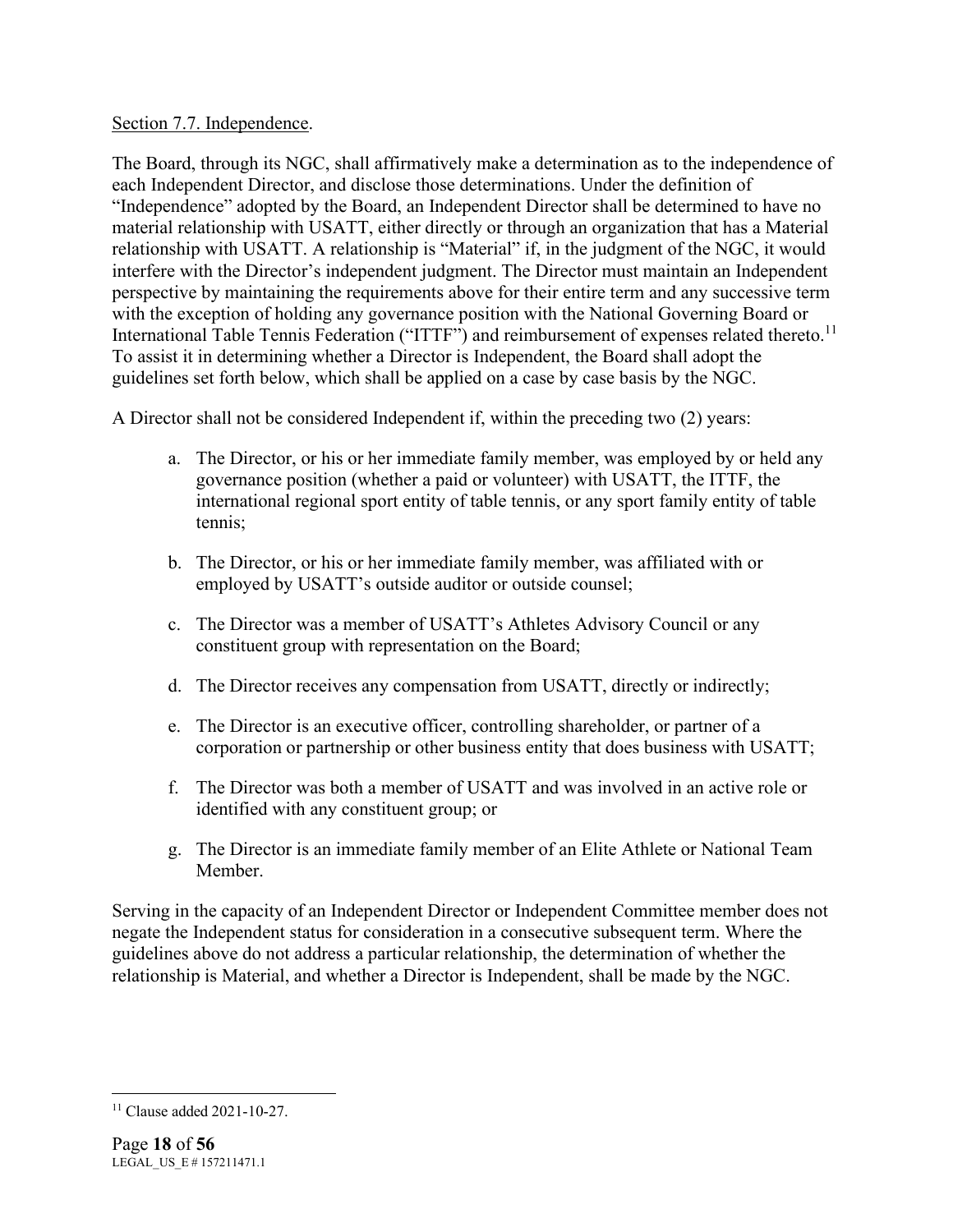### Section 7.8. Tenure.

The term of office for a Director shall be four (4) years. A Director shall hold office until the Director's successor is elected and qualified, or until the Director's earlier resignation, removal, incapacity, or death. The 2025 Board, as elected by special election in 2024, shall be elected under the "Staggered Board" subsection  $(7.9)$ <sup>12</sup>

### Section 7.9. Staggered Board.

The current term for all Directors ends December 31, 2024. In order to restore a staggered Board structure, there shall be a special election at the end of 2024 to elect new Directors.

The Board shall be divided into two classes of Directors (respectively, "Class A" and "Class B"):

- a. Class A Directors: The Class A Directors shall consist of one At Large Director, the Club Director, the National Organization Director, and two Independent Directors.
- b. Class B Directors: The Class B Directors shall consist of the First and Second Athlete Director, two At Large Athlete Directors, one At Large Director, and one Independent Director.

All Directors shall be selected in accordance with Section 7.6.

The term of the Class A Directors elected in 2024 expires December 31, 2026. The term of the Class B Directors elected in 2024 expires August 31, 2028. Beginning in 2026 with the election of Class A Directors, one class of Directors shall be elected every two years to succeed the Directors of the class whose term expires around the election.

Excluding the special Class A two-year term ending December 31, 2026, all Directors shall serve a four year term.

All candidates for election to the Board in the 2024 special election, including current Directors wishing to run for re-election, shall indicate in the nominating process whether they are running for a Class A or Class B seat, if applicable.

# Section 7.10. Term Limits.

With the exception of the special terms as noted in section 7.9, all Director terms will be four (4) years. Any tenure that extends two (2) years or more constitutes as a term served. Further, no Director of the Board shall serve more than two (2) consecutive terms. Thus, if a Director serves for two (2) or more years, he/she may serve only one additional term. Whereas, if a Director has served for less than two (2) years, then he/she is eligible to serve two consecutive terms.

<sup>12</sup> Clause revised 2021-10-27.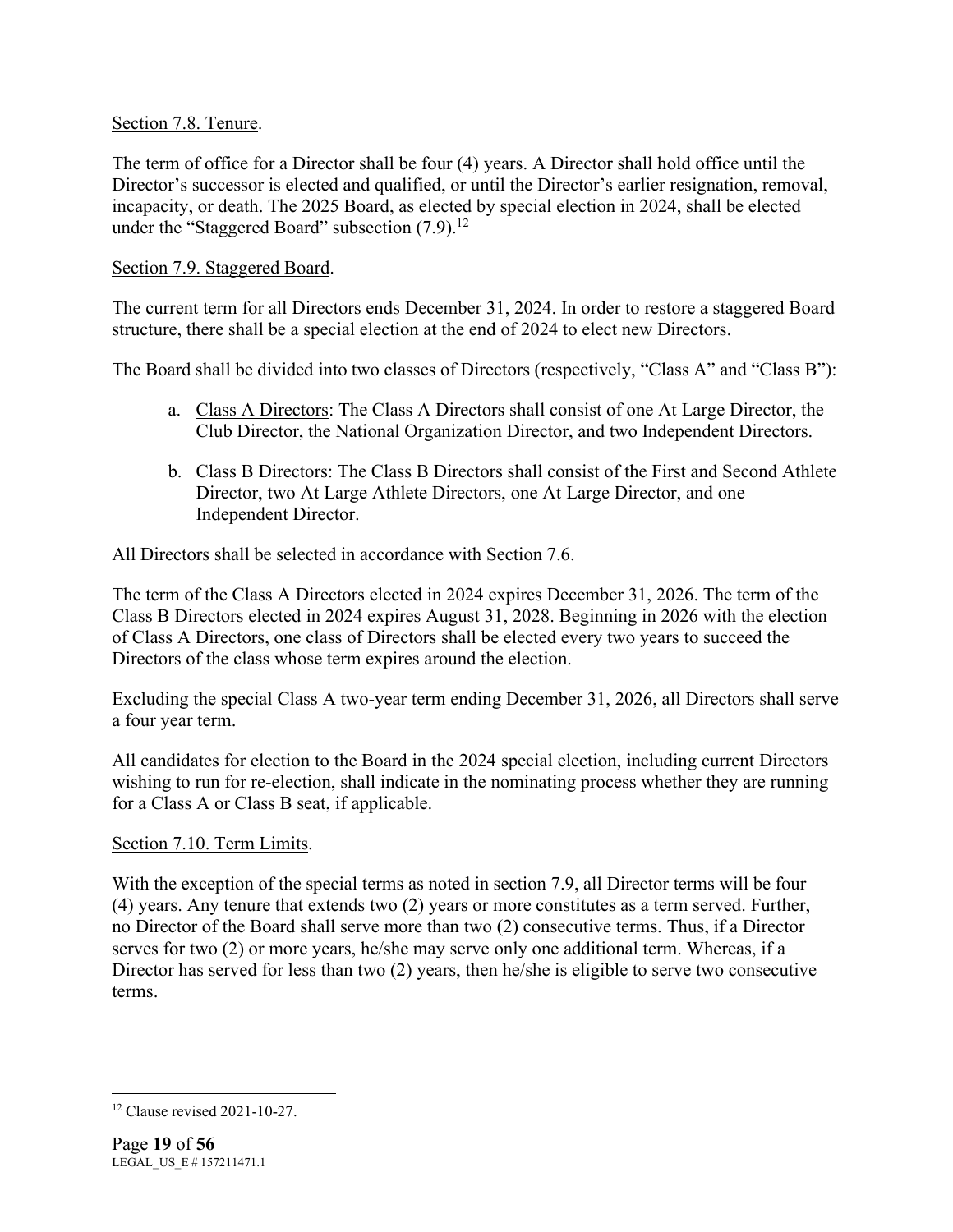No individual shall serve as the chair for more than two consecutive terms, or for more than three terms in any eight (8) year period. In the event the chair serves a partial term, any term served more than one (1) year shall constitute as a full term.

The entire Board was asked to resign from the Board in 2019 by the USOPC. Three (3) new Independent Directors were selected by the NGC, one (1) serving Athlete Director was asked to continue serving and one (1) new Athlete Director was selected by the Athlete Advisory Council in February 2020 to fill the vacancies created by these resignations on an interim basis. The Athlete Directors were asked to serve through 2020. The Independent Directors were initially asked to serve a 90 day term. The Independent Directors were subsequently asked and agreed to serve until the end of 2020. At the end of 2020, the Directors were selected in accordance with these Bylaws and all Directors (other than the NCTTA representative director) began their four (4) year terms on January 1, 2021. Following agreement in February 2021 with the NCTTA on a procedure for NCTTA to select representatives to the World University Games, NCTTA was deemed to satisfy the requirements of a "National Organization" and representative from NCTTA was appointed to the Board.<sup>13</sup>

# Section 7.11. Director Attendance.

Directors shall be expected to attend in person (or in the case of video conference meetings, by video) all regularly scheduled Board meetings, though for exigent circumstances a Director may participate in a meeting by telephone. Directors shall be required to attend a minimum of onehalf (1/2) of all regularly scheduled Board meetings in a calendar year in person (or in the case of video conference meetings, by video). If any Director fails to attend more than one-half (1/2) of all regularly scheduled meetings, the Board shall evaluate the circumstances that caused the individual to fail to attend, and accordingly vote whether or not to remove the individual from the Board, as pursuant to Section 7.13. USATT will cover travel costs, if any, for the Athlete Directors to attend Board meetings.<sup>14</sup>

# Section 7.12. Director Access to Management and Outside Advisors.

USATT's senior management team shall attend Board meetings on a regular basis, both to make special presentations and as a discussion resource, and shall be available to Directors outside of meetings. All Director contact with members of the USATT's management team, other than the Chief Executive Officer, outside of Board meetings, shall be directed through the Chief Executive Officer, though this requirement is not intended to curtail the ability of the auditor or legal counsel to advise the Board (as opposed to individual Directors) directly of appropriate matters.

# Section 7.13. Resignation, Removal and Vacancies<sup>15</sup>.

A Director's position on the Board shall be declared vacant upon the Director's resignation, removal, incapacity, or death. Any Director may resign at any time by giving written notice to the Chair of USATT, except the Chair's resignation shall be given to either the CEO of USATT

<sup>13</sup> Final clause added 202110-27.

<sup>14</sup> Final clause added 202110-27.

<sup>15</sup> Revised 2021-10-27.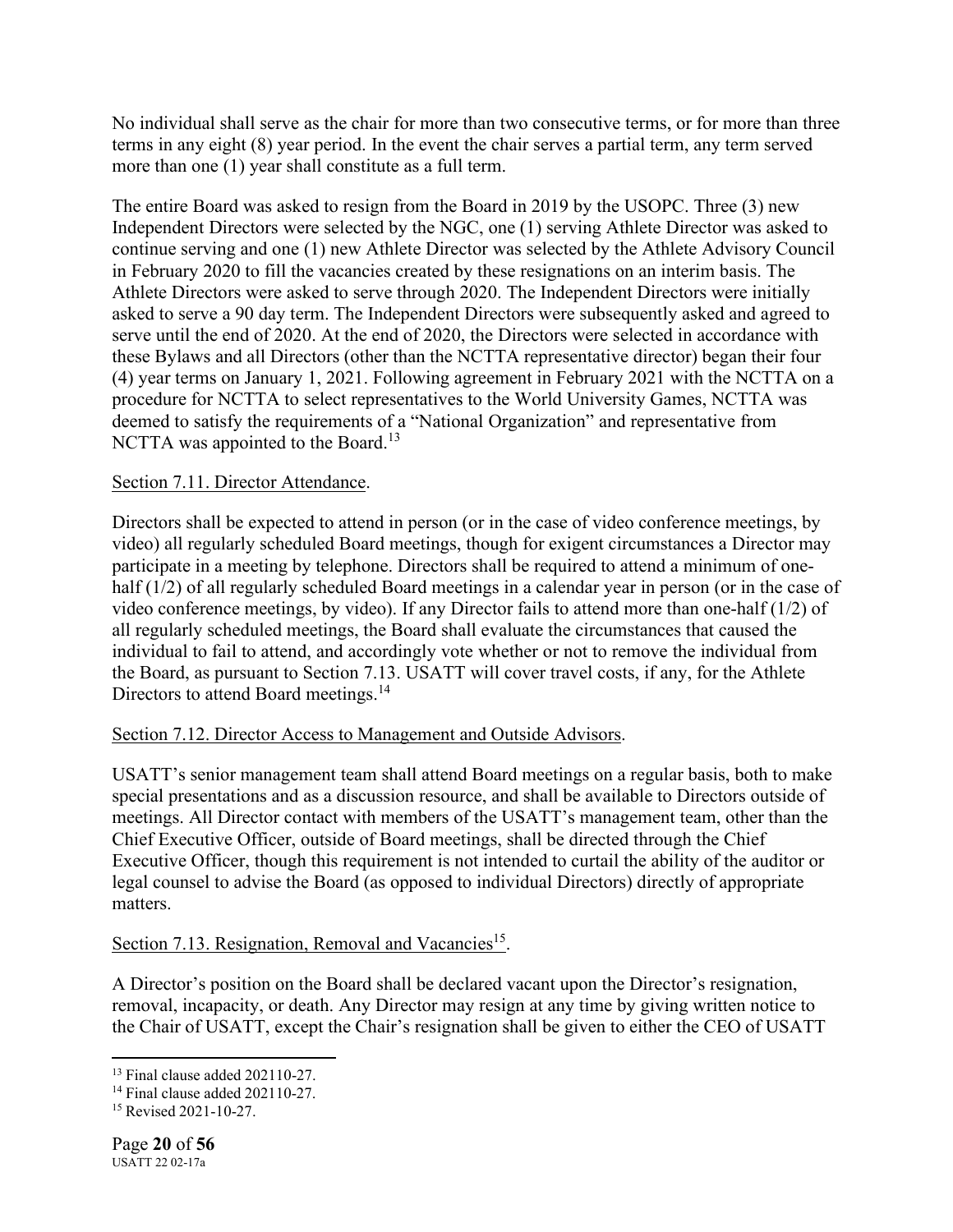or to the Board. Such resignation shall take effect at the time specified therein, and unless otherwise specified therein, the acceptance of such resignation shall not be necessary to make it effective.

Unless otherwise restricted by law, by the articles of incorporation or by these Bylaws, any Director or the entire Board may be removed, with or without cause. With respect to any At-Large or Club Director who are elected by a class of Members, such Director may be removed only by the same class of Members entitled to vote for that Director. Any Independent Director or the National Organization Director may be removed only by the affirmative vote of two-thirds of the Full Board. No Director shall be removed, and no process to remove any Director or Directors shall be initiated, at a Board meeting unless the written notice of such meeting is delivered to all Board members entitled to vote on such removal or process to remove such Director or Directors. Such notice shall state that a purpose of the meeting is to vote upon the removal of or the initiating of a process to remove one or more Directors named in the notice. Only the named Director or Directors may be removed or such process initiated at such meeting.

Any vacancy occurring in the Board shall be filled as set forth for the election/selection of the Director of the Board. A Director elected to fill a vacancy shall be elected for the unexpired term of such Director's predecessor in office.

No Director shall be subject to removal or to not being re-nominated based on how they vote as a Director, unless such voting is part of a violation of USATT's Code of Ethics.

These rules shall apply to resignations, removals, and vacancies in the office of Chair.

# Section 7.14. Regular and Special Meetings.

USATT's Board shall meet at regularly scheduled meetings at least three (3) times per year, or with such other frequency as is appropriate for the Board to meet given the circumstances, and such meetings shall be spaced throughout the year. Special meetings of the Board shall be held upon the call of the Chair or upon the written request of not less than fifty (50) percent of the Board.

#### Section 7.15. Notice of Meetings.

Notice of each meeting of the Board stating the date, time and place of the meeting, and in the case of a special meeting the purpose for which the meeting is called, shall be given to each Director by or at the direction of the Chair of the Board. Notice may be given either in writing or orally. Written notice may be delivered either personally, by mail, by private carrier, by facsimile or by electronic transmission. Such notice shall be delivered to the Director's business or residential address (or to such other address provided by the Director for such purpose), to the Director's facsimile telephone number or to the Director's email address. The notice for a regularly called meeting shall be delivered no fewer than thirty (30) days before the date of the meeting. If mailed, such notice shall be deemed delivered when deposited in the United States mail. If delivered by private carrier, such notice is deemed delivered upon deposit with the carrier. If transmitted by facsimile or electronic transmission such notice shall be deemed to be given when the transmission is complete. A specially called meeting, or an urgent meeting, only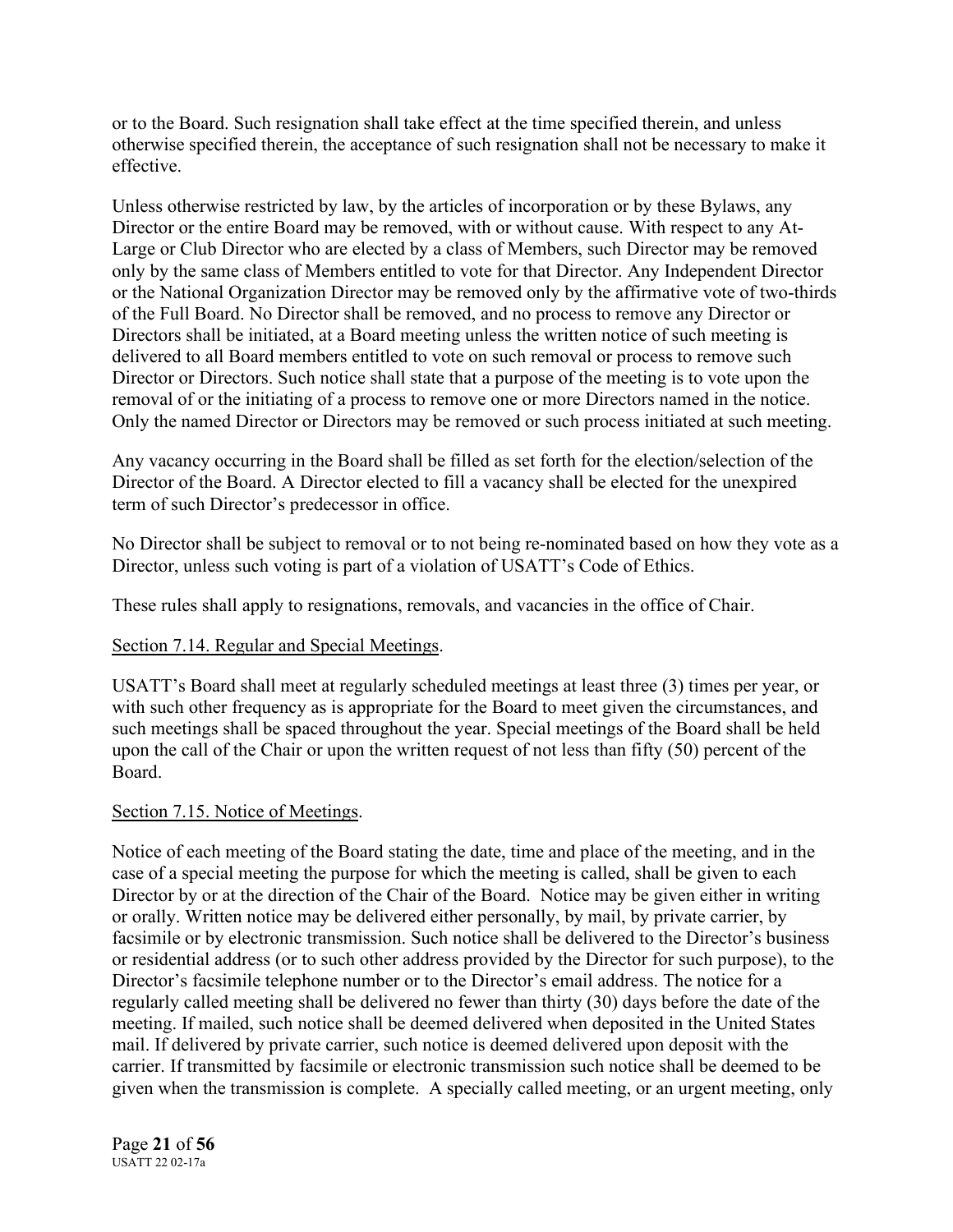requires five (5) days advance notice. The method of notice need not be the same for each Director.

A Director may waive notice of any meeting before, at, or after such meeting. The attendance of a Director at a meeting shall constitute a waiver of notice of such meeting, except where a Director attends a meeting for the express purpose of objecting to the transaction of any business because the meeting is not lawfully called or convened.

#### Section 7.16. Quorum.

The presence of a majority of the Directors at the time of any meeting shall constitute a quorum for the transaction of business. The act of a majority of a quorum of the Board at a duly called meeting shall constitute the act of the Board, unless a vote of the Full Board is required under these Bylaws.

### Section 7.17. Voting by Proxy.

No Director may vote or act by proxy at any meeting of Directors.

#### Section 7.18. Presumption of Assent.

A Director who is present at a meeting of the Board at which action on any corporate matter is taken shall be presumed to have assented to the action taken unless such Director's dissent shall be entered in the minutes of the meeting or unless the Director shall file a written dissent to such action with the individual acting as the Secretary of the Board before the adjournment thereof or shall forward such dissent by registered mail to the Secretary of the Board immediately after the adjournment of the meeting. Such right to dissent shall not apply to a Director who voted in favor of such action.

#### Section 7.19. Action Without a Meeting.

Any action required or permitted to be taken at a meeting of the Board may be taken without a meeting if each and every member of the Board in writing votes for such action.

#### Section 7.20. Transacting Business by Mail, Electronic Mail, Telephone or Facsimile.

The Board shall have the power to transact its business by mail, electronic-mail, telephone, or facsimile, if in the judgment of the Chair of the Board the urgency of the case requires such action.

#### Section 7.21. Agenda.

The Chair, in consultation with the Chief Executive Officer, shall determine the agenda for Board meetings. An Item shall be included on the agenda if a majority of the Board requests it in writing prior to the start of Board meeting.

At the beginning of each Board Meeting, each Director shall disclose any conflict of interest with items on the Agenda.

Page **22** of **56** USATT 22 02-17a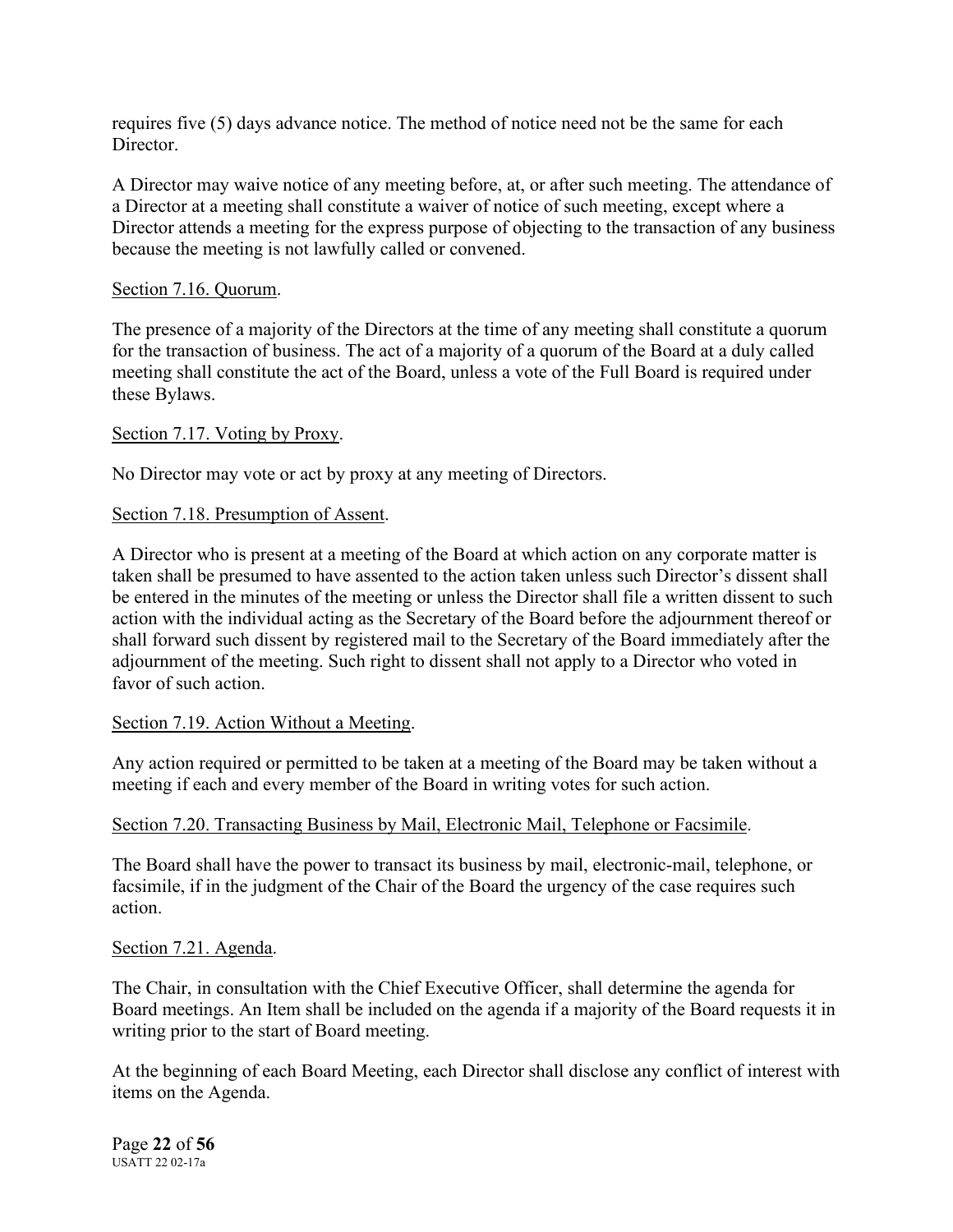# Section 7.22. Questions of Order and Board Meeting Leadership.

Questions of order shall be decided by the Chair of the Board, in accordance with Roberts Rules of Order, unless otherwise provided in advance by the Board. The Chair shall lead meetings of the Board. If the Chair is absent from any meeting of the Board, then the Chair shall designate in writing in advance one (1) other member of the Board to preside. If the Chair is unable to make or has not made such a designation, the Board may choose another member of the Board to serve as presiding officer for that meeting.

# Section 7.23. Effectiveness of Actions.

Actions taken at a meeting of the Board shall become effective immediately following the adjournment of the meeting, except as otherwise provided in the Bylaws or when a definite effective date is recited in the record of the action taken.

# Section 7.24. Open and Executive Meeting Sessions.

Ordinarily, all meetings of the Board shall be open to members of USATT, and where appropriate, non-members. However, in the event the Chair of the Board, with the consent of a majority of the Directors in attendance, deems it appropriate: (i) to exclude non- members at an open meeting for any reason, then the Chair may declare that the meeting is closed, or (ii) to convene an executive session to consider and discuss matters relating to personnel, nominations, discipline, budget, salary, legal or other sensitive matters, then the Chair may specifically designate and call an executive session.

# Section 7.25. Minutes of Meetings.

Approved minutes of all meetings shall be published on USATT's website. Minutes of all meetings shall state high-level topics discussed in executive session and when individuals recuse themselves due to a conflict of interest.<sup>16</sup> Minutes of all meetings shall be approved prior to or during the following meeting. The approved motions from each meeting shall be published as soon as possible.<sup>17 18</sup>

# Section 7.26. Compensation.

Directors shall not receive compensation for their services as Directors, although the reasonable expenses of Directors may be paid or reimbursed in accordance with USATT's policies.

<sup>16</sup> Sentence added 2021-10-27.

 $17$  The draft minutes of all meetings of the Board of Directors shall be published on USATT's website within thirty (30) days of completion of the meeting. Thereafter, the board shall review and/or modify the draft minutes and approve in an expedited manner.

<sup>&</sup>lt;sup>18</sup> Section 7.25 was amended 2014-12-16. The previous version read: The draft minutes of all meetings of the Board of Directors shall be published on USATT's website within thirty (30) days of completion of the meeting. Thereafter, the board shall review and/or modify the draft minutes and approve in an expedited manner.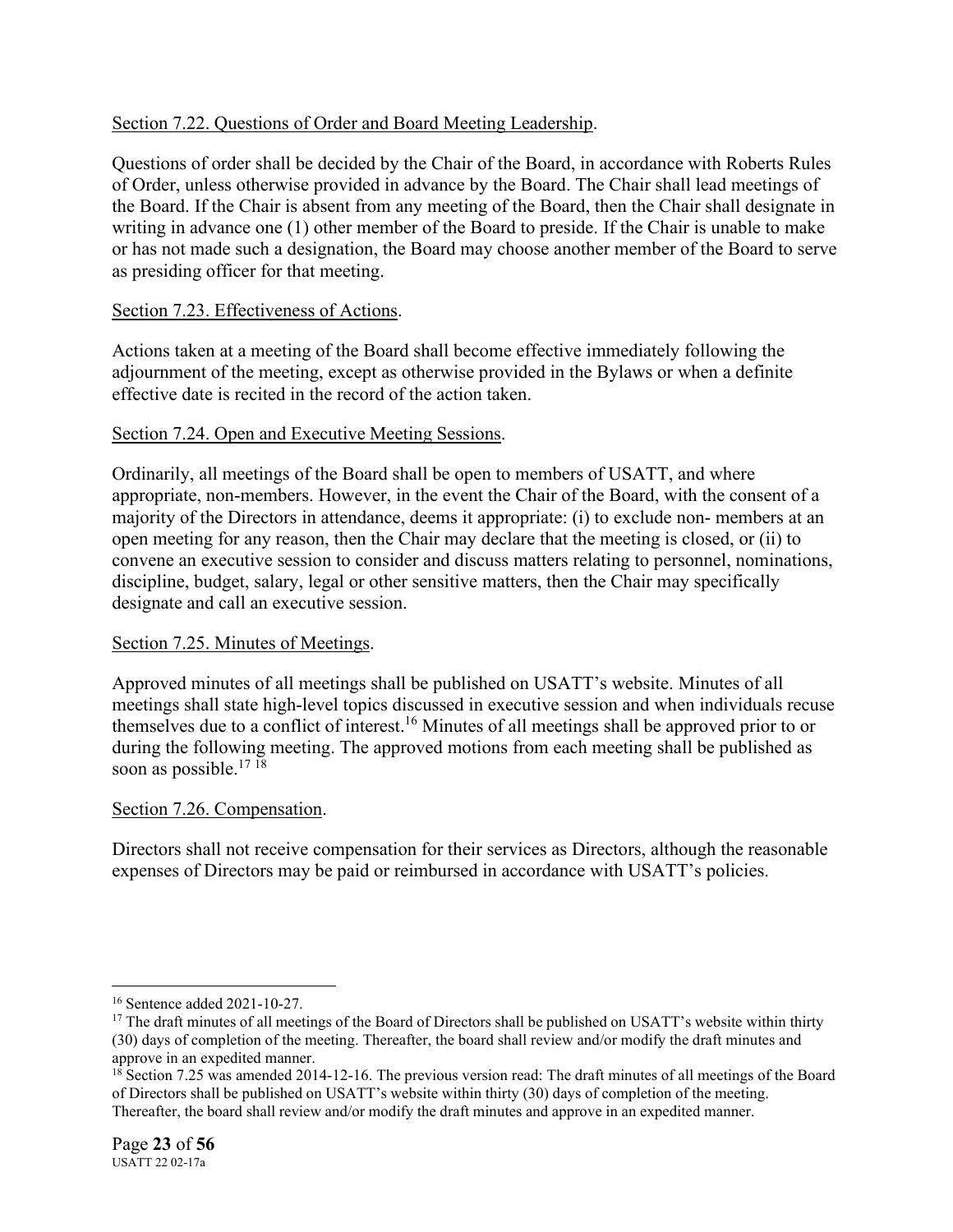# **ARTICLE VIII OFFICERS AND CHAIR OF THE BOARD**

# Section 8.1. Designation.

The officers of USATT shall be the Chief Executive Officer and Secretary and such other officers as shall be recommended by the Chief Executive Officer and appointed by the Board.

The Chair of the Board shall not be deemed an officer.

### Section 8.2. Election/Selection.

The Chair of the Board shall be elected by the Board, as the first order of business at the Board meeting following expiration, removal, or resignation, incapacity, or death of the previous Chair. The Chair may exercise ceremonial or representational functions in the international context, but the Chief Executive Officer, serving as Secretary General, shall remain responsible for all operational aspects of relations with international and other organizations, including, but not limited to, the ITTF, the International Regional Federation of Table Tennis, and the USOPC.

The Chief Executive Officer shall designate one member of the staff to serve as USATT's corporate secretary to handle the ministerial functions usually required by that position under corporate law and take minutes at Board meetings.

#### Section 8.3. Tenure.

The term of office of the Chair of the Board shall be two (2) years. The Chair shall hold office until the Chair's successor is elected and qualified, or until the Chair's earlier resignation, removal, incapacity, or death.

The Secretary or the Assistant Secretary, if any, shall serve at the pleasure of the Chief Executive Officer. In any circumstance in which the Chief Executive Officer has not designated an employee to serve as Secretary, the Board may select a Director or another individual employed by USATT to serve as Secretary.

# Section 8.4. Authority and Duties of Officers.

The officers of USATT shall have the authority and shall exercise the powers and perform the duties specified below and as may be additionally specified by the Board of these Bylaws, except that in any event each officer shall exercise such powers and perform such duties as may be required by law:

- a. Chief Executive Officer. The Chief Executive Officer shall have the powers and duties set forth in Article XIV of these Bylaws.
- b. Secretary. The Secretary shall: (i) keep the minutes of the proceedings of the Board; (ii) see that all notices are duly given in accordance with the provisions of these Bylaws or as required by law; (iii) be custodian of the corporate records; (iv) perform all duties incident to the office of Secretary; and (v) perform such other duties as from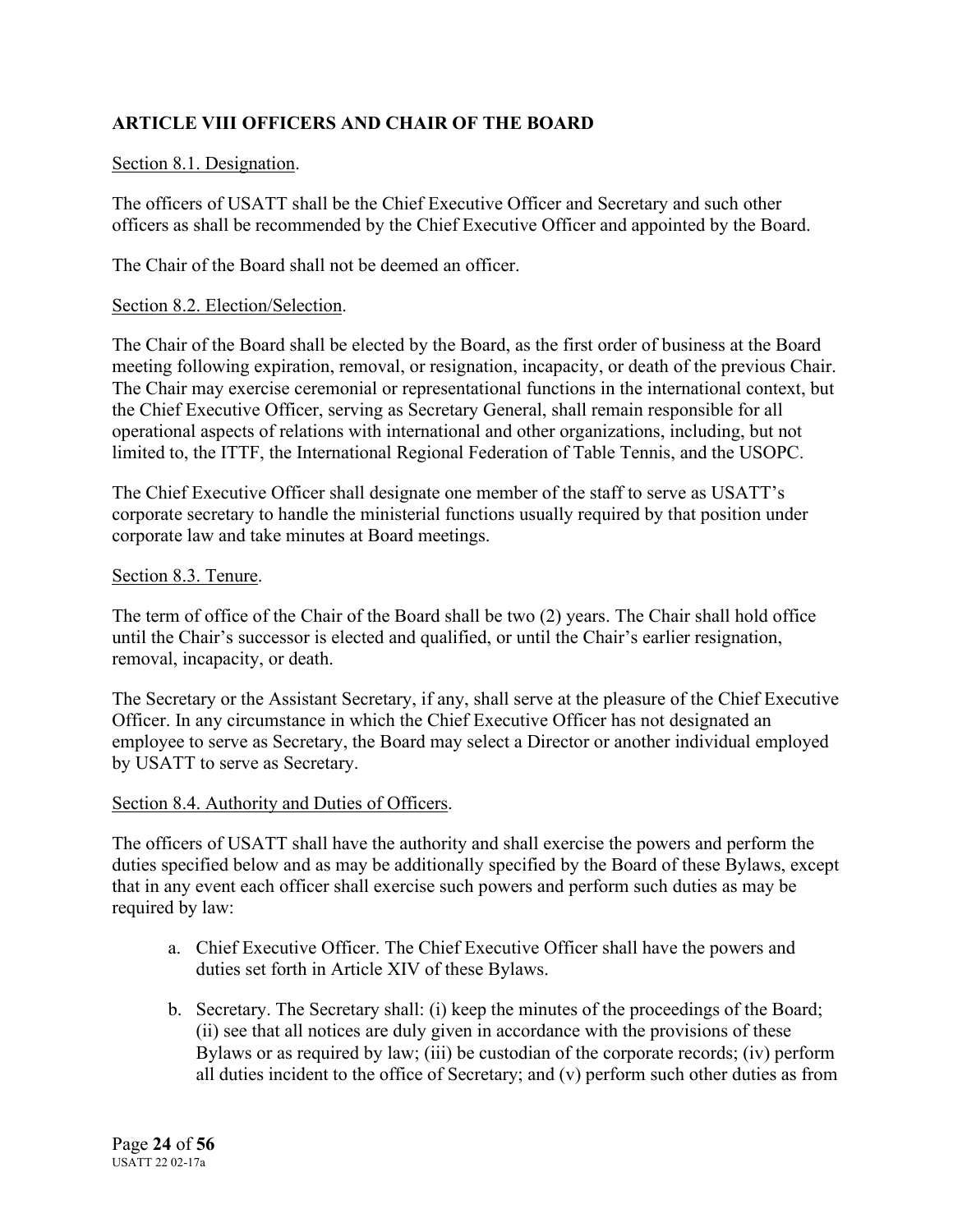time to time may be assigned to the Secretary by the Chief Executive Officer or by the Board.

c. Assistant Secretary. An Assistant Secretary, if any, shall have the same duties and powers as the Secretary, and shall act as Secretary when the Secretary is unavailable or when assigned to do so by the Chief Executive Officer or by the Board.

The Chair of the Board shall: (i) set all meeting and meeting agendas pursuant to Section 7.21, and (ii) in the event of the resignation, removal, incapacity, or death of the Chair, the remaining Directors shall elect a new Chair or shall wait until after the Nominating and Governance Committee selects a replacement Director to fill out the Board before selecting a new Chair.

### Section 8.5. Term Limits.

No individual shall serve as the chair for more than two consecutive terms, or for more than three terms in any eight (8) year period. In the event the chair serves a partial term, any term served more than one (1) year shall constitute as a full term.

### Section 8.6. Resignation, Removal and Vacancies.

An officer's position with USATT shall be declared vacant upon the officer's resignation, removal, incapacity, or death. The Chair of the Board may resign at any time by giving written notice to the Board or the CEO of USATT. Such resignation shall take effect at the time specified in the notice, and unless otherwise specified in the notice, the acceptance of such resignation shall not be necessary to make it effective.

The Chair may be removed for cause upon the affirmative vote of at least two-thirds (2/3) of the Full Board (excluding the voting power of the Director in question). The Chair may also be removed not for cause upon the affirmative vote of at least three-fourths (3/4) of the Full Board (excluding the voting power of the Director in question). The Secretary or Assistant Secretary, if any, may be removed by the Chief Executive Officer, with or without cause.

Any vacancy occurring in the Chair shall be filled by the Board, by majority vote. A Chair elected to fill a vacancy shall be elected for the unexpired term of such Chair's predecessor in office. A vacancy in the office of Secretary, or Assistant Secretary, if any, shall be filled by the Chief Executive Officer.

#### Section 8.7. Compensation.

The Chair of the Board shall not receive compensation for his or her service as Chair, although the reasonable expenses of the Chair may be paid or reimbursed in accordance with USATT's policies. The Chair is disqualified from receiving compensation for services rendered to or for the benefit of USATT in any other capacity. All anticipated or scheduled expenses for Board Members should be presented in the budget and approved by the entire Board. All expenses and compensations received by Board members should be made known to the entire Board.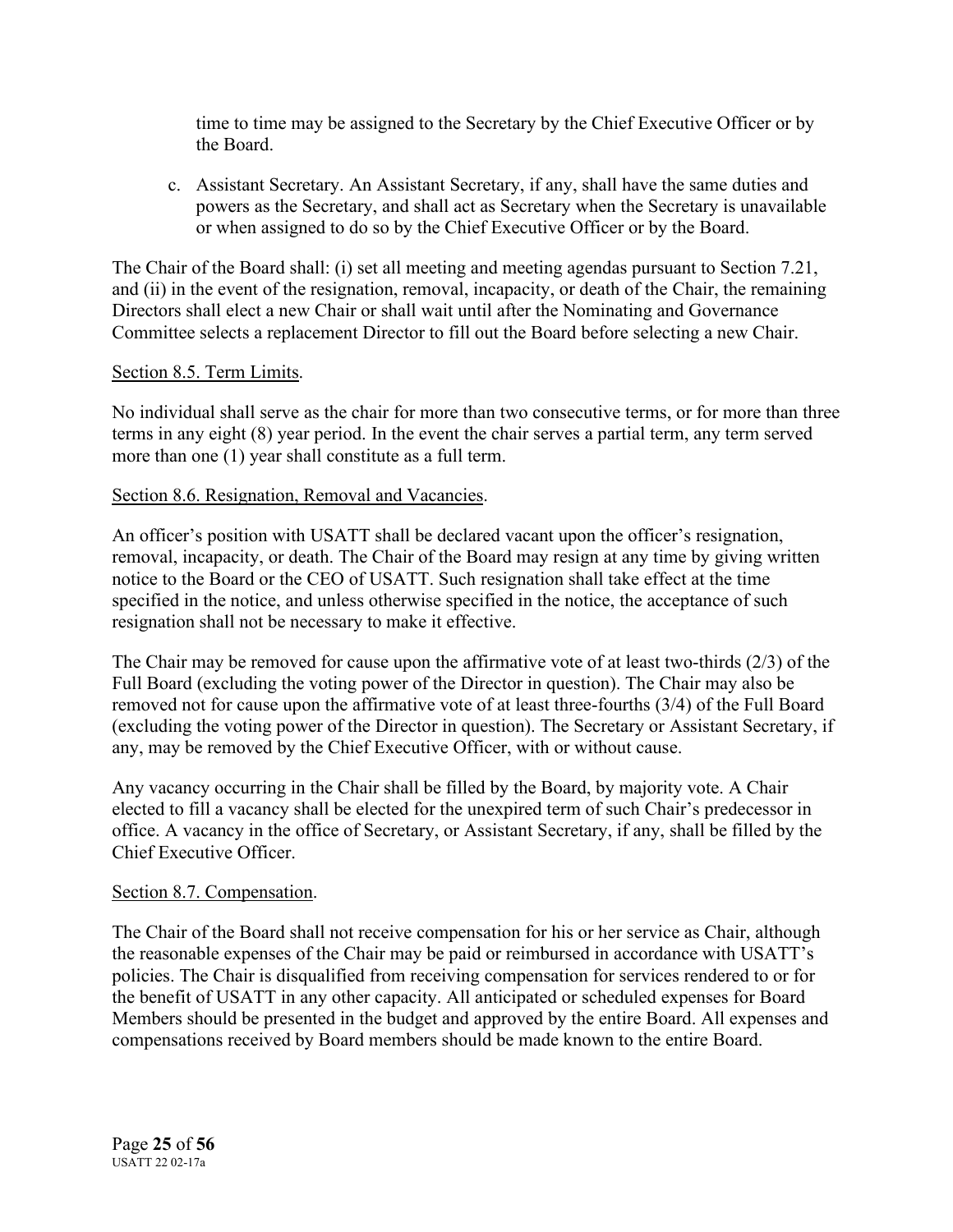# **ARTICLE IX COMMITTEES**

#### Section 9.1. Designation.

There shall be no Executive Committee or other committee(s) with management authority delegated by the Board. Similarly, there shall be no entity or individuals who have overlapping or superior authority to the Board, such as a "super-board" (commonly called a governing council or general assembly).

USATT shall have at least the following standing committees:

Audit Committee, Ethics and Grievance Committee, Compensation Committee, the NGC, and the High Performance Committee.

The Board shall appoint such task forces or committees as the Board believes appropriate and shall define narrowly the mission and deliverables of such task forces or committees.<sup>19</sup> The decision to appoint or not appoint and to terminate such a task force or committee shall be exclusively at the Board's discretion.

### Section 9.2. Assignments.

Committee assignments, including the designation of committee Chairs, shall be made biennially by the Board, and at any other time to fill a vacancy.<sup>20</sup> Assignments shall be made based on a combination of factors including each individual member's expertise and the needs of USATT, and these Bylaws. Committee agendas shall be developed by the Committee Chair in consultation with the appropriate members of management and with the input of other Directors. Committee members shall be expected to attend in person all regularly scheduled committee meetings. Participation by telephone shall be permitted in exigent circumstances. Each Committee Chair shall make an annual report on committee matters to the Board upon the Board's or the CEO's request.

Except as stated elsewhere in this Chapter, voting membership on any USATT Committee is open to any natural person who is not prohibited from Committee membership by Section 19.3, Conflicts of Interest, of these Bylaws.<sup>21</sup>

# Section 9.3. Number.

All committees and advisory task forces shall have at least thirty-three and one-third percent (33 1/3%) Elite Athlete and/or 10+ Year Elite Athlete representation, defined consistently with the

<sup>&</sup>lt;sup>19</sup> This sentence was amended 2015-08-22 (M-7). The previous sentence read, "The Board shall appoint such advisory task forces or committees as the Board believes appropriate, and shall define narrowly the mission and deliverables of such task forces or committees."

 $^{20}$  This sentence was amended 2014-12-17. The previous sentence read, "Committee assignments, including the designation of standing committee Chairs, shall be made annually by the Board."

<sup>&</sup>lt;sup>21</sup> This second paragraph added 2011-04-18.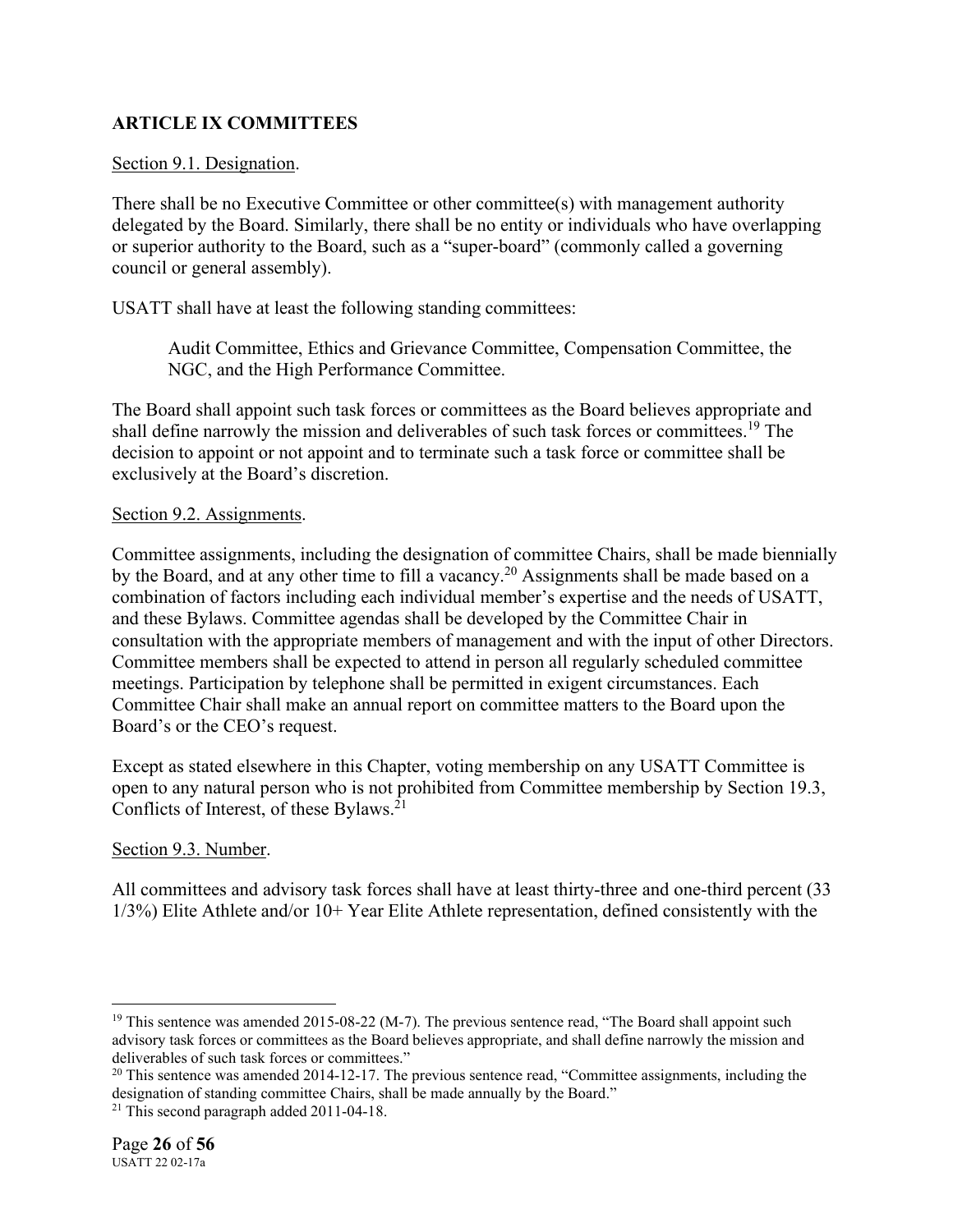USOPC's requirements.<sup>22</sup> Membership on all committees and task forces, other than for the High Performance Committee and Para High Performance Committee, shall normally not exceed five (5) individuals.<sup>23</sup> The High Performance Committee and Para High Performance Committee<sup>24</sup> may have between five (5) and seven (7) members. USATT committees shall be of the minimum number possible to permit both conduct of the sport and appropriate board governance.

# Section 9.4. Tenure.

The term for all standing and other committee members shall be two (2) years, beginning March 1st of the applicable calendar year.<sup>25</sup> A committee member shall remain on the committee until the committee member's successor is appointed, or until the committee member's earlier resignation, removal, incapacity, or death.

The term for all task force members shall be until their assignment is concluded, but in any event shall not exceed a period of two (2) years.

# Section 9.5. Term Limits.

No committee member shall serve for more than three (3) consecutive terms, or four (4) consecutive terms for the High Performance Committee and Para High Performance Committee.<sup>26</sup>

# Section 9.6. Committee Member Attendance.

Committee and task force members are expected to attend in person (or in the case of video conference meetings, by video) all regularly scheduled committee and task force meetings of which they are a member. For exigent circumstances, a committee or task force member may participate in a meeting by telephone. Each committee or task force member must attend a minimum of at least one-half  $(1/2)$  of the committee or task force meetings of which they are a member in any calendar year.

# Section 9.7. Resignation, Removal and Vacancies.

A committee or task force member's position on a committee or task force shall be declared vacant upon the committee member's resignation, removal, incapacity, or death. A committee member may resign at any time by giving written notice to the Board. Such resignation shall

<sup>&</sup>lt;sup>22</sup> Revised 2021-10-27. The previous language read "All committees and advisory task forces shall have at least twenty (20) percent Elite athlete representation defined consistently with the USOPC's requirements and Ted Stevens Olympic and Amateur Sports Act."

<sup>&</sup>lt;sup>23</sup> This sentence was amended 2015-08-22 (M-8). The previous sentence read, "Membership on all committees and task forces, other than for the High Performance Committee, shall not exceed five (5) individuals."

<sup>&</sup>lt;sup>24</sup> The string "and Para High Performance Committee" was added in two locations on 2018-12-16 (M-6).

<sup>&</sup>lt;sup>25</sup> The phrase "beginning March 1st of the applicable calendar year" was added  $2017-06-12$  (M-3).

 $26$  The clause "or four (4) consecutive terms for the High Performance Committee and Para High Performance Committee" was added 2018-12-16 (M-6). Two sentences were deleted at the same time. They read: For a committee member whose term expires December 31st, 2008, his or her time of service shall constitute as a full two (2) year term. That committee member would be eligible to serve two (2) additional two-year terms immediately following his or her initial term.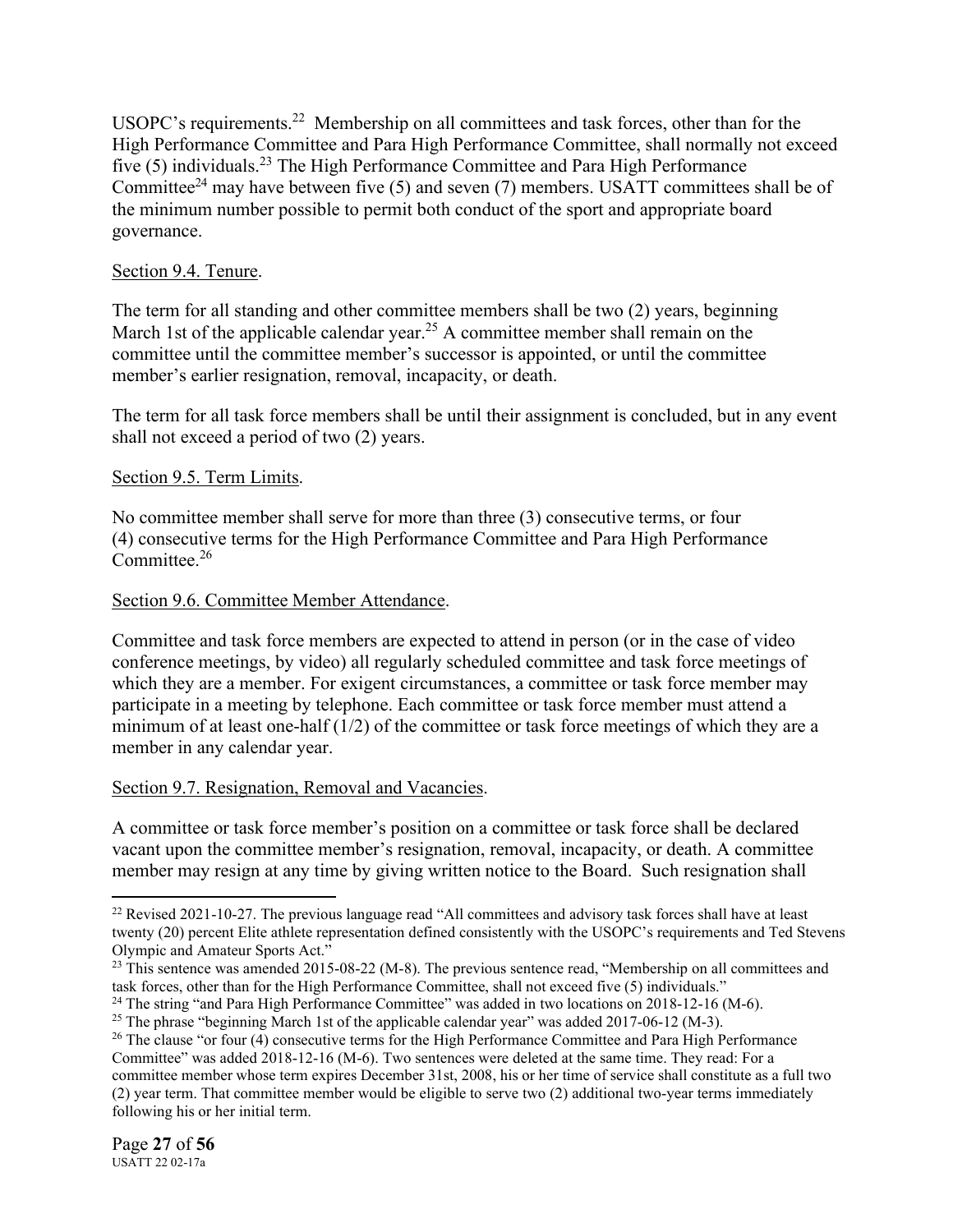take effect at the time specified therein, and unless otherwise specified therein, the acceptance of such resignation shall not be necessary to make it effective.

Committee or task force members may be removed by the Board if they fail to attend in person more than one-half (1/2) of the regular committee or task force meetings during any calendar year unless they are able to demonstrate to the Directors, that the presence of exigent circumstances caused and excused the absences. In such circumstances, the absent committee or task force member shall be removed upon the affirmative vote of a majority of the full Board (not including the voting power of the absent committee member in question, if also a Director.) Committee members may also be removed with or without cause upon the affirmative vote of at least two-thirds (2/3) of the Full Board (excluding the voting power of the committee member in question, if also a Director.)

A committee or task force member appointed to fill a vacancy shall be appointed for the unexpired term of such committee or task force member's predecessor in office.

# Section 9.8. Procedures.

Each committee shall establish procedures for conducting its business and affairs. Such procedures shall be published and made available on USATT's website.

# Section 9.9. Open and Executive Meeting Sessions.

Ordinarily, all committee and task force meetings shall be open to USATT members, and where appropriate, non-members. However, in the event the committee or task force chair, with the consent of a majority of the committee or task force members in attendance, deems it appropriate to exclude non-members at an open meeting for any reason, then the chair may (i) declare that the meeting is closed, or (ii) to convene an executive session to consider and discuss matters relating to personnel, nominations, discipline, budget, salary, litigation or other sensitive matters, then the chair may specifically designate and call an executive session.

# Section 9.10. Minutes of Meetings.

Each committee and task force shall take minutes of its meetings. The approved minutes must be published within thirty (30) days of completion of the meeting.

# Section 9.11. Compensation.

Committee and task force members shall not receive compensation for their services as committee or task force members, although the reasonable expenses of committee and task force members may be paid or reimbursed in accordance with USATT's policies. Committee and task force members who are not Directors may receive compensation for services rendered to or for the benefit of USATT in any other capacity, provided the Board gives explicit approval.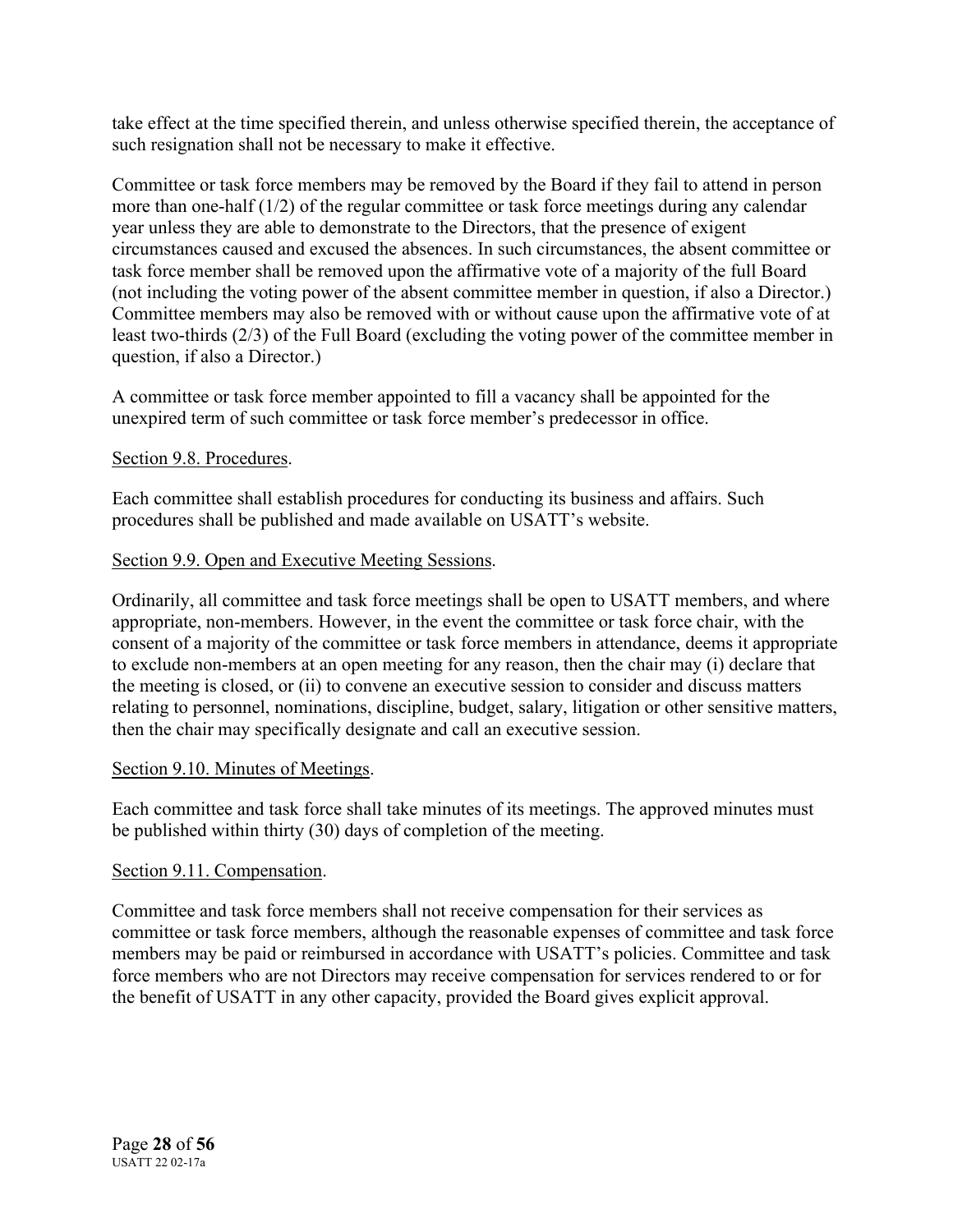# Section 9.12. Audit and Finance Committee.<sup>27</sup>

The Audit and Finance Committee shall be appointed and have responsibilities as follows:

- a. The Board shall appoint the members of the Audit and Finance Committee and its chair, all of whom shall be Directors. An Independent Director of the Board with financial experience shall be on the Audit and Finance Committee.
- b. The Audit and Finance Committee shall:
	- 1. Recommend the independent auditors of USATT, review the report of the independent auditors and management letter, and recommend action as needed;
	- 2. Investigate matters of fiscal controls and disclosure and such other matter as directed by the Board;
	- 3. Perform an internal audit of staff operations and compliance with the Board adopted budget and policies on an annual basis;
	- 4. Review, provide input and make recommendations for financial statements, financial reports, budgets, variance reports, accounting, record keeping, cash management, service providers and other financial matters, and control policies and procedures as the Committee reasonably determines;
	- 5. Convene in meetings as reasonably determined by the Committee to ensure quality control and adherence to best financial and governance practices; and,
	- 6. Perform such other duties as assigned by the Board.

# Section 9.13. Ethics and Grievance Committee.

The Ethics and Grievance Committee shall be appointed and have the responsibilities as follows:

a. The Board shall appoint the members of the Ethics and Grievance Committee and its chair. At least two members of the Ethics and Grievance Committee, one of whom shall be the chair, shall satisfy the standards of independence for Independent Directors as set forth in these Bylaws. No Director of the Board shall serve on the Ethics and Grievance Committee.

<sup>&</sup>lt;sup>27</sup> Amended 2019-12-16 (M-1), replacing all occurrences of "Audit Committee" in Bylaw section 9.12 with "Audit and Finance Committee," and inserting the following between Bylaw section 9.12(b)(3) and 9.12(b)(4) and redesignate accordingly: (4) review, provide input and make recommendations for financial statements, financial reports, budgets, variance reports, accounting, record keeping, cash management, service providers and other financial matters, control policies and procedures as the Committee reasonably determines, and (5) participate in meetings as reasonably determined by the Committee to ensure quality control and adherence to best financial and governance practices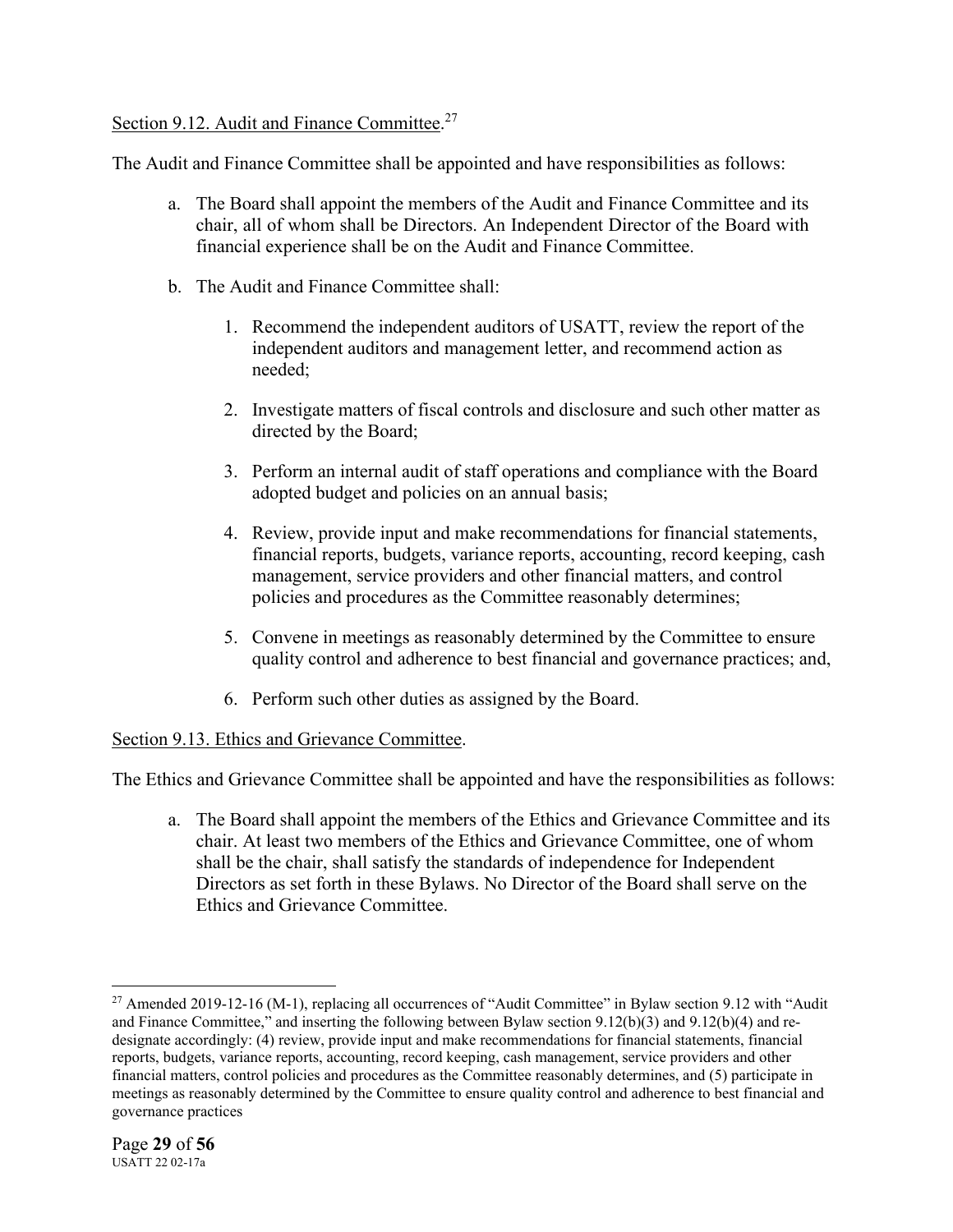- b. The Ethics and Grievance Committee shall:
	- 1. Oversee implementation of, and compliance with, the Code of Ethics;
	- 2. Report to the Board annually on all ethical issues and matters that came before the committee;
	- 3. Develop, and review on an annual basis, a Code of Ethics for the Board, officers, committee and task force members, volunteers, staff and member organizations for adoption by the Board;
	- 4. Investigate, hear and render written decisions on matters of ethical impropriety, administrative or member grievances and disciplinary matters, right to compete matters filed with USATT pursuant to Article X of these Bylaws and consistent with the standards of conduct, fair play and good sportsmanship;
	- 5. Promulgate procedures in addition to those set forth in these Bylaws if such is necessary for the effective administration of complaints filed with USATT, and shall be responsible for ensuring that all complaints are heard in a timely, fair and impartial manner;
	- 6. Review and provide guidance on ethical questions presented to it by the Board, officers, committee and task force members, volunteers, staff and USATT members;
	- 7. Identify individuals who would be fair and impartial and who would have the qualifications and ability to serve on hearing panels (they need not be members of USATT or involved in the sport of table tennis); and,
	- 8. Perform such other duties as assigned by the Board.

#### Section 9.14. Compensation Committee.

- a. The Compensation Committee shall consist of at least three (3) and not more than five (5) members, all of whom shall be members of the Board.
- b. The Board shall appoint the members of the Compensation Committee and its chair in consultation with the NGC.
- c. The Compensation Committee shall:
	- 1. Assist the Board in developing and evaluating potential candidates for the CEO position, and to oversee the development of executive succession plans;
	- 2. Review and approve on an annual basis the CEO's compensation in light of the Board's expectations, goals, and objectives. The Compensation Committee shall evaluate at least once a year the CEO's performance in light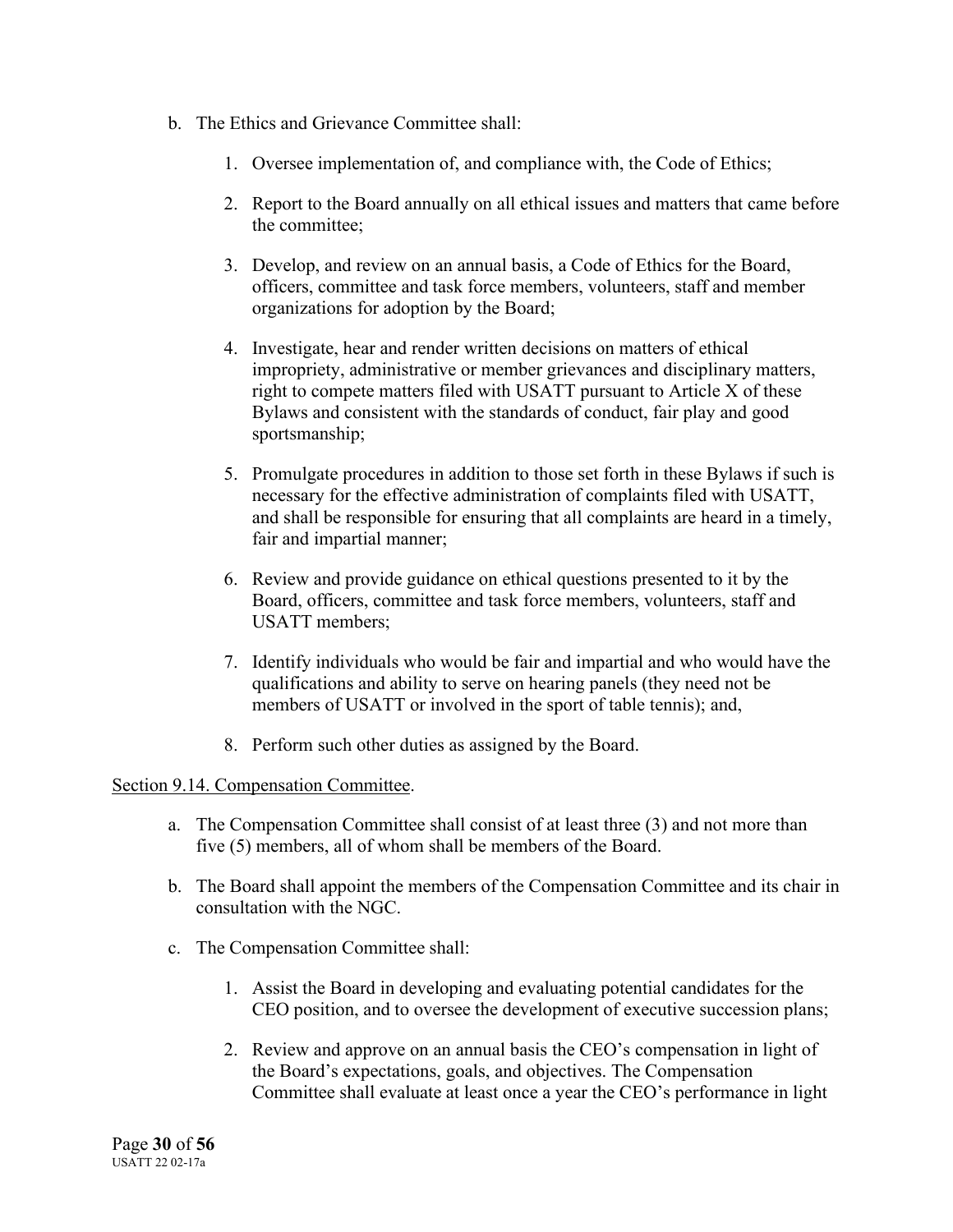of these established goals and objectives and based upon these evaluations shall set the CEO's annual compensation, including salary, bonus, incentive, and any other compensation;

- 3. Review and approve on an annual basis the evaluation process and compensation structure for USATT's senior executive management. The Compensation Committee shall also provide oversight of management's decisions concerning the performance and compensation of other USATT executives, and USATT's policies concerning benefits, retirement plans and contributions thereto, relocation benefits, and all other forms of benefits offered to USATT's employees;
- 4. Review USATT's incentive compensation and other compensation plans and recommend changes to such plans to the Board as necessary. The Compensation Committee shall have and shall exercise the authority of the Board with respect to the administration of such plans;
- 5. Conduct periodic review of the reasonableness of the compensation of USATT's executives using relevant market benchmarks and survey data;
- 6. Review regularly management succession planning;
- 7. Maintain regular contact with the executive leadership of USATT; and,
- 8. Prepare and publish an executive compensation report in USATT's annual report and other documents.

# Section 9.15. Nominating and Governance Committee.

- a. The Nominating and Governance Committee shall be elected and/or selected as follows:
	- 1. Two (2) individuals who are independent as that term is defined in these Bylaws and who are selected by the previous NGC;
	- 2. Two (2) athletes as elected by the athlete members of USATT and who shall otherwise qualify as an athlete in accordance with the USOPC's standards<sup>28</sup>; and,
	- <sup>3.</sup> Two (2) individuals who shall be selected by the Board from USATT members in good standing. <sup>29</sup>

<sup>&</sup>lt;sup>28</sup> Changed from one (1) to two (2) athletes  $2021-10-27$ .

<sup>&</sup>lt;sup>29</sup> Paragraph 9.15(a) was deleted and paragraph 9.15(b) was amended 2014-12-17. The previous paragraphs read: a. The initial Nominating and Governance Committee shall be comprised of:

<sup>1.</sup> Four (4) individuals selected by the USOPC, one of whom shall be chair;

<sup>2.</sup> One (1) athlete as selected by the current athletes on the Board of Directors.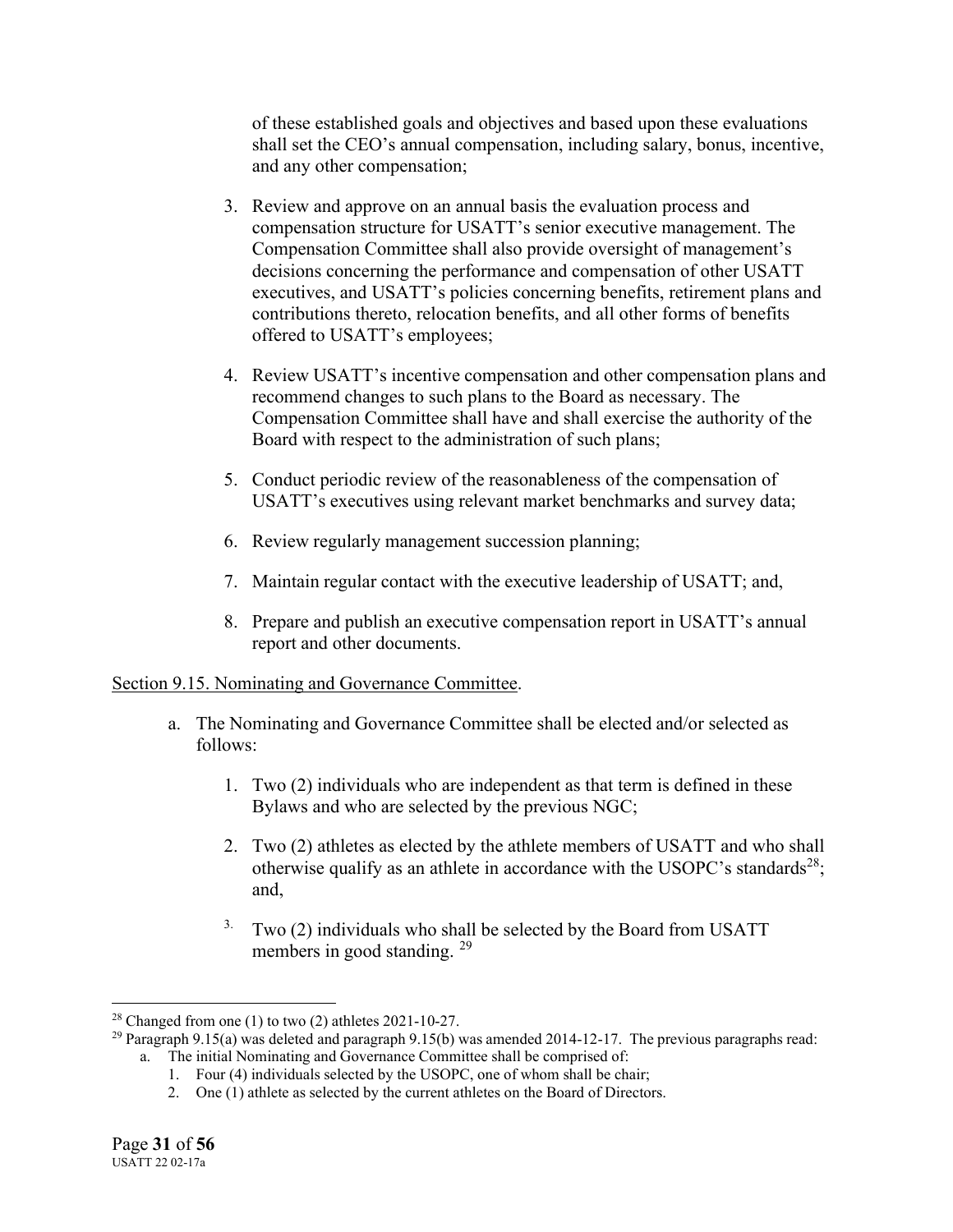- <sup>b.</sup> No individual shall be eligible to be a member of the NGC as well as a member of the Board. Members of the NGC shall be precluded from serving as a Director or in any other USATT capacity, whether governance or on staff, while serving as a member of the NGC and for a period of one  $(1)$  year after their service on the NGC ends.<sup>30</sup>
- c. The Nominating and Governance Committee shall:
	- 1. Identify and evaluate prospective candidates for the Board;
	- 2. Select individuals to serve on the Board as provided in these Bylaws;
	- 3. Recommend as requested by the Board individuals to serve on various committees and task forces;
	- 4. Consult with the Ethics and Grievance Committee with respect to vetting all nominations for potential conflict of interest or other problematic background issues;
	- 5. Develop and recommend to the Board for its consideration an annual selfevaluation process of the Board and committees and task forces;
	- 6. Develop prerequisites for becoming a Board member, which shall encourage experience serving on a corporate or not for profit board for at least one (1) year for all non-athlete Board members; and,
	- 7. Perform such other duties as assigned by the Board.
- d. In considering a candidate for nomination to the Board, the NGC shall take the following into consideration:
	- 1. The candidate's contribution to the effective functioning of the USATT;

b. Each subsequent Nominating and Governance Committees shall be selected as follows:

<sup>1.</sup> one (1) individual elected by the previous Nominating and Governance Committee from that Committee, who shall be the Chair;

<sup>2.</sup> one (1) individual who is independent as that term is defined in these Bylaws and who is selected by the previous Nominating and Governance Committee;

<sup>3.</sup> one (1) athlete as elected by the athlete members of USATT and who shall otherwise qualify as an athlete in accordance with the USOPC's standards; and

<sup>4.</sup> two (2) individuals who shall be selected by the Board from other appropriate USATT membership groups as defined by USATT.

<sup>&</sup>lt;sup>30</sup> Paragraph 9.15(c)-(d) were redesignated on 2014-12-17 as paragraphs 9.15(b)-(c). The previous paragraph 9.15(c) read:

No individual shall be eligible to be a member of the Nominating and Governance Committee as well as a member of the Board of Directors. Members of the Nominating and Governance Committee shall be precluded from serving as a Board director or in any other USATT capacity, whether governance or on staff, for a period of one (1) year after their service on the Nominating and Governance Committee ends.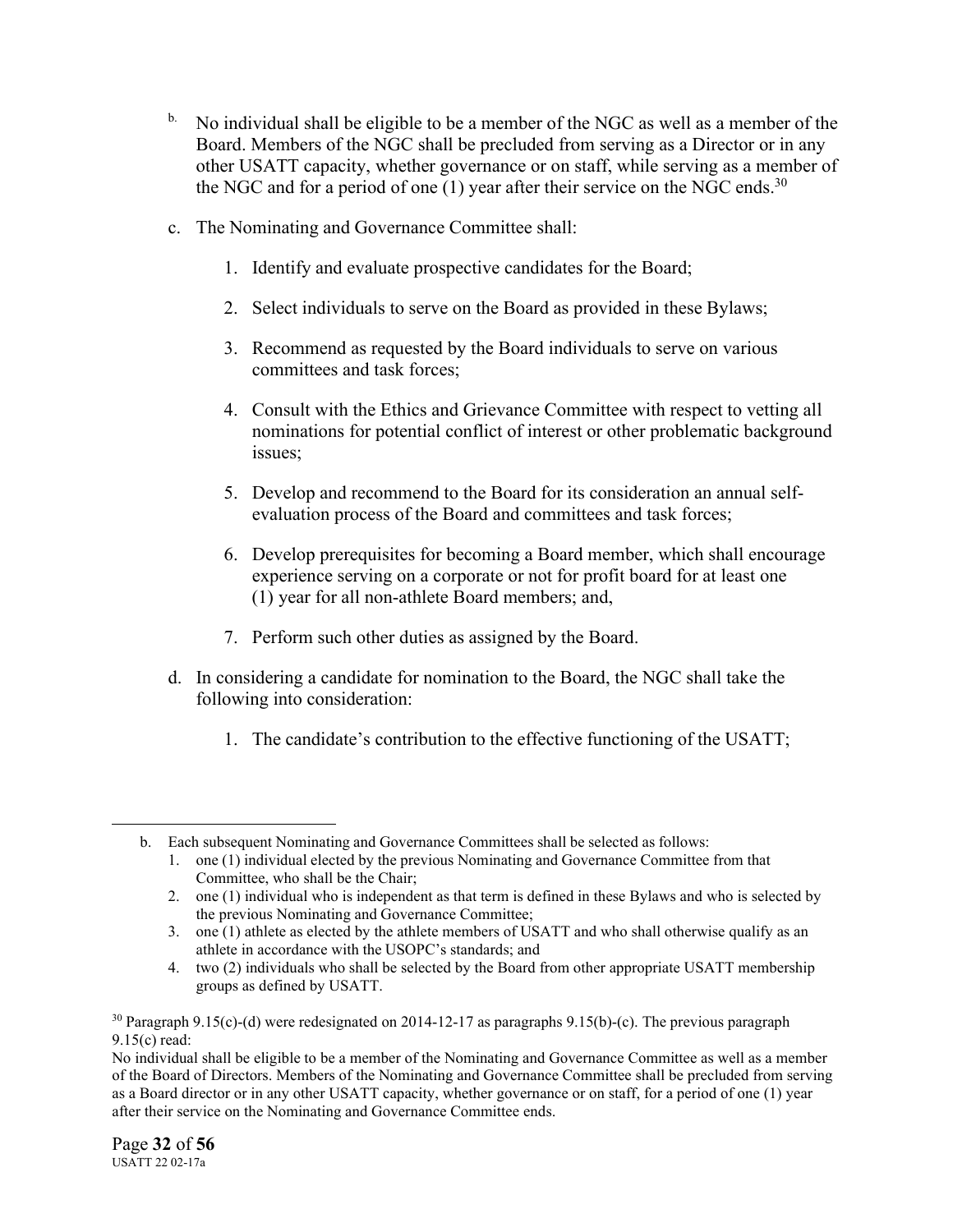- 2. Any potential or impending change in the candidate's principal area of responsibility with his or her company or in his or her employment;
- 3. Whether the candidate continues to bring relevant experience to the Board;
- 4. Whether the candidate has the ability to attend meetings and fully participate in the activities of the Board;
- 5. The candidate's personal integrity and commitment to ethical conduct; and,
- 6. Whether the candidate has developed any relationships with another organization, or other circumstances have arisen, that might make it inappropriate for the Director to continue serving on the Board.

# Section 9.16. High Performance Committee and Para High Performance Committee:<sup>31</sup>

- a. The High Performance Committee shall consist of at least five (5) and not more than seven (7) members. The Para High Performance Committee shall consist of at least five (5) and not more than seven (7) members, of which at least three (3) members must have substantial experience with athletes with disabilities as a high-level competitor or coach.
- b. The Board shall appoint the members of the High Performance Committee and Para High Performance Committee, and their chairs, in consultation with the CEO. Members, including the chair, can serve on both committees at the same time, subject to the term limits applicable to them with regard to each committee.
- c. The responsibilities of the High Performance Committee and Para High Performance Committees shall be as follows, with regard to High Performance Program activities serving able-bodied athletes and athletes with disabilities (respectively):
	- 1. Approve selection Procedures or other policies as needed for national teams and international events, or the operation of the High Performance Program; \*

- c. The responsibilities of the High Performance Committee shall be as follows:
	- 1. Develop Selection Procedures as needed for international events;
	- 2. Review and update existing Athlete Letter of Agreements on an annual basis;
	- 3. Review and update existing Athlete Code of Conduct on an annual basis;
	- 4. Consult with the Coaching and Juniors Advisory Committee on shared issues;
	- 5. Oversee and implement the Selection Procedures for international competition;
	- 6. Develop and implement the USATT High Performance Plan;
	- 7. perform such other duties as assigned by the Board.

<sup>&</sup>lt;sup>31</sup> The previous Section 9.16 was replaced 2018-12-16 (M-6). The previous version was titled "High Performance" Committee" and read:

a. The High Performance Committee shall consist of at least five and not more than seven members, of which, at least one member must have represented the Paralympic Community as a Disabled Body National Level Coach, Disabled Body National Team Member, or the Team Leader of a Disabled Body National Team.

b. The Board shall appoint the members of the High Performance Committee and its chair in consultation with the CEO.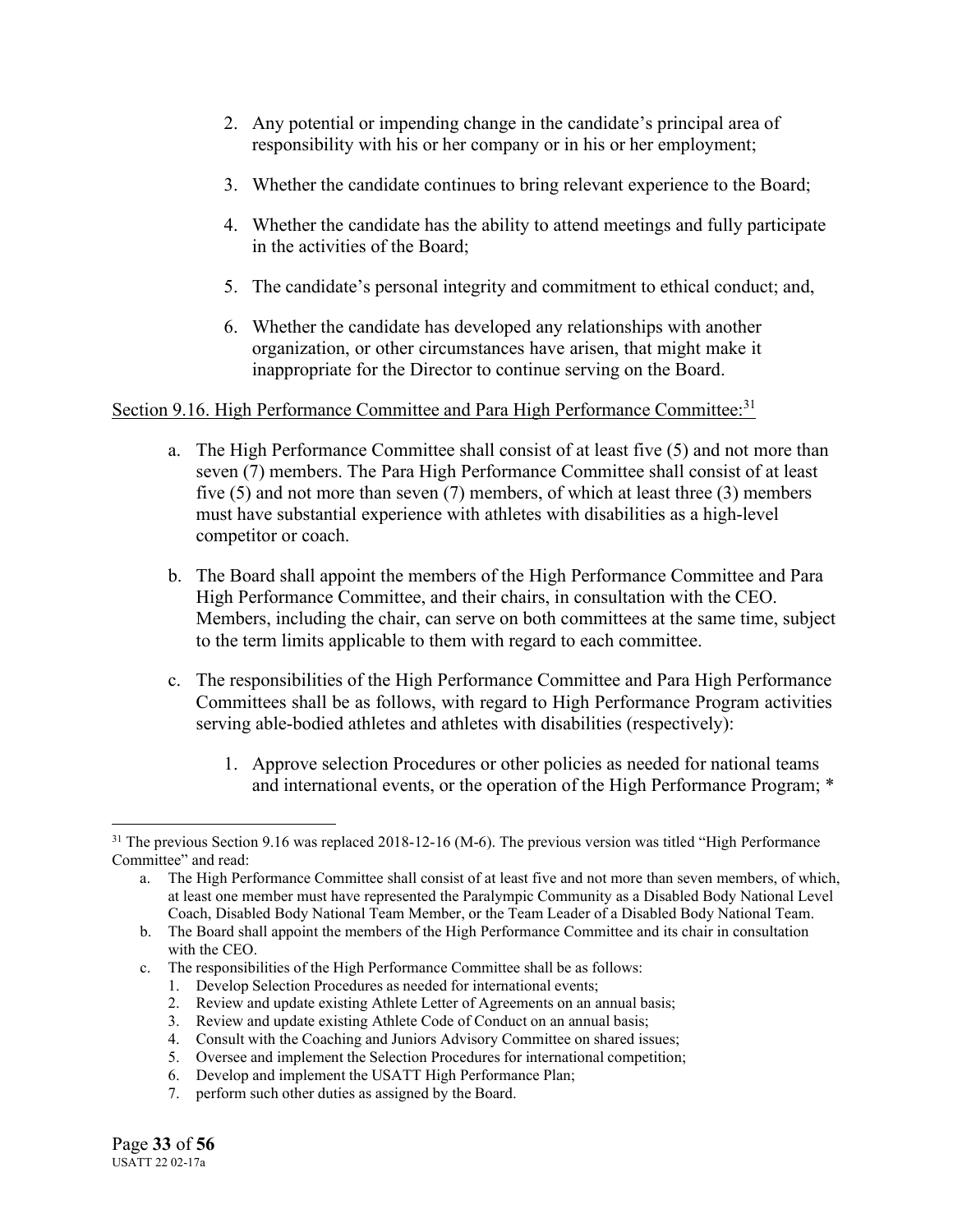Note that Selection criteria for individuals and teams shall be (i) fair, as determined by the USOPC in consultation with the USATT, the AAC, and USOPA, (ii) clearly articulated in writing and properly communicated to athletes in a timely manner, and (iii) consistently applied, using objective and subjective criteria appropriate for table tennis.

- 2. Review and update existing Athlete Letter of Agreements on an annual basis;
- 3. Review and update existing Athlete Code of Conduct on an annual basis;
- 4. Consult with the Coaching and Juniors Advisory Committee on shared issues;
- 5. Oversee the operation of the High Performance Program, and provide any recommendations for improvement to the High Performance Director, the CEO, or the Board as appropriate;
- 6. Advise the High Performance Director on the development and implementation of the USATT High Performance Plan; and,
- 7. Perform such other duties as assigned by the Board.

# Section 9.17. Board Overview and Committee Liaison.

Except for the provisions of Sections 9.13 (Ethics and Grievance Committee) and 9.15 (Nominating and Governance Committee), and Section 10 (Complaint Procedures) the Board may override or modify any decision of any committee, or direct any committee to take some action.

Except for the Ethics and Grievance Committee and the Nominating and Governance Committee, the Board may appoint any Director, member of USATT paid staff, or USATT volunteer to act as a liaison between the Board and any committee. The person serving in a liaison capacity shall not have voting power on the committee, and is not considered a member of the committee.<sup>32</sup>

# **ARTICLE X COMPLAINT PROCEDURES**

Section 10.1. Designation of Complaints. The following kinds of complaints may be filed with USATT:

> a. Administrative Grievance. The USATT or any member of USATT may file a complaint pertaining to any matter within the cognizance of USATT, including but not limited to any alleged violation of or grievance concerning: (i) any USATT rule or regulation, (ii) any provision of USATT's Bylaws, or (iii) any provision of the Ted Stevens Act relating to USATT's recognition as an NGB;

<sup>&</sup>lt;sup>32</sup> New paragraph added 2011-04-18. The previous paragraph read:

Except for the Ethics and Grievance Committee and the Nominating and Governance Committee, the Board may appoint any director to act as a liaison to any committee who shall not have voting power on the committee.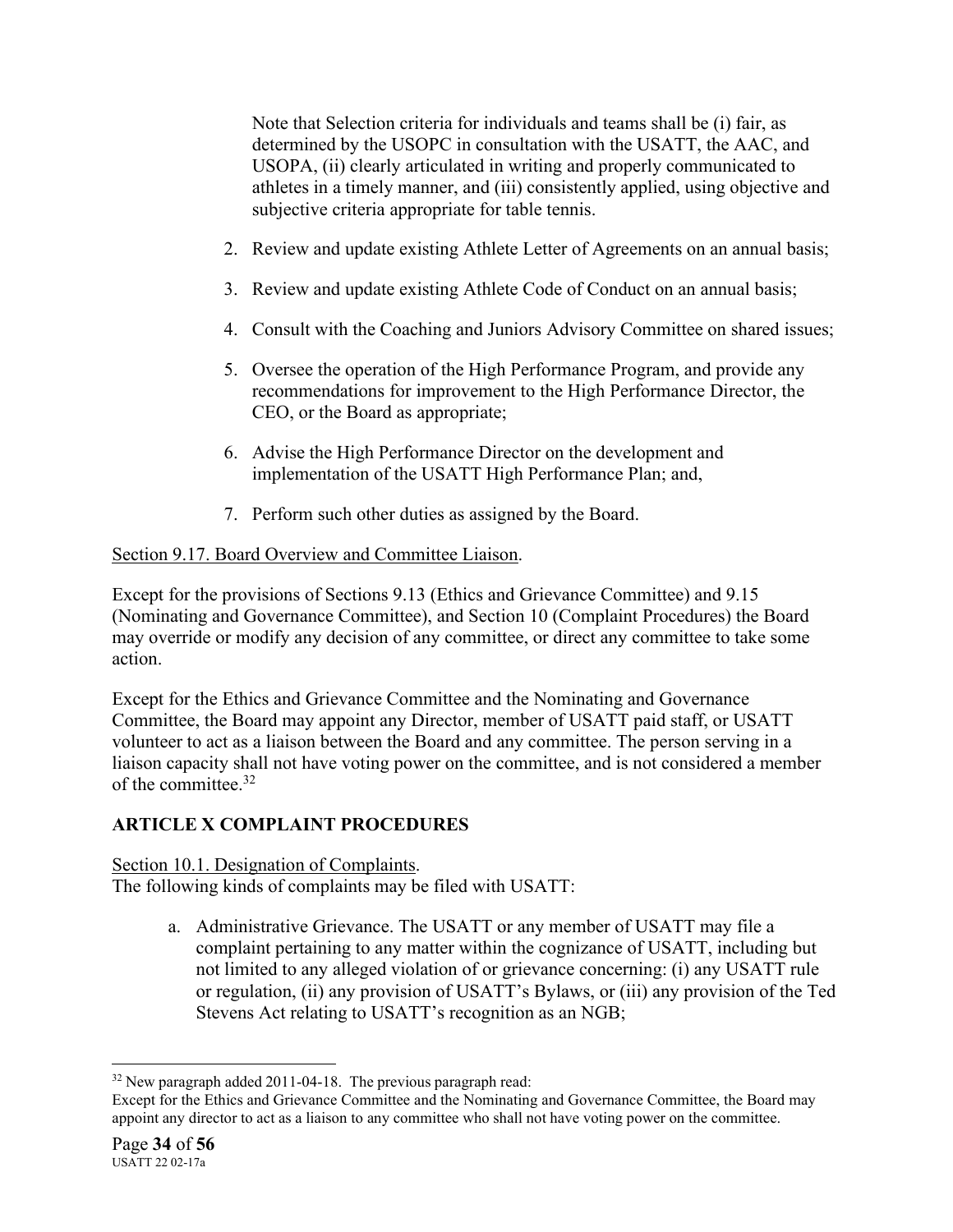- b. Right to Compete. Any athlete, coach, trainer, manager, administrator or official may file a complaint pertaining to any alleged denial, or alleged threat to deny, of that individual's opportunity to compete in a USATT sanctioned competition;
- c. Employee Grievances. The CEO shall handle all USATT employee grievances. If an employee has filed a grievance against the CEO, that grievance should go directly to the Board Chair. The CEO shall not be able to terminate or otherwise punish the employee without written permission of the Chairman of the USATT Board. The Chairman of USATT Board shall be responsible for making recommendations to the USATT full Board if he or she feels action needs to be taken to address an employee grievance against the CEO.
- d. Complaint brought by or involving members of the Board. In the event that a complaint or grievance is brought by or involves members of the Board in their individual capacity (i.e., not a complaint or grievance brought against the Board as USATT's governing board under Article VII), the complaint or grievance shall be processed in accordance with this Article  $X^{\,33}$
- e. Any and all Grievances Related to USATT Policies and Procedures. Complaints instituted in matters raising issues regarding USATT Policies and Procedures, such as Code of Conduct, Ethics Principles, and/or Conflicts of Interest. 33-a

# Section 10.2. Manner of Filing.

The complainant shall file the complaint with the Ethics and Grievance Committee. The complainant shall submit a copy of the complaint to the Athlete Protection Officer, who shall confirm receipt and deliver said copy to the EGC.<sup>33-b</sup> The complaint shall set forth in clear and concise language, preferably in numbered paragraphs:(i) the alleged violation, grievance, denial or threat to deny, (ii) the remedy requested, evidence supporting the complaint. The complainant shall sign the complaint.

# Section 10.3. Filing Fee.

A complaint filed by an individual shall be accompanied with a \$250.00 filing fee, except for an employee grievance, which requires no fee. A complaint filed by an organization shall be accompanied with a \$500.00 filing fee, except that USATT is not required to pay a filing fee. The complainant may request that the filing fee be reduced or waived for reasons of significant financial hardship. If such request is made, the Ethics and Grievance Committee shall determine whether or not to reduce or waive the filing fee. If the complaint is upheld by the Ethics and Grievance Committee and through any subsequent appeals, the filing fees shall be refunded in full.

# Section 10.4. Statute of Limitations.

A complaint filed under these Bylaws shall be filed within ninety (90) days of the occurrence of the alleged violation, grievance, denial or threat to deny.

<sup>33</sup> Subparagraph d added 2020-07-02.

<sup>33-</sup>a Subparagraph e added 2022-02-17.

<sup>33-</sup>b Sentence added 2022-02-17.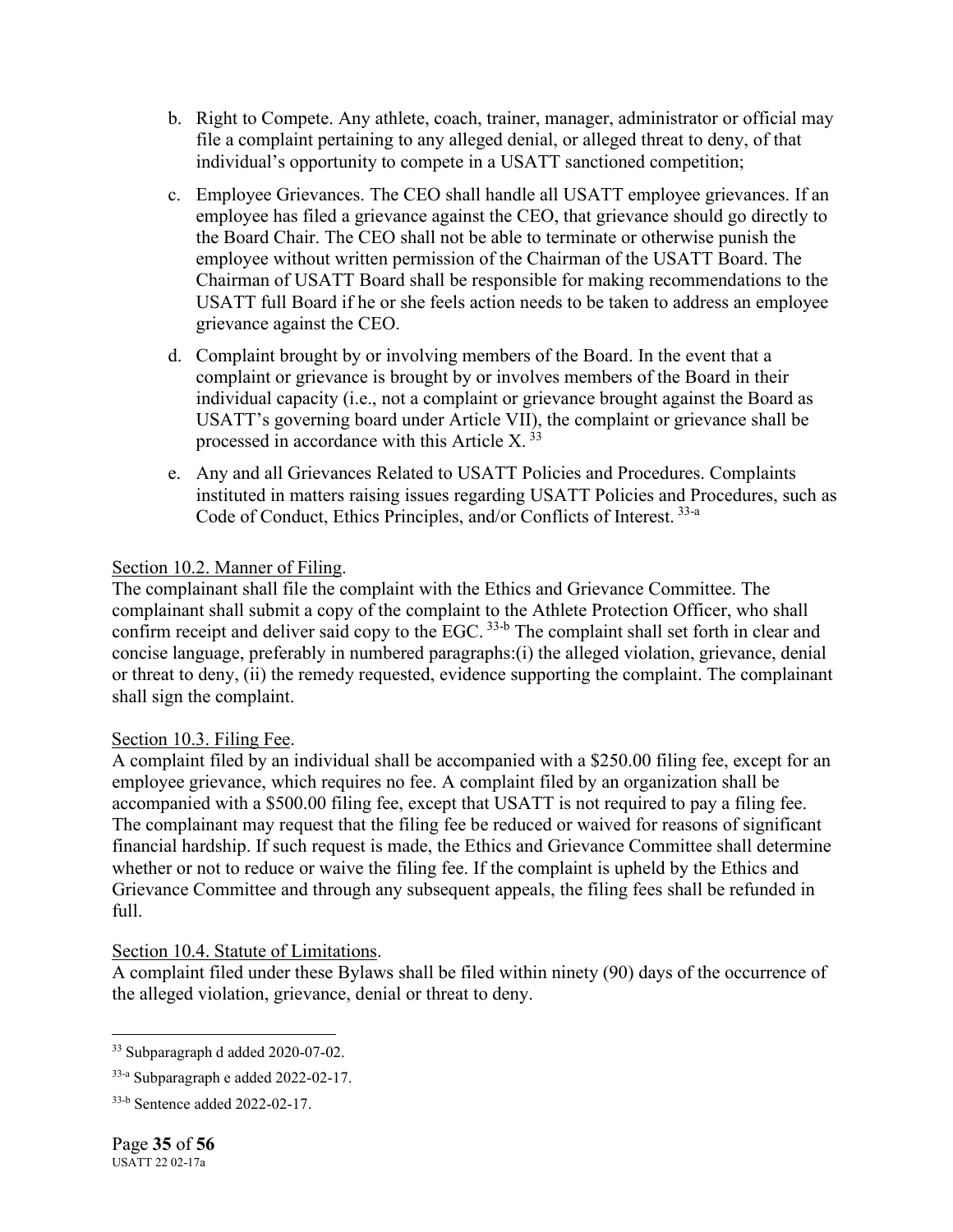### Section 10.5. Field of Play Decisions.

The final decision of a referee during a competition regarding a field of play decision (a matter set forth in the rules of the competition to be within the discretion of the referee) shall not be reviewed through the procedures in this Article 10 unless the decision is: (i) outside the authority of the referee to make, or (ii) the product of fraud, corruption, partiality or other misconduct of the referee. For purposes of this Section, the term "referee" shall include any individual with discretion to make field of play decisions.

### Section 10.6. Hearing Panel.

Upon the filing of a complaint, the members of the Ethics and Grievance Committee shall review the complaint, and any member with a conflict of interest shall self-recuse from the matter. If the chair has a conflict, the USATT General Counsel shall appoint another member as the acting chair for the matter in question. Then, the chair/acting chair of the Ethics and Grievance Committee, after consultation with the other Committee members, shall examine the complaint, along with the General Counsel, to determine if the complaint has merit. If it is determined to be with merit, the Ethics and Grievance Committee shall appoint a hearing panel consisting of three individuals, none of whom have a conflict of interest, to hear the complaint. At least one member of the panel shall satisfy the standards of independence for Independent Directors as set forth in these Bylaws, and at least one member shall be an Elite Athlete. The Committee shall also appoint a chair of the hearing panel. Ethics and Grievance Committee members may be appointed to and serve on the hearing panel as well as other individuals who have been identified pursuant to Section  $9.13(b)(7)$ .<sup>34</sup>

#### Section 10.7. Conduct of the Proceeding.

- <sup>a.</sup> Prior to the conduct of any proceedings under this Article, the Respondent shall be given fair notice, including written charges as asserted in the Complaint, and an opportunity to prepare and present a defense in accordance with hearing procedures that reflect due process.<sup>35</sup>
- b. The Ethics and Grievance Committee shall rule on all pre-hearing motions and matters raised. This portion of the proceedings is complete when the complaint, answers, and other responses are forwarded to the Hearing Panel for their consideration.
- c. The Hearing Panel shall rule on all motions and other matters raised after all responses are received by the panel. If the complaint is not dismissed, the hearing

<sup>&</sup>lt;sup>34</sup> Amended 2018-09-23 (M-5). The previous text read: Upon the filing of a complaint, the chair of the Ethics and Grievance Committee, after consultation with the other Committee members, shall appoint a hearing panel consisting of three individuals to hear the complaint. At least one member of the panel shall satisfy the standards of independence for "independent directors" as set forth in these Bylaws, and at least one member shall be an Elite Athlete. The Committee shall also appoint a chair of the hearing panel. Ethics and Grievance Committee members may be appointed to and serve on the hearing panel as well as other individuals who have been identified pursuant to Section 9.13(b)(7)

<sup>&</sup>lt;sup>35</sup> Amended 2019-10-06 (M-2). A new paragraph (a) was added, and the remaining paragraphs were designated as paragraphs (b)-(f).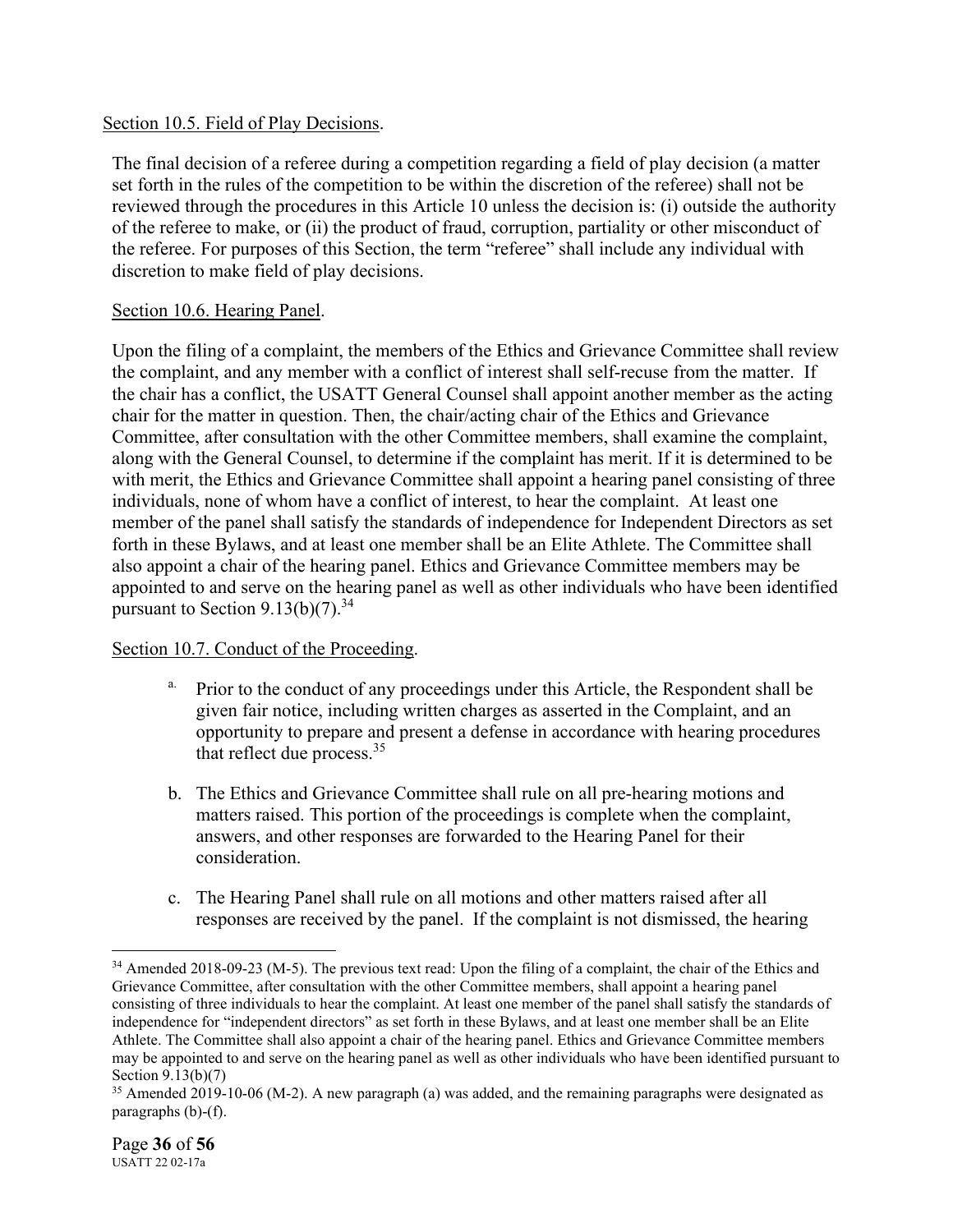panel shall hold a hearing on the complaint. The hearing panel shall set such timelines and other rules regarding the proceeding and the conduct of the hearing as it deems necessary. The hearing shall be informal.

- d. The hearing may be conducted by teleconference, or other electronic medium,<sup>36</sup> if necessary or convenient to the parties. Each party shall have the right to appear personally or through a legal representative. All parties shall be given a reasonable opportunity to present and examine evidence, cross-examine witnesses and to present argument. Members of the hearing panel shall have the right to question witnesses or the parties to the proceeding at any time.
- e. Any party may have a record made of the hearing. A court reporter may be present at the hearing at the request of a party. The court reporter shall be paid for by the party requesting the court reporter, or if mutually agreed, the cost may be equally divided. Any transcript shall be paid for by the party requesting the transcript.
- $<sup>f.</sup>$  The Hearing Panel, at its sole discretion, may mandate the appearance of non-parties</sup> deemed to have information helpful to the finding of facts relevant to the matter. The Hearing Panel, at its sole discretion, also may determine that such non-parties may participate in the hearing via telephone or other electronic medium.<sup>37</sup>

# Section 10.8. Expedited Procedures.

Upon the request of a party, and provided that it is necessary to expedite the proceeding in order to resolve a matter relating to a competition that is so scheduled that compliance with regular procedures would not be likely to produce a sufficiently early decision to do justice to the affected parties, the Ethics and Grievance Committee is authorized to order that the complaint be heard and decided within forty-eight (48) hours of the filing of the complaint. In such a case, the hearing panel is authorized to hear and decide the complaint pursuant to such procedures as are necessary, but fair to the parties involved.

# Section 10.9. Complaints Involving Selection to Participate in a Competition.

Where a complaint is filed involving selection of an individual to participate in a competition, the complainant shall include with the complaint a list of all other individuals, together with their contact information, that may be adversely affected by a decision rendered on the complaint. The hearing panel shall determine which additional individuals if any must receive notice of the complaint. The complainant shall then be responsible for providing appropriate notice to these individuals. Any individual so notified then has the option to participate in the proceeding as a party. If an individual is notified of the complaint, then that individual shall be bound by the decision of the hearing panel even though the individual chose not to participate as a party.

<sup>36</sup> The phrase "or other electronic medium" was added 2017-06-12 (M-2).

 $37$  This paragraph was added 2017-06-12 (M-2).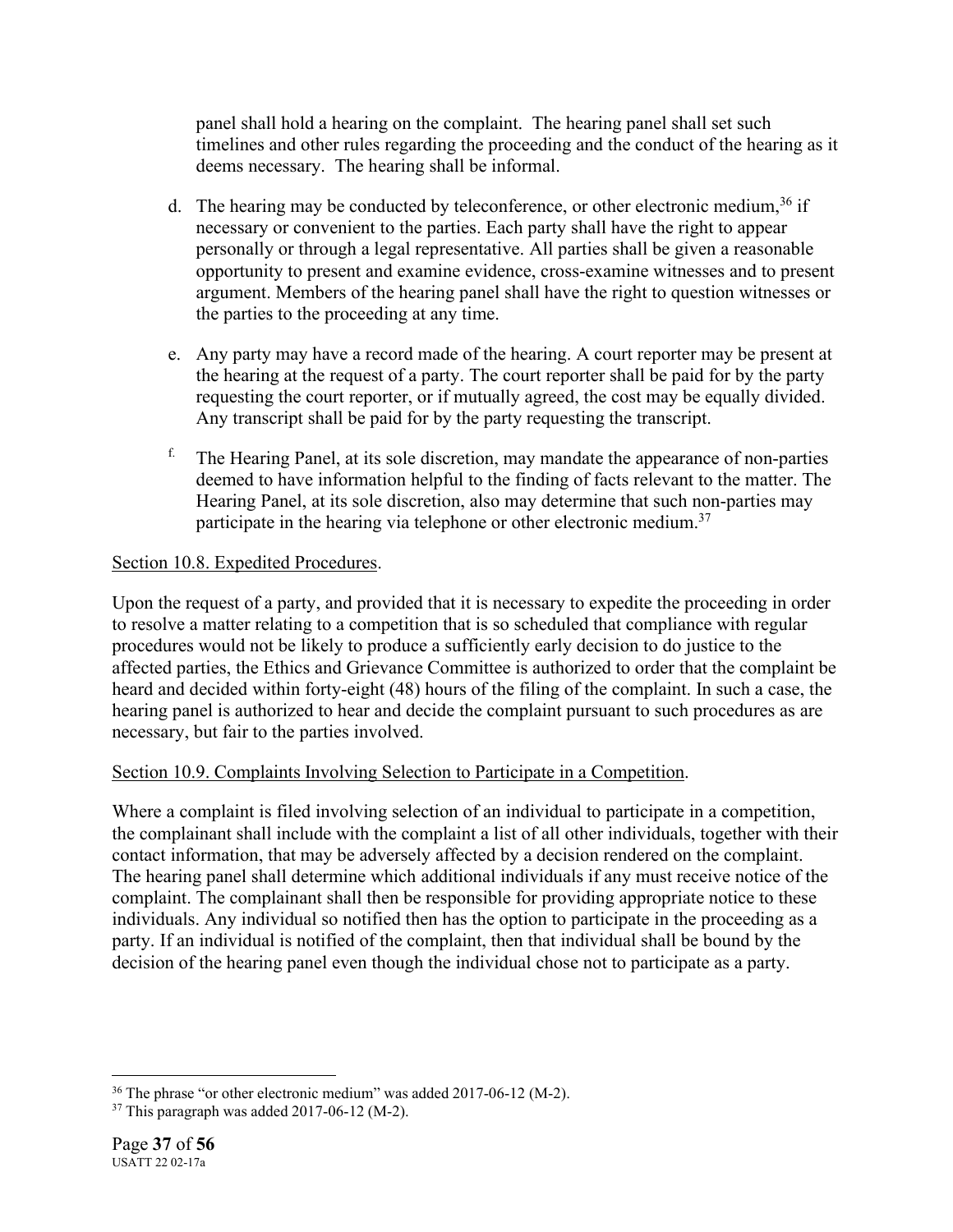# Section 10.10. Decision.

A decision shall be determined by a majority of the hearing panel. The hearing panel's decision shall be in writing and distributed to the parties.

# Section 10.11. Appeal of Decisions of Ethics and Grievance Committee to the Board.

Within 30 days after the mailing of a written decision of the Ethics and Grievance Committee, the person penalized or the person who filed the grievance may appeal the Committee's decision by mailing a written request to the CEO of USATT in Colorado Springs for review by the Board. Absent good cause shown, appeals not mailed within 30 days are barred. If the matter involves the CEO, the appeal shall be mailed to the Chair of the Board.

In lieu of a hearing before the Full Board, the Chair of the Board may appoint a special committee of not less than three Board members to hear an appeal. The Board or special committee shall thereupon review the findings of fact and the decision of the Ethics and Grievance Committee. The Board or special committee may make its decision on the basis of the written submissions or may hear further testimony and receive further evidence as it deems appropriate. Following its review, the Board or special committee may affirm, modify, or reject the decision of the Ethics and Grievance Committee.

# Section 10.12. Arbitration.

Any party may appeal a decision of the Board made under Section 10.11 for a final ruling under binding arbitration in accordance with the Commercial Rules of the American Arbitration Association.<sup>38</sup>

# Section 10.13. Whistleblower and Anti-Retaliation Policy.<sup>39</sup>

"Protected Individual" means, as defined by the Ted Stevens Act, any amateur athlete, coach, trainer, manager, administrator or official associated with the USOPC or an NGB.

"Retaliation" means, as defined by the Ted Stevens Act, any adverse or discriminatory action, or the threat of an adverse or discriminatory action, including removal from a training facility, reduced coaching or training, reduced meals or housing, and removal from competition, carried out against a protected individual as a result of any communication, including the filing of a formal complaint, by the protected individual or a parent or legal guardian of the protected individual relating to the allegation of physical abuse, sexual harassment, or emotional abuse, with the United States Center for SafeSport; a coach, trainer, manager, administrator, or official associated with the USOPC; the United States Attorney General; a federal or state law enforcement authority; the Equal Opportunity Employment Commission; or Congress.

Retaliation against any Protected Individual who communicates or files a complaint relating to an allegation of physical abuse, sexual harassment, or emotional abuse by any officer, employee,

<sup>&</sup>lt;sup>38</sup> Amended 2019-10-06 (M-3). The previous version read, "Any party may appeal a decision of the Board made under Section 10.11 to the American Arbitration Association."

<sup>39</sup> Revised 2021 10-27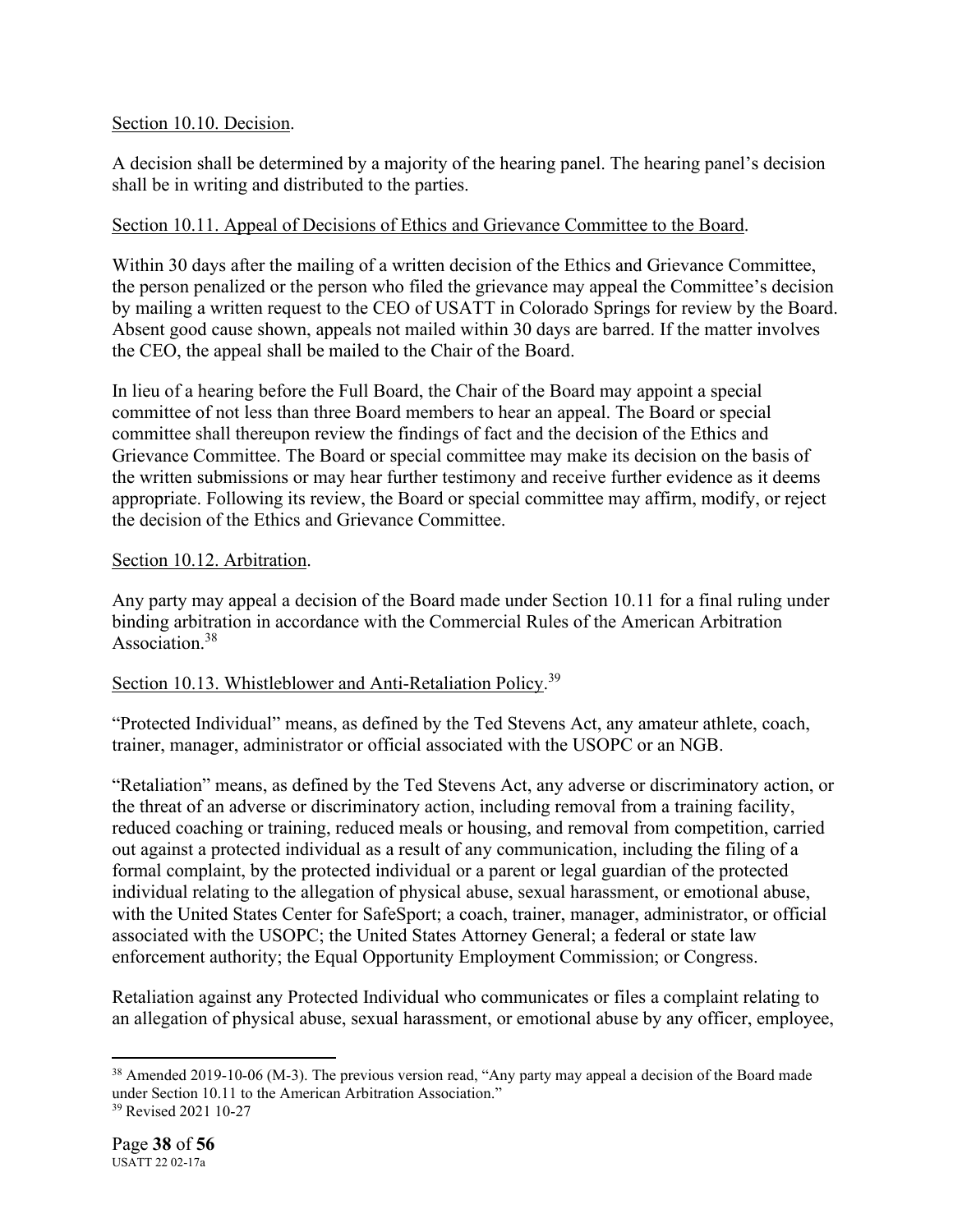contractor, subcontractor, or agent of the USATT is prohibited. If USATT learns that an employee has retaliated against a protected individual, that employee must be immediately terminated or suspended without pay.

The Board shall adopt a Whistleblower and Anti-Retaliation Policy applicable to all USATT employees, and Directors, committee members, and volunteers.

# **ARTICLE X-A SAFESPORT**

Section 10-A.1. Submission to Jurisdiction of U.S. Center for SafeSport.<sup>40</sup>

Each person defined as a "Covered Individual" agrees that he/she shall be:

- a. Designated by the USATT Athlete Protection Officer as SafeSport compliant either:
	- i. Prior to having frequent contact with athletes; or,
	- ii. Within 60 days of assuming a role that does not have frequent contact with athletes: $41$
- b. Subject to the jurisdiction of the U.S. Center for SafeSport ("USCSS") with respect to the investigation and resolution of any allegations that such Covered Individual may have violated:
	- i. The sexual abuse and misconduct policies as referenced in the USA Table Tennis;
	- ii. SafeSport Program Handbook and defined by the USCSS; or,
	- iii. Allegations of violations of USA Table Tennis's SafeSport Policies that are reasonably related to and accompany a report or allegation of sexual abuse or misconduct;
- c. Subject to any action taken by the USCSS as a result of such allegations, including without limitation, suspension, permanent suspension, and/or referral to law enforcement authorities, all as set forth in the USCSS Policies & Procedures.

# Section 10-A.2. Definitions.

"Covered Individual" shall, for the purposes of Article X-A, mean and refer to:

- 1. All persons serving as a member of the Board, a committee, or in any other similar positions appointed by USATT;
- 2. All members of USATT certified as coaches;

<sup>40</sup> Article X-A was approved 2017-04-23 (M-3).

<sup>&</sup>lt;sup>41</sup> A new Bylaw section 10-A.1(a) was approved and inserted 2018-09-23 (M-6).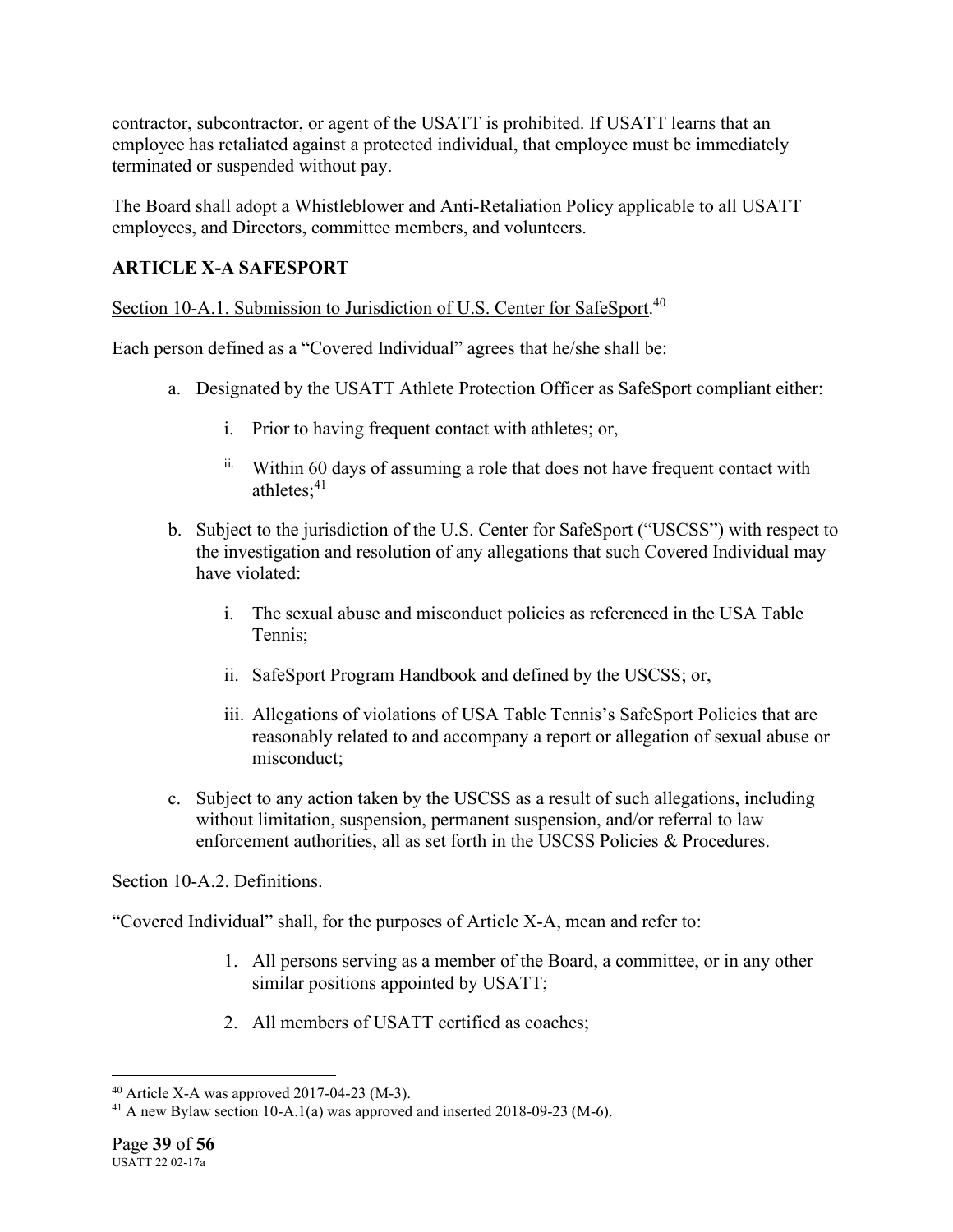- 3. All members of USATT approved as Referees or Umpires;
- 4. All owners and officers of USATT member clubs;
- 5. All Tournament Directors, League Directors, and Event Organizers of USATT sanctioned tournaments and leagues;
- 6. All USATT national staff; and,
- 7. Any person that is elected or appointed by USATT or a USATT member club to:
- i. A position of authority over table tennis athletes; or,
- ii. A position with frequent contact with table tennis athletes.

"USOPC" shall, for the purposes of Article X-A, mean and refer to the United States Olympic and Paralympic Committee.

"USCSS" shall, for the purposes of Article X-A, mean and refer to the U.S. Center for SafeSport (or any successor or otherwise named entity recognized by the USOPC).

#### Section 10-A.3. Allegations Regarding Sexual Abuse or Misconduct.

- a. Reporting. In the event that any Covered Individual under the jurisdiction of the U.S. Center for SafeSport ("USCSS") is alleged to have violated the USATT SafeSport Policy prohibiting sexual abuse or misconduct, or in the event that USATT or any USATT member club receives a report that is required by the USOPC to be referred to the USCSS, USATT or the USATT member club shall immediately report and refer such matter to USCSS. **The duty to report to USCSS and USCSS's jurisdiction to investigate shall not supersede any local, state, or federal reporting requirements or jurisdiction, and shall not affect or impair the ability of any person that reports to the USCSS from also reporting to the appropriate local, state or federal authorities**.
- b. Investigation/Discipline/Adjudication. The USCSS shall have jurisdiction and authority to investigate allegations or reports of sexual abuse or misconduct and of any allegations of violations of USATT's SafeSport Policies that are reasonably related to and accompany a report of allegations of sexual abuse or misconduct, to issue any interim suspension or measures pending conclusion of the investigation, to make recommendations of sanctions or disciplinary action as a result of such investigation, and to adjudicate such matter according to the USCSS procedures for adjudication. During the pendency of the investigation by USCSS, neither USATT nor any USATT member club shall engage in its own investigation or disciplinary process related to any allegations or reports that are within the jurisdiction of USCSS. However, USATT, or a USATT member club, may issue a Summary Suspension which shall be effective until such time as USCSS has exercised jurisdiction over the matter and made a determination related to a person's eligibility pending the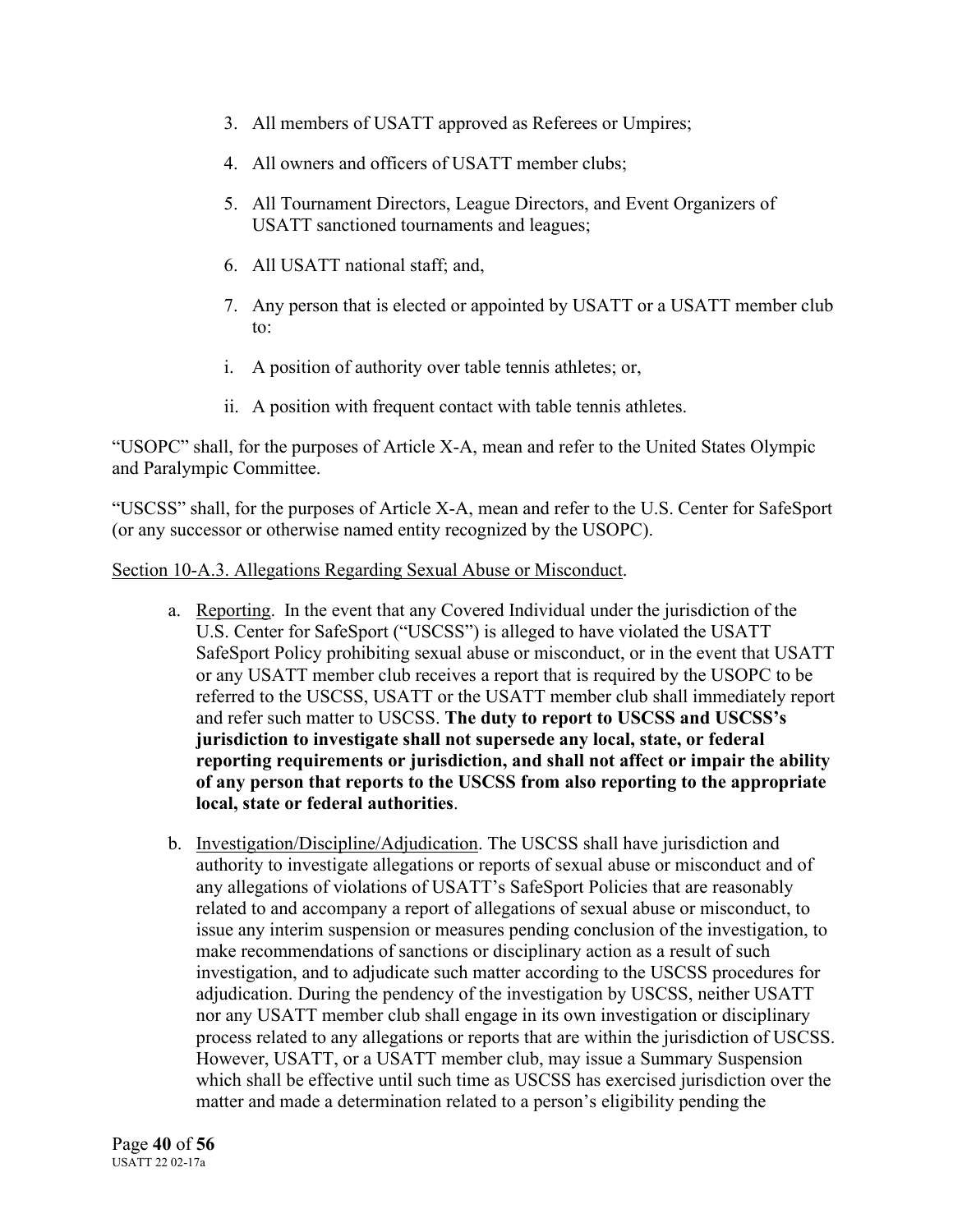investigation and adjudication process. Irrespective of any final decision or determination of USCSS, USATT, or a USATT member club, may pursue further remedy under local, state, or federal law.

- c. Appeals. There shall be no appeals of any decisions adjudicated by USCSS except through arbitration with the applicable arbitration body in conformance with the Supplementary Rules for U.S. Olympic SafeSport Hearings or other applicable USCSS or USOPC governing documents in effect at such time.
- d. Enforcement of USCSS Sanctions. Upon the issuance by USCSS of any interim or permanent suspension, disciplinary action, sanction or other measures, after conclusion of the adjudicative process or by agreement with a Covered Individual subject to suspension or other sanction, USATT and its member clubs shall enforce such suspension, measures or other sanctions throughout USATT programs. USATT and its member clubs shall enforce any suspension or other sanction issued by the USCSS even if arising from allegations outside of USATT programs.

# Section 10-A.4. Related SafeSport Violations.

- a. The delegation of authority and jurisdiction to USCSS as set forth above, and the restriction on USATT and USATT member clubs, shall also include the investigation and issuance of sanctions related to allegations of other violations of USATT SafeSport Policies (*e.g.*, physical abuse, emotional abuse, bullying, harassment and hazing) that are reasonably related to and which accompany an allegation that involves sexual abuse or misconduct.
- b. If USCSS declines jurisdiction over any reported violation, jurisdiction shall lie with USATT and its SafeSport Policies, as they may be amended from time to time.

# **ARTICLE X-B US ANTI-DOPING AGENCY**

Section 10-B.1. Member Responsibilities.<sup>42, 43, 44</sup>

It is the duty of individual members of USATT to comply with all anti-doping rules of the World Anti-Doping Agency (WADA), the ITTF, the USOPC including the USOPC National Anti-Doping Policy, and of the U.S. Anti-Doping Agency (USADA), including the USADA Protocol for Olympic and Paralympic Movement Testing (USADA Protocol) and all other policies and rules adopted by WADA, the ITTF, the USOPC and USADA. Athlete members agree to submit

 $42$  Article X-B was approved 2018-09-23 (M-9).

<sup>&</sup>lt;sup>43</sup> The previous Section 10-B.1 was replaced on 2018-12-16 (M-5). The previous Section 10-B.1 read: USATT, and by association its members, acknowledge that the use of methods or substances prohibited by the applicable antidoping rules make them subject to penalties including, but not limited to, disqualification and suspension. If it is determined that a member may have committed a doping violation, the member shall submit to the results management authority and processes of the US Anti-Doping Agency ("USADA"), including arbitration under the USADA Protocol, or to the results management authority of the ITTF and/or USATT, if applicable or referred by USADA.

<sup>44</sup> References to the WADA added 2021-10-27; Language updated to be consistent with USOPC Implementation Guide, 2022-02-07.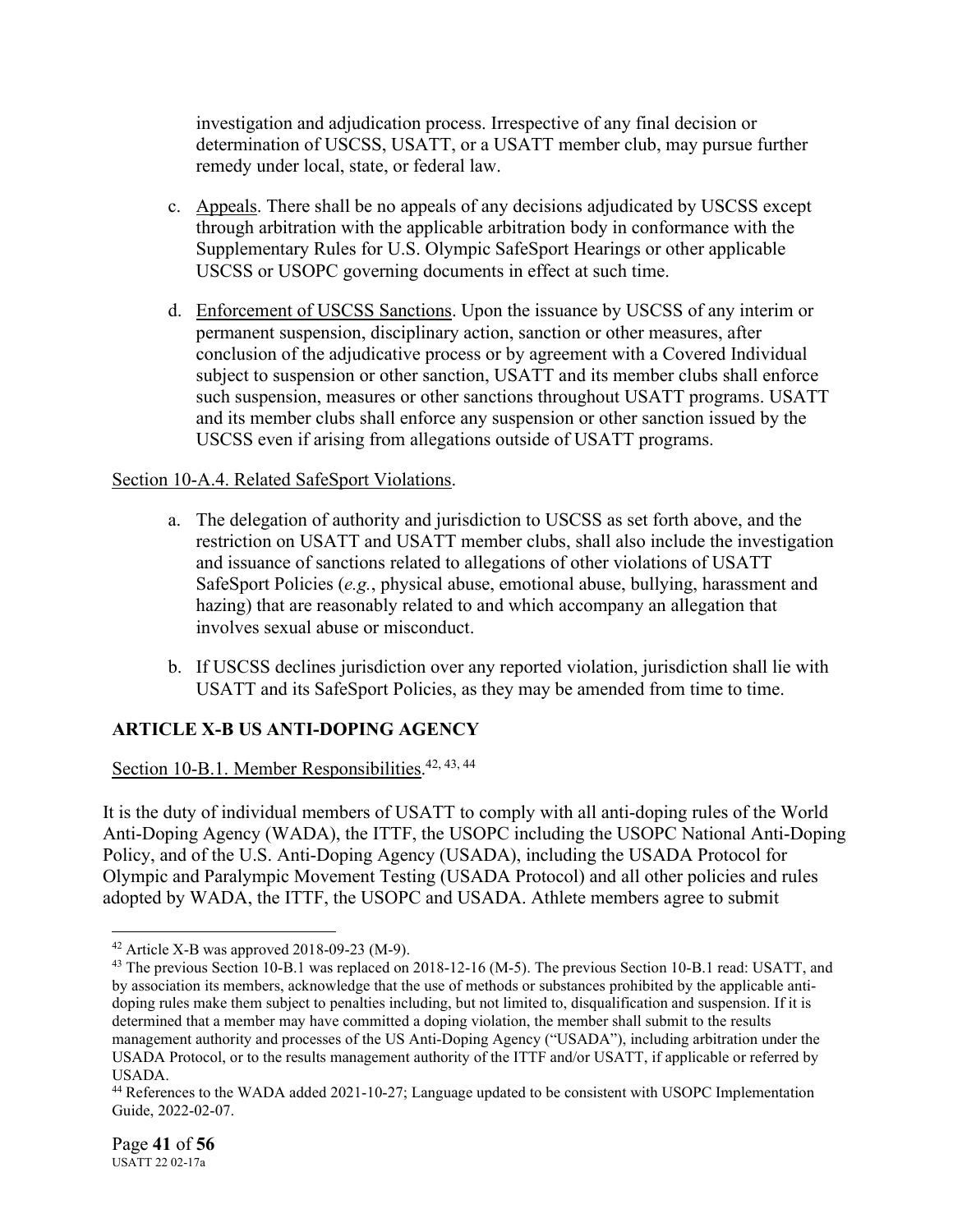to drug testing by the ITTF and/or USADA or their designees at any time and understand that the use of methods or substances prohibited by the applicable anti-doping rules make them subject to penalties including, but not limited to, disqualification and suspension. If it is determined that an individual member may have committed a doping violation, the member agrees to submit to the results management authority and processes of USADA, including arbitration under the USADA Protocol, or to the results management authority of the ITTF, if applicable or referred by USADA.

# **ARTICLE XI USATT ATHLETES' ADVISORY COUNCIL45**

# Section 11.1. Designation.

The USATT Athletes' Advisory Council ("AAC") means the entity established and maintained under §220504(b)(2)(A) of the Ted Stevens Act that is composed of and elected by amateur athletes to ensure communication between the USOPC and currently active amateur athletes, and serves as a source of amateur-athlete opinion and advice for policies and proposed policies of the corporation.

The AAC shall be comprised of individuals who meet the definition of Elite Athlete. The AAC shall be a standing committee that self-governs. Its first and foremost purpose shall be to protect the rights of athletes. The committee shall advise the USATT Board on any and all matters related to but not limited to: Athletes, the performance of Athletes, Competitions, Coaching, selection procedures, and other matters that the AAC collectively deems reasonable.

The AAC shall also nominate the Elite Athletes as well as the 10+ Year Elite Athletes for USATT Committees.

The AAC shall have up to ten (10) members during the current term ending as of December 31, 2021, consisting of the seven (7) individuals who are currently seated and were approved by the USOPC as well as the First, Second and Third Athlete Representatives who are elected in 2021. The current Chair of the AAC will remain Chair until 2024. Beginning in the 2024 term, the Third Athlete Representative will serve as Chair and there will be seven (7) members.

# Section 11.2. Qualifications.

In order to be eligible to run for, nominate, or vote in the election for USATT AAC, one must:

- a. Meet the standards of an Elite Athlete as set forth above in Section 4.1 (e);
- b. Be a United States citizen;
- c. Have attained the age of at least eighteen (18) by the date of the first day of the term of service;

<sup>45</sup> **Revised 2021-10-27.**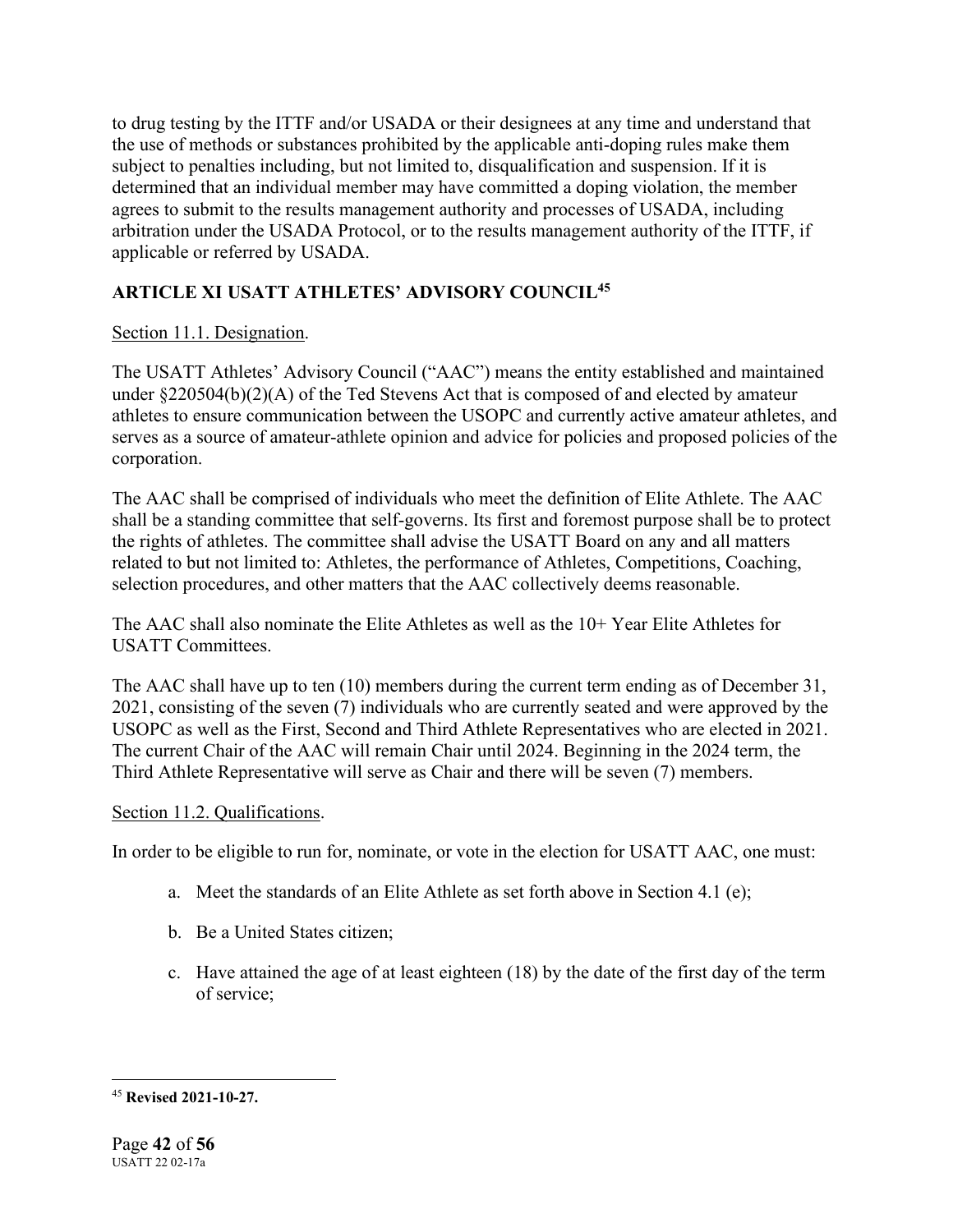- $d$ . Be and remain a member in good standing of USATT ninety (90) days prior to the date of the election:  $46$
- e. Complete the USATT Conflict of Interest Disclosure Statement and provide the form to the USATT Chief Executive Officer or designee; and,
- f. Disclose any felony convictions, any periods of ineligibility based on anti-doping or SafeSport violations.

# Section 11.3. Election/Selection.

The First, Second and Third Athlete Directors elected pursuant to Section 7.6 (a) (4) above shall be automatically seated on the USATT AAC. Beginning in 2024, the Third Athlete Director will serve as Chair.

Four (4) individuals that meet the criteria set forth in Section 11.2 shall be elected to USATT's AAC. An individual may be nominated by an Elite Athlete or self-nominate.

By seating the First Athlete Director, the Second Athlete Director, and the Third Athlete Director on the AAC, diversity between para athletes and able bodied athletes is ensured.

The AAC seated in 2021 is comprised of the seven (7) individuals who volunteered to stand for election. As there were only seven (7) candidates, no election was held. The USOPC approved of the seating of these individuals by acclimation, and they are to serve their full terms.

The AAC election will take place either concurrently with or after the election for Elite Athletes to the USATT Board of Directors.

# Section 11.4. Tenure.

The term for members of the AAC shall be for four (4) years. A member shall remain on the AAC until the member's successor is elected and qualified, or until the member's earlier resignation, removal, incapacity, or death.

# Section 11.5. Term Limits.

No AAC member shall serve for more than two (2) consecutive terms.

# Section 11.6. Chair

The current AAC has elected a chair from among its members by majority vote who will serve through December 31, 2023. Beginning in the 2024 term, the Third Athlete Director shall serve as chair. The term of office of the chair shall be four years, or a shorter time in the event the

<sup>46</sup> Automatically expiring sentences were deleted February 1, 2013. Deleted sentences read: Notwithstanding the previous sentence, in order to be eligible to run or vote in the election of the AAC, with terms beginning January 1, 2013, an individual must be and remain a member in good standing of USATT from November 2, 2012 until the date of the election. This Bylaw provision will expire automatically upon the seating of a new AAC in 2013, and will be removed from these Bylaws on that date.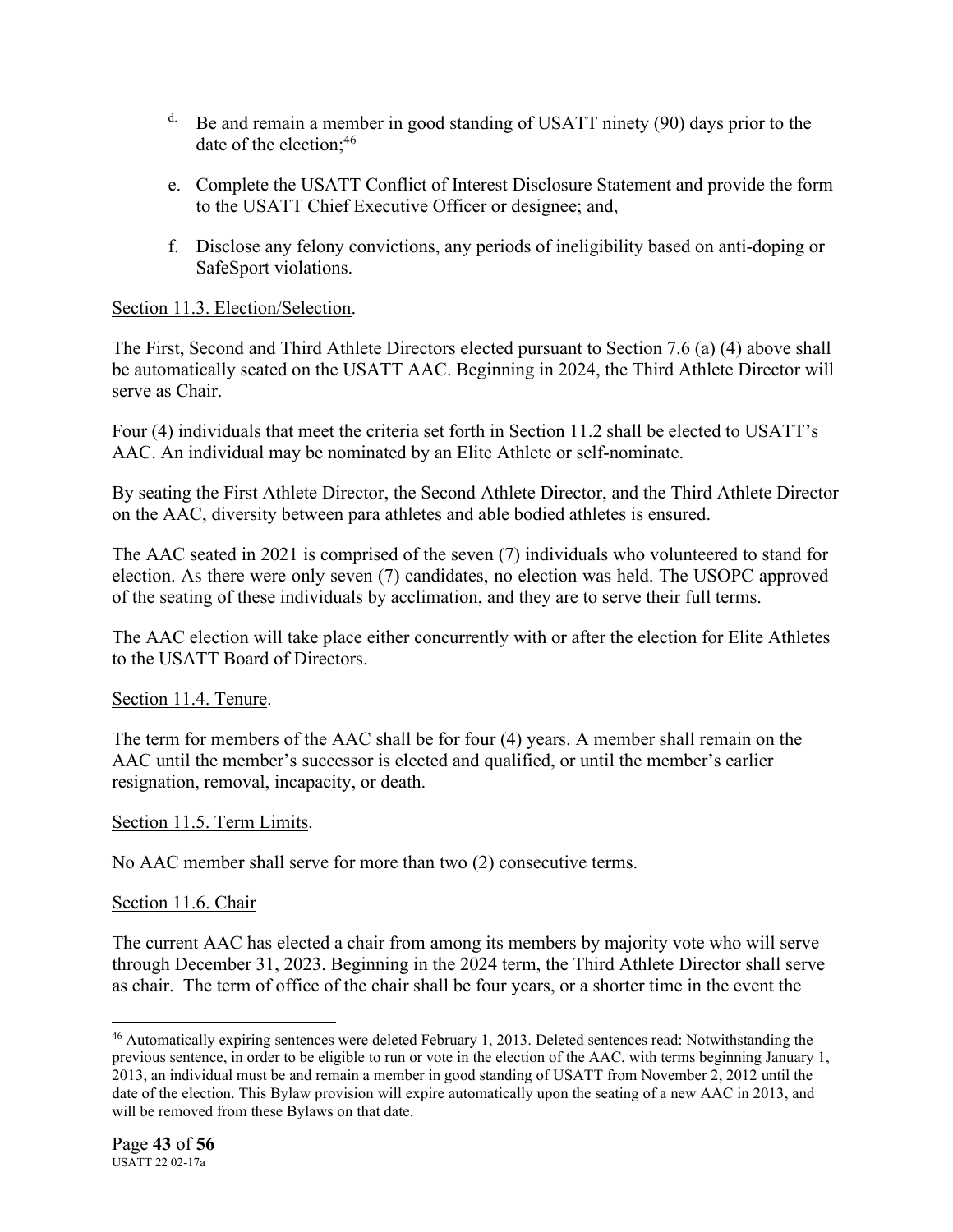elected chair no longer serves on the USATT Board of Directors. The newly elected chair shall take office immediately. The chair shall hold office until the chair's successor is elected and qualified, or until the chair's earlier resignation, removal, incapacity, or death.

### Section 11.7.Procedures.

The AAC shall establish procedures for conducting its business and affairs. Such procedures shall be published and available on USATT's website.

### Section 11.8. Open and Executive Meeting Sessions.

Ordinarily, all AAC meetings shall be open to USATT members, and where appropriate, nonmembers. However, in the event the AAC chair, with the consent of a majority of the AAC members in attendance, deems it appropriate: (i) to exclude non-members at an open meeting for any reason, then the chair may declare that the meeting is closed, or (ii) to convene an executive session to consider and discuss matters relating to personnel, nominations, discipline, budget, salary, litigation or other sensitive matters, then the chair may specifically designate and call an executive session.

### Section 11.9. Compensation.

AAC members shall not receive compensation for their services as AAC members. USATT may pay for the reasonable expenses of all members of the AAC to attend AAC meetings.

### Section 11.10. Documents Requiring Execution by the Chair.

All documents requiring execution by the Chair of the USATT AAC shall be distributed to each member of the AAC at least 24 hours before the Chair executes the document.

# **ARTICLE XII USOPC ATHLETES' ADVISORY COUNCIL**

Section 12.1. Designation.

USATT shall have a Primary Athlete Representative and an Alternate Athlete Representative to the USOPC AAC.

#### Section 12.2. Qualifications and Election/Selection.

The First Athlete Director as determined by election according to Section 7.6 (a) (4) above shall serve as the Primary Athlete Representative to the USOPC AAC.

The Second Athlete Director as determined by election according to Section 7.6 (a) (4) above shall serve as the Alternate Athlete Representative to the USOPC AAC.

#### Section 12.3. Tenure.

The term for all representatives to the USOPC AAC shall be for four (4) years. A representative shall remain on the USOPC AAC until the representative's successor is elected and qualified, or until the representative's earlier resignation, removal, incapacity, or death.

Page **44** of **56** USATT 22 02-17a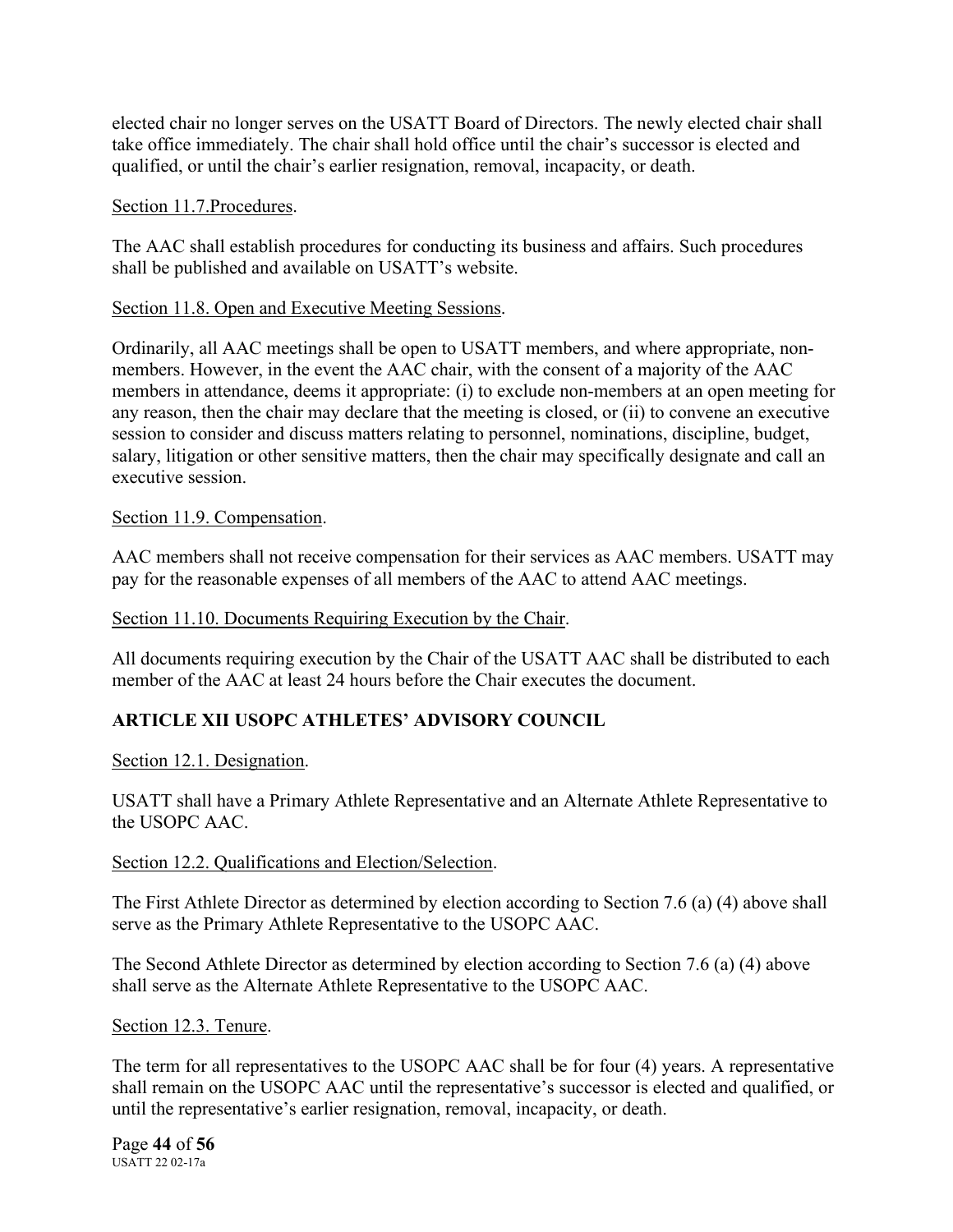Section 12.4. Term Limits.

No representative to the USOPC AAC shall serve for more than two (2) consecutive terms. There is no is term limit restriction for the position of Alternate Representative.

# **ARTICLE XIII USOPC NATIONAL GOVERNING BODIES' COUNCIL**

Section 13.1. Designation.

The USATT shall have a representative and an alternate representative to the USOPC National Governing Bodies' Council.

Section 13.2. Election/Selection.

The Chief Executive Officer shall be USATT's representative to the USOPC National Governing Bodies' Council. The Chair of the Board shall be USATT's alternate representative to the USOPC National Governing Bodies' Council.

# **ARTICLE XIV CHIEF EXECUTIVE OFFICER**

Section 14.1. Designation.

USATT shall have a Chief Executive Officer, who shall be the leader of management and vested with the authority to make decisions on behalf of management. The Chief Executive Officer shall not be a member of the Board.

The Board shall hire and oversee the Chief Executive Officer, who shall be responsible for all staff functions. The Chief Executive Officer shall oversee the hiring and firing of all staff and the staff's ethical and competent implementation of the Board's policies, guidance and strategic direction of USATT.

# Section 14.2. Tenure.

The Chief Executive Officer shall be employed by the Board for whatever term the Board deems appropriate. The Chief Executive Officer may be removed by the Board at any time, with or without cause, but removal shall not affect the contract rights, if any, of the Chief Executive Officer. If the Chief Executive Officer has a contract of employment with USATT, the contract shall provide that the Chief Executive Officer's employment may be terminated by the Board with or without cause.

# Section 14.3. Secretary General.

The Chief Executive Officer shall serve as Secretary General of USATT and in that capacity shall represent or designate representatives for the USATT in relations with the international sports federation for Table Tennis recognized by the International Olympic Committee and at international Table Tennis functions and events.47

<sup>&</sup>lt;sup>47</sup> The phrase "or designate representatives for" was added 2014-12-17.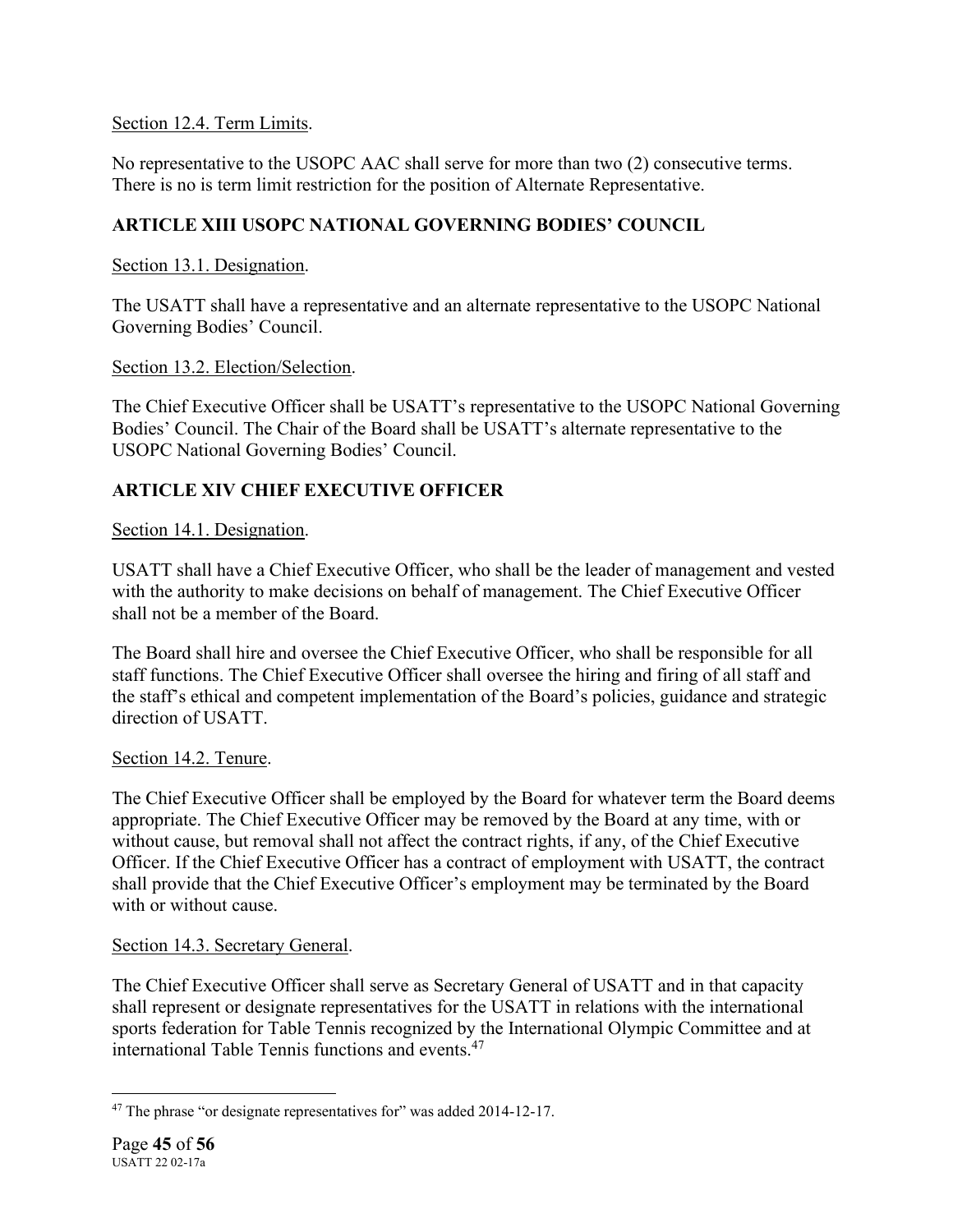### Section 14.4. Responsibilities.

The Chief Executive Officer shall:

- a. Set measurable goals and develop a strategy for achieving USATT's mission, goals and objectives and present the strategy to the Board for approval;
- b. Prepare and submit quadrennial and annual budgets to the Board for approval;
- c. Determine the staff needed to effectively carry out USATT's mission, goals and objectives, within USATT's budget;
- d. Oversee the hiring and termination of all staff;
- e. Manage all staff functions, either directly or by delegation;
- f. Oversee and account for resource generation and allocation of resources;
- g. Coordinate USATT's international activities;
- h. Act as the USATT's spokesperson, with the Chair of the Board as provided for herein;
- i. Perform all functions as usually pertain to the office of Chief Executive Officer;
- j. Review with and gain approval from the Board for all significant contracts; and,
- k. Perform such other duties as assigned by the Board.

# **ARTICLE XV ANNUAL USA TABLE TENNIS ASSEMBLY**

Section 15.1. Purpose.

There shall be an annual USATT Assembly at which all individual and organization members and other USATT constituencies in the United States Table Tennis family shall be invited to gather and provide input to the Board on important issues confronting the organization. At USATT's Assembly, the Board shall provide a report on the "State of the USATT." The Chief Executive Officer shall provide a managerial report addressing issues of concern and importance to USATT. Individual and organization members and other constituencies may be permitted to pose questions to the Board and Chief Executive Officer for response. The annual USATT Assembly shall be purely advisory and shall have no rulemaking, budgetary, legislative, or other authority, though it, or some of it, may be involved in some appropriate way in the nomination of individuals to serve on the Board as otherwise set forth in these Bylaws. The Board shall determine the agenda of the annual USATT Assembly.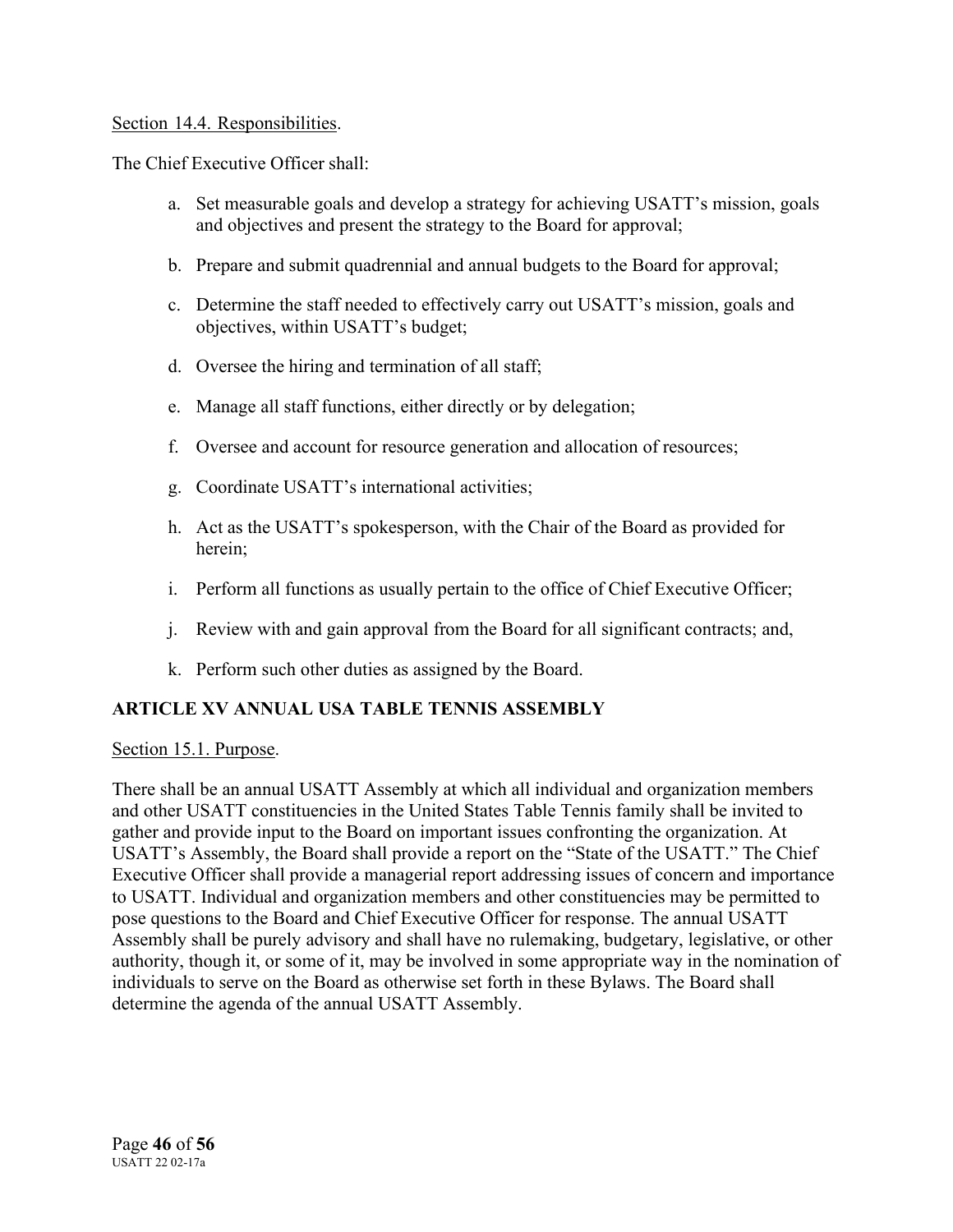# Section 15.2. Place.

The annual USATT Assembly shall be held in conjunction with a Board meeting. If practicable, the annual USATT Assembly meeting shall also be held in conjunction with a major USATT competition.48

# Section 15.3. Notice.

Notice of the annual USATT Assembly stating the place, date and time of the meeting shall be posted on the website of USATT no fewer than thirty (30) days before the date of the meeting.

# **ARTICLE XVI SANCTIONING EVENTS**

# Section 16.1. Prompt Review of Request.

USATT shall promptly review every request submitted by a sports organization or person for a sanction and make a determination on such request: (i) to hold an international or national amateur athletic competition in the United States, or (ii) to sponsor United States Table Tennis athletes to compete in an international athletic competition held outside the United States.

# Section 16.2. Standard for Review.

If USATT, as a result of its review: (i) determines by clear and convincing evidence that holding or sponsoring an international or national amateur athletic competition would not be detrimental to the best interest of United States Table Tennis, and (ii) confirms that the sports organization or person meets the requirements for obtaining a sanction as set forth in these Bylaws, then USATT shall grant the sanction requested by the amateur sports organization or person.

# Section 16.3. Requirements for Holding an International or National Amateur Athletic Competition in the United States.

A sports organization or person requesting a sanction to hold an international or national amateur athletic competition in the United States shall:

- a. Submit, in the form required by USATT, an application to hold such competition;
- b. Pay to USATT the required sanctioning fee, provided that such fee shall be reasonable and nondiscriminatory;
- c. Submit to USATT, upon request, an audited or notarized financial report of similar events, if any, conducted by the organization or person; and,
- d. Demonstrate that:

<sup>48</sup> The annual USATT Assembly shall be held in conjunction with a Board of Director's meeting. The Board meeting shall take place after the annual USATT Assembly. If practicable, the annual USATT Assembly meeting shall also be held in conjunction with a major USATT competition.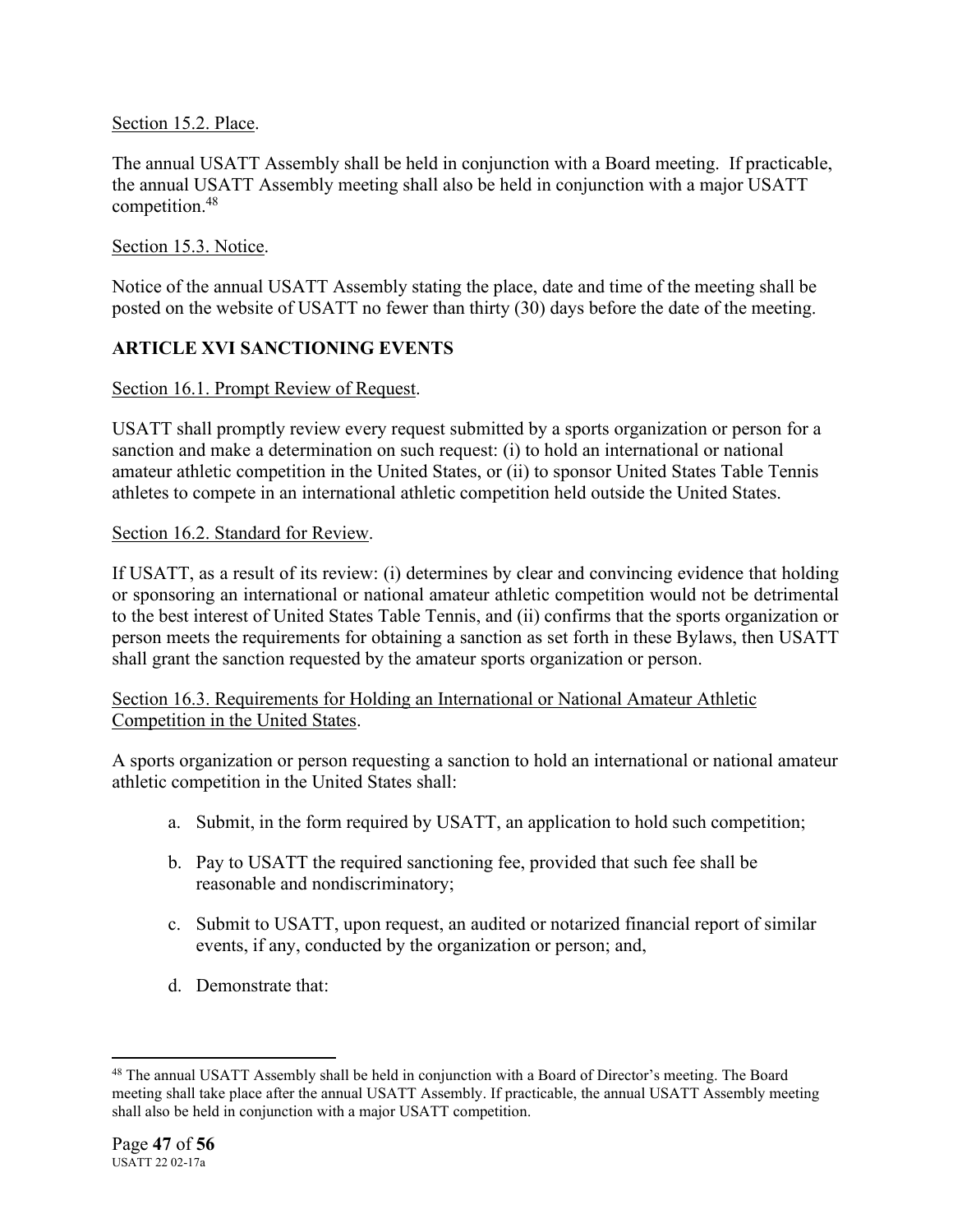- 1. Appropriate measures have been taken to protect the amateur status of athletes who will take part in the competition and to protect their eligibility to compete in amateur competition;
- 2. Appropriate provision has been made for validation of records which may be established during the competition;
- 3. Due regard has been given to any international amateur athletic requirements specifically applicable to the competition;
- 4. The competition will be conducted by qualified officials;
- 5. Proper medical supervision will be provided for athletes who will participate in the competition; and,
- 6. Proper safety precautions have been taken to protect the personal welfare of the athletes and spectators at the competition.

Section 16.4. Requirements for Sponsoring United States Table Tennis Athletes to Compete in An International Athletic Competition Held Outside the United States.

An amateur sports organization or person requesting a sanction to sponsor United States Table Tennis athletes to compete in an international athletic competition held outside the United States shall:

- a. Submit, in the form required by USATT, an application to hold such competition;
- b. Pay to USATT the required sanctioning fee, provided that such fee shall be reasonable and nondiscriminatory;
- c. Upon request, submit a report of the most recent trip to a foreign country, if any, that the amateur sports organization or person sponsored for the purpose of having United States amateur athletes compete in international amateur athletic competition, and,
- d. Submit a letter from the appropriate entity that will hold the international amateur athletic competition certifying that:
	- 1. Appropriate measures have been taken to protect the amateur status of athletes who will take part in the competition and to protect their eligibility to compete in amateur competition;
	- 2. Appropriate provision has been made for validation of records which may be established during the competition;
	- 3. Due regard has been given to any international amateur athletic requirements specifically applicable to the competition;
	- 4. The competition will be conducted by qualified officials;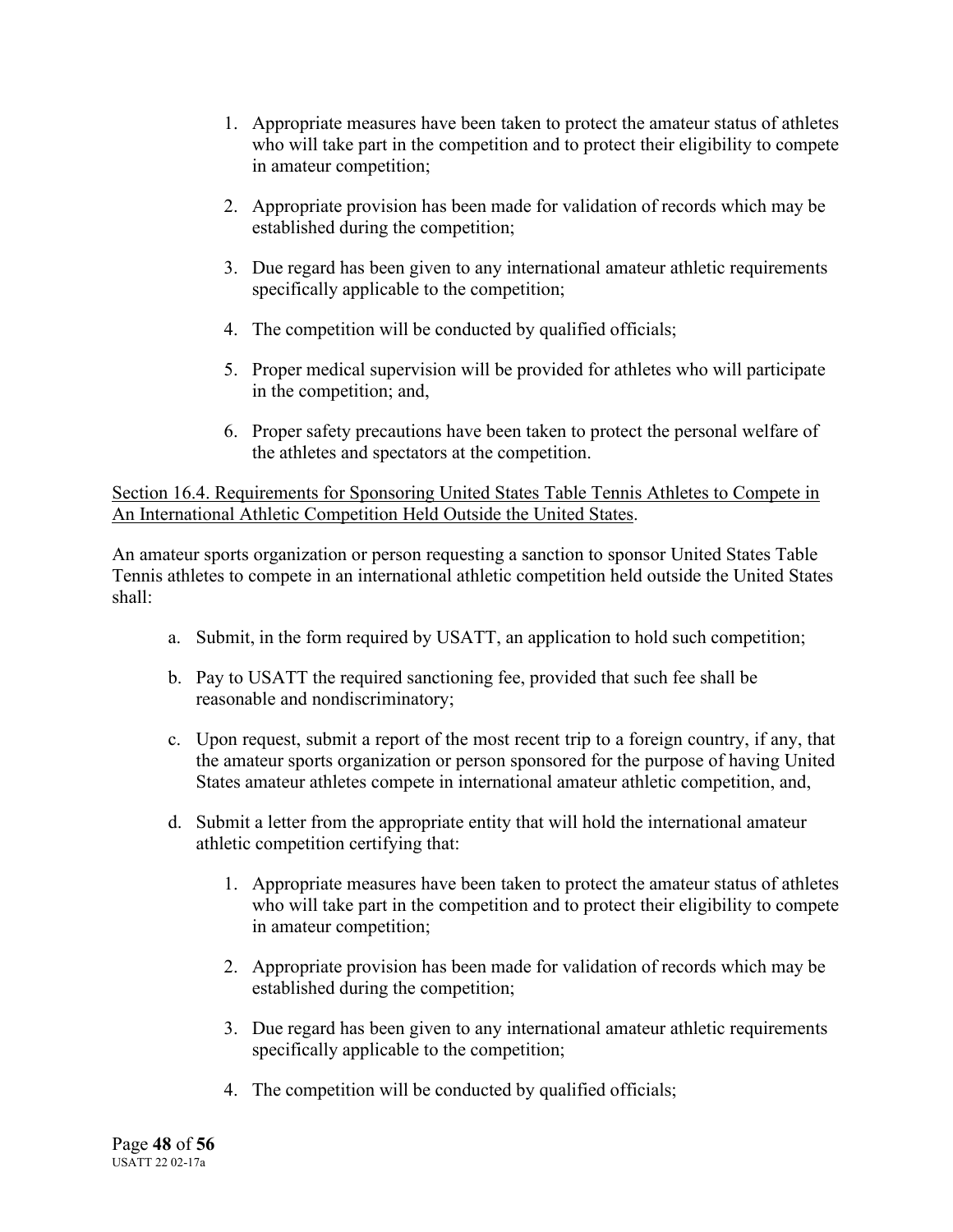- 5. Proper medical supervision will be provided for athletes who will participate in the competition; and,
- 6. Proper safety precautions have been taken to protect the personal welfare of the athletes and spectators at the competition.

# **ARTICLE XVII RECORDS OF THE CORPORATION**

# Section 17.1. Minutes.

USATT shall keep as permanent records minutes of all meetings of the members and the Board, a record of all actions taken by the Board without a meeting, and a record of all waivers of notices of meetings of the Board.

# Section 17.2. Accounting Records.

USATT shall maintain appropriate accounting records in accordance with commonly applied principles of sound business practice.

# Section 17.3. Membership List.

USATT shall maintain a record of the members in a form that permits preparation of a list of the names and addresses of the members in alphabetical order, by class, by state, and by region.

# Section 17.4. Records In Written Form.

USATT shall maintain its records in written form or in another form capable of conversion into written form within a reasonable time.

# Section 17.5. Website.

USATT shall maintain a website for the dissemination of information to its members. USATT shall publish on its website: 1) Its Bylaws, 2) its rules and regulations; 3) its most recent annual financial statement; and, 4) its most recent 990 Form filed with the Internal Revenue Service. So as to facilitate the ability of interested parties to communicate their concerns or questions, USATT shall publish on its website a mailing address of the National Office and an e-mail address for communications directly with the Board.

# Section 17.6. Records Maintained at Principal Office.

USATT shall keep a copy of each of the following records at its principal office:

- a. The articles of incorporation;
- b. The USATT Bylaws;
- c. Rules and regulations that govern the technical conduct of Table Tennis's events in the United States as the USATT Board and Chief Executive Officer determine is appropriate in their sole discretion;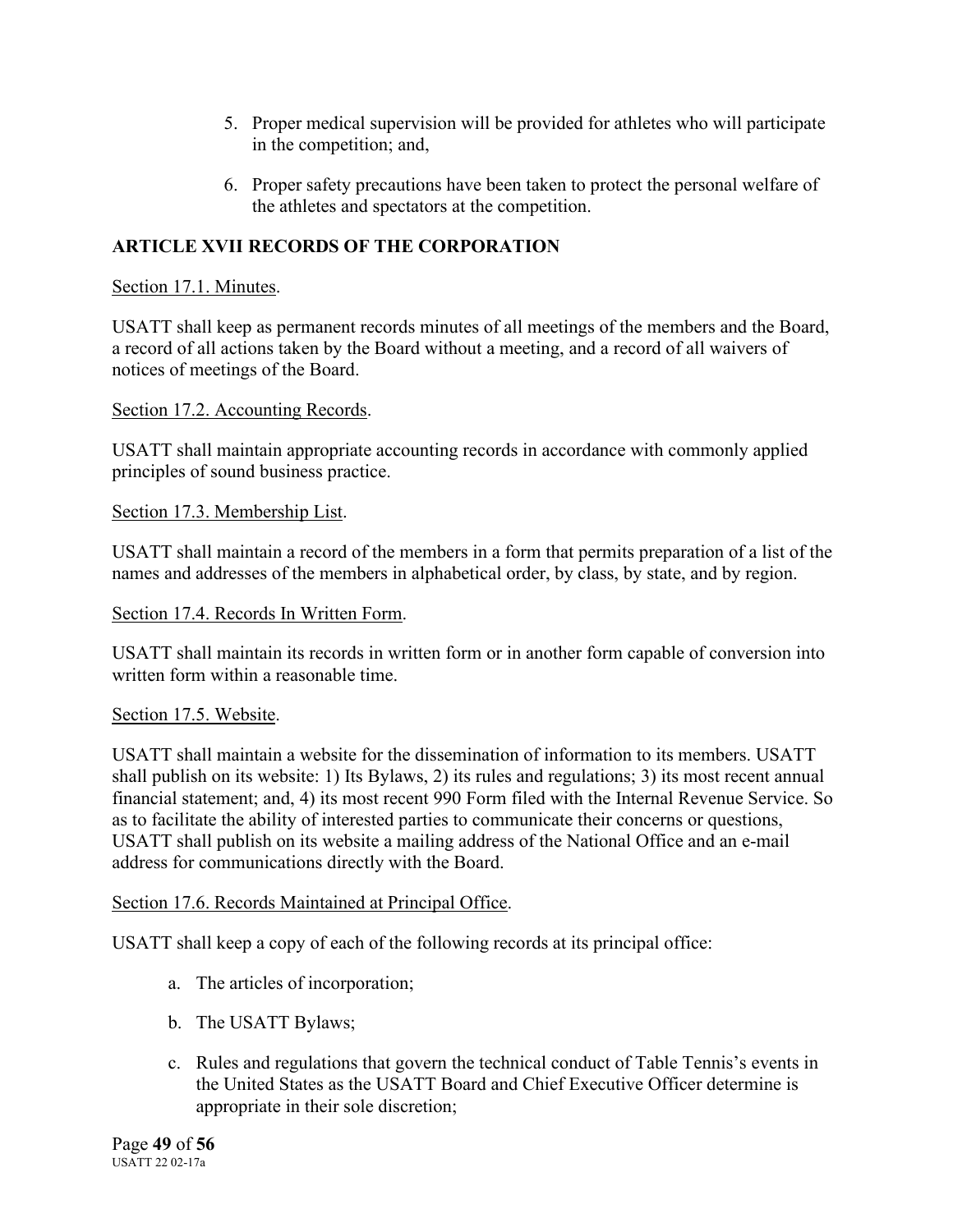- d. The minutes of all meetings of the Board, and records of all action taken by the Board without a meeting, in perpetuity;
- e. All written communications within the past three (3) years to the members;
- f. A list of the names and business or home addresses of the current Directors and officers;
- g. A copy of the most recent corporate report delivered to the Colorado and Illinois secretaries of state;
- h. All financial statements prepared in perpetuity;
- i. USATT's application for recognition of exemption and the tax-exemption determination letter issued by the Internal Revenue Service; and,
- j. All other documents or records required to be maintained by USATT at its principal office under applicable law or regulation.

# Section 17.7. Inspection of Records by Members.

The following rights and restrictions shall apply to the inspection of records by members:

- a. Records Maintained at Principal Office. A member shall be entitled to inspect and copy, during regular business hours at USATT's principal office, any of the records of the USATT described in Section 17.6, provided that the member gives USATT written demand at least five (5) business days before the date on which the member wishes to inspect and copy such records.
- b. Financial Statements. Upon the written request of any member, USATT shall mail or email to such member its most recent annual financial statements showing in reasonable detail its assets and liabilities and results of its operations.
- c. Membership List.
	- 1. Preparation of Membership Voting List. After determining the members entitled to vote in an election, USATT shall prepare, by class, an alphabetical list of the names of all members who are entitled to vote. The list shall show, for each member entitled to vote, that member's name and address, and the individual elections in which the member is entitled to vote.
	- 2. Right of Inspection. A member shall be entitled to inspect and copy, during regular business hours at USATT's principal office, a list of members who are entitled to vote in an election, provided that (i) the member has been a member for at least three (3) months immediately preceding the demand to inspect or copy, (ii) the demand is made in good faith and for a proper purpose reasonably related to the member's interest as a member, (iii) the member gives USATT written demand at least five (5) business days before the date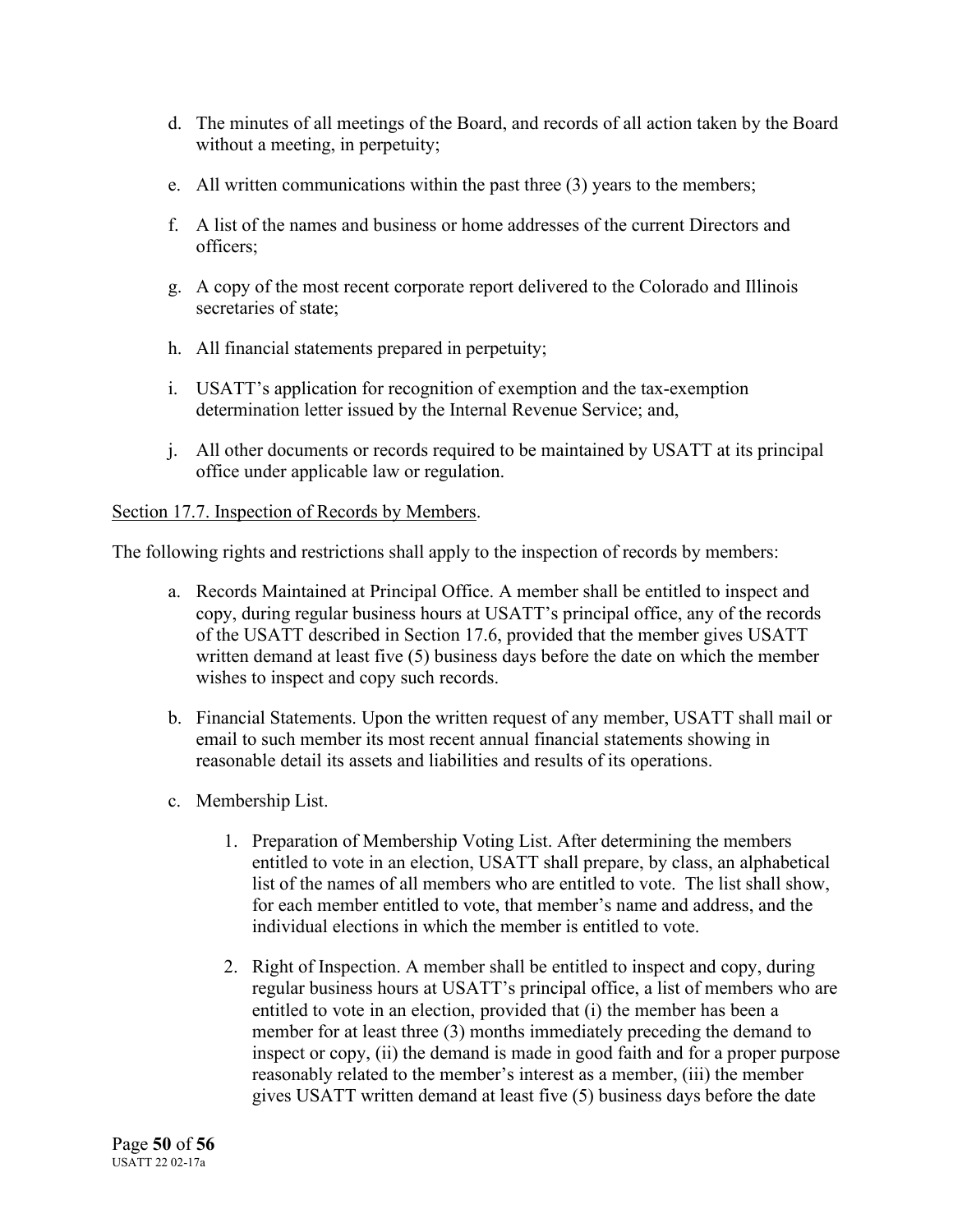on which the member wishes to inspect and copy such voting list, (iv) the member describes with reasonable particularity the purpose for the inspection, and (v) the inspection of the list of members is directly connected with the described purpose. Any member seeking to inspect and copy a membership list shall, prior to such inspection and copying, execute a signed agreement in the form as approved by USATT limiting the use of such list in accordance with Section 17.7.c.3.

- 3. Limitation on Use of Membership Voting List. Without consent of the Board, a membership voting list may not be obtained or used by any person for any purpose unrelated to a member's interest as a member. Without limiting the generality of the previous sentence, without the consent of the Board a membership voting list may not be: (i) used to solicit money or property; (ii) used for any commercial purpose; or (iii) sold to or purchased by any person.
- d. Scope of Members' Inspection Rights.
	- 1. Agent or Attorney. The member's duly authorized agent or attorney has the same inspection and copying rights as the member.
	- 2. Right to Copy. The right to copy records under these Bylaws includes, if reasonable, the right to receive copies made by photographic, xerographic, electronic or other means.
	- 3. Reasonable Charge for Copies. USATT may impose a reasonable charge, covering the costs of copying, delivery, labor and material, for copies of any documents provided to a member. The charge may not exceed the estimated cost of production and reproduction of the records.
	- 4. Litigation. Nothing in these Bylaws shall limit the right of a member to inspect records to the same extent as any other litigant if the member is in litigation with USATT, or the power of a court to compel the production of corporate records for examination.

# **ARTICLE XVIII CODE OF ETHICS**

# Section 18.1. Code of Ethics.

USATT shall adopt a Code of Ethics and an Ethics and Conflicts of Interest Policy (the "Code") applicable to all USATT employees, Directors, committee members, task force members, hearing panel members, and volunteers. Each USATT Director, committee member, officer, employee, task force member, and volunteer shall annually certify compliance with the Code and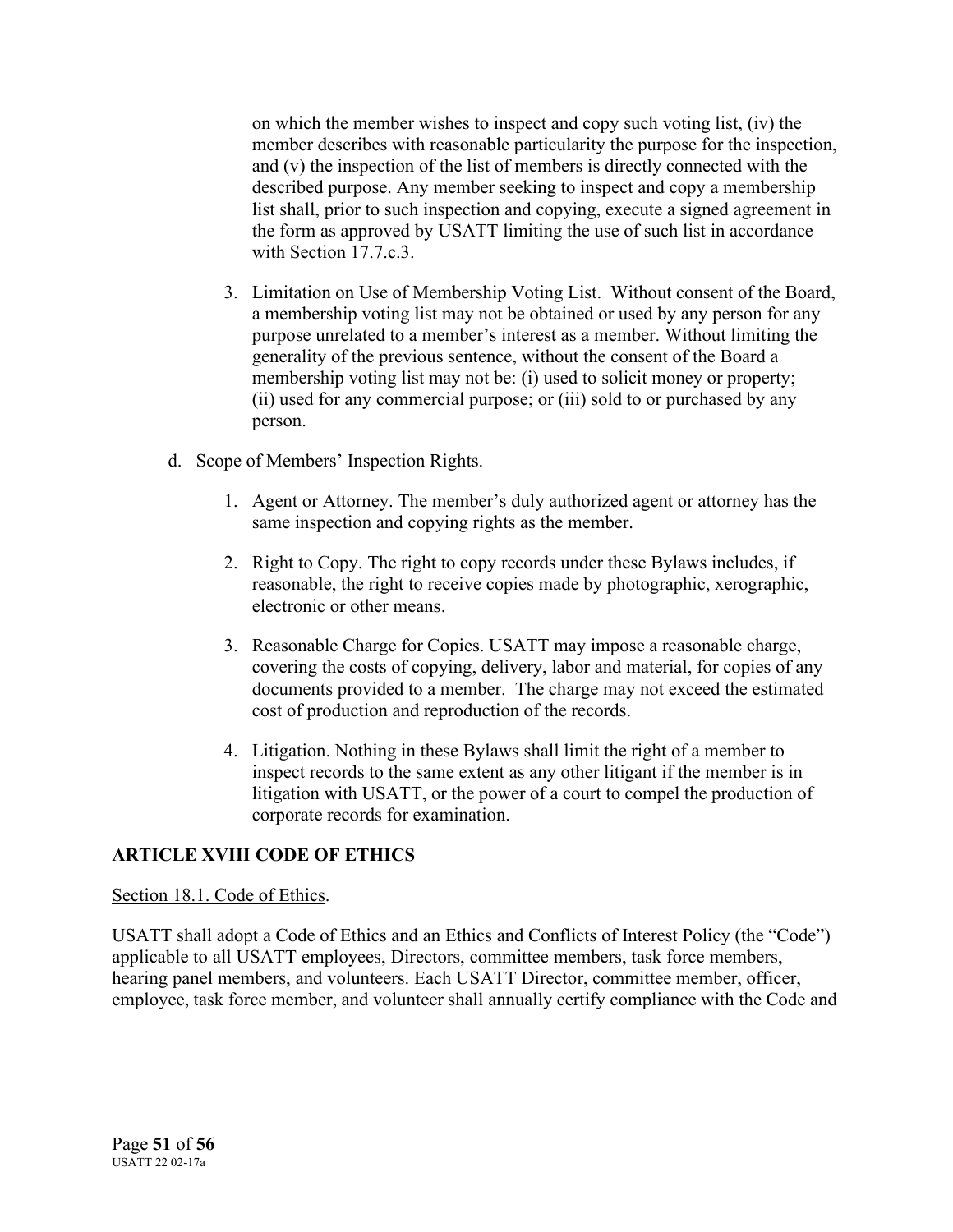shall comply with Section 19.3 of these Bylaws regarding the disclosure of conflicts of interest.<sup>49</sup> The Code shall be published on the USATT website.

# **ARTICLE XIX FIDUCIARY MATTERS**

### Section 19.1. Indemnification.

USATT shall defend, indemnify and hold harmless each Director and each officer from and against all claims, charges and expenses which he or she incurs as a result of any action or lawsuit brought against such Director or officer arising out of the latter's performance of his or her duties with USATT, unless such claims, charges and expenses were caused by fraud or willful misconduct on the part of said officer or Director.

### Section 19.2. Discharge of Duties.

Each Director and officer shall discharge his or her duties: (i) in good faith, (ii) with the care an ordinarily prudent individual in a like position would exercise under similar circumstances, and (iii) in a manner the Director or officer reasonably believes to be in the best interests of USATT.

#### Section 19.3. Conflicts of Interest.

For the avoidance of doubt, the Code is incorporated herein by reference.<sup>50</sup>

If any Director, officer, committee or task force member has a financial interest in any contract or transaction involving USATT, or has an interest adverse to USATT's business affairs, and that individual is in a position to influence a determination with regard to the contract, transaction or business affair, such individual shall: (i) disclose the conflict of interest, (ii) not participate in the evaluation of the contract, transaction or business affair and (iii) not vote on the contract, transaction or business affair. Each Director, officer, committee or task force member shall submit an annual disclosure of any actual or potential conflict of interest involving him or her and USATT and each has a continuing responsibility to update such conflict of interest disclosure to the Board Chair and Chief Executive Officer promptly and completely throughout each year he or she serves in such role as circumstances arise that involve an actual or potential conflict of interest so as to ensure compliance with this Section 19.3.<sup>51</sup>

Determination of a Conflict of Interest: The Board has the authority and responsibility to determine, by a majority vote of disinterested Directors (i.e., those not involved in an actual or potential conflict of interest) the existence of a conflict of interest as described in this Section. Following disclosure of an actual or potential conflict of interest as described in this Section, if the Board determines in its judgment that the matter should be brought before the Board to assess the presence or nature of the conflict and/or the appropriate means for avoidance, elimination, or management of the conflict, the individual Director, officer, or committee or task force member involved in such conflict shall recuse himself or herself and shall not participate in the Board's

<sup>&</sup>lt;sup>49</sup> Changed July 22, 2020. Previously read: "Each NGB employee and volunteer shall annually certify compliance with the Code."

<sup>50</sup> Added 2021-10-27.

<sup>51</sup> Last sentence added July 22, 2020.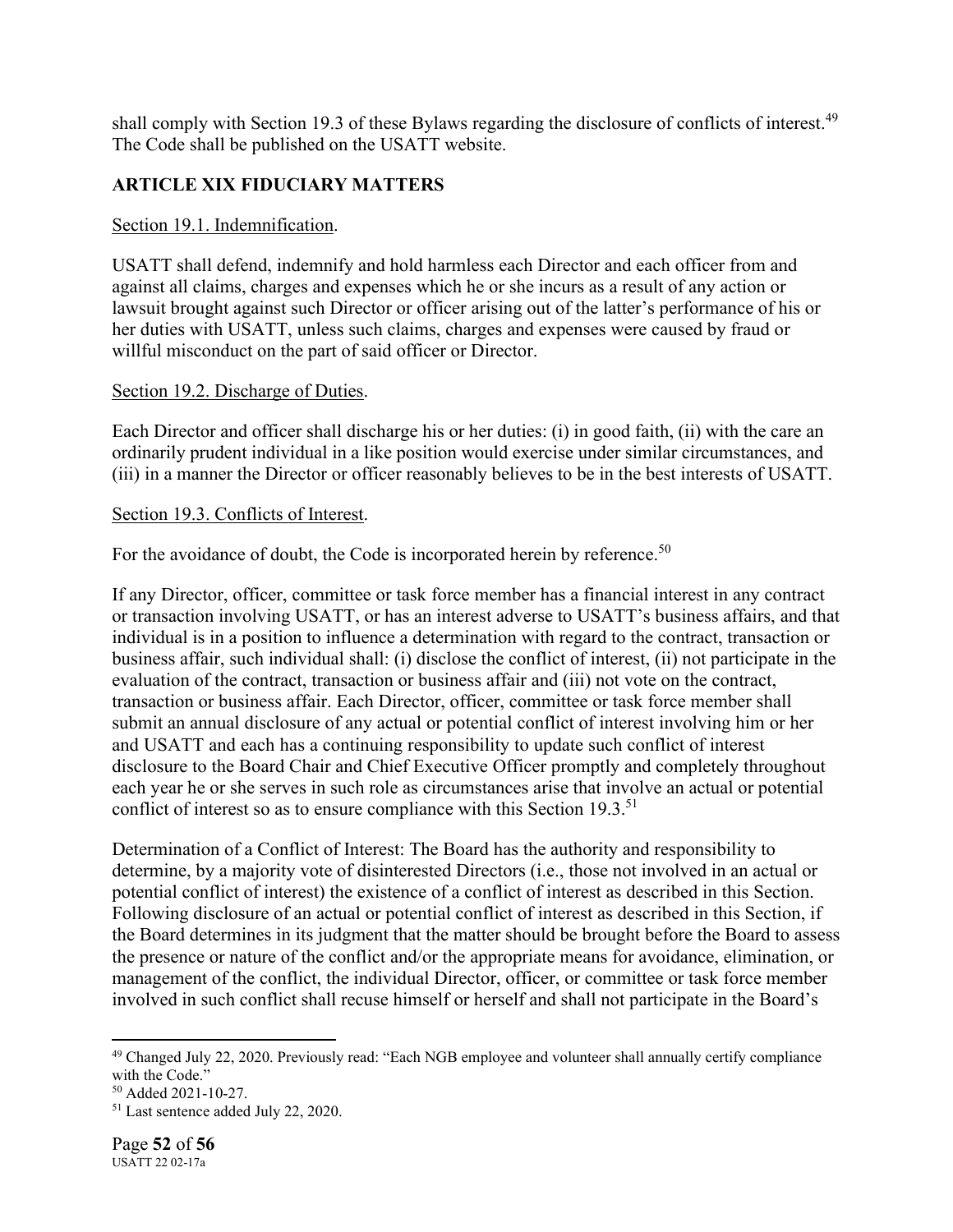discussion of the conflict, nor shall such individual use his or her personal influence, directly or indirectly in the matter, nor shall he or she be counted in determining the existence of a quorum for the purposes of any action by the Board with respect to such conflict of interest.<sup>52</sup>

# **ARTICLE XX FINANCIAL MATTERS**

# Section 20.1. Fiscal Year.

The fiscal year of USATT shall commence January 1 and end on December 31 each year.

# Section 20.2. Budget.

USATT shall have an annual budget that is approved by the Board by December  $31<sup>st</sup>$  of each year.

# Section 20.3. Audit.

Each year USATT shall have an annual audit of its books and accounts prepared by an independent certified public accountant as recommended by the Audit Committee. The Audit Committee shall provide the auditor's report to the Board upon completion.

# Section 20.4. Individual Liability.

No individual Director or officer shall be personally liable in respect of any debt or other obligation incurred in the name of USATT pursuant to the authority granted directly or indirectly by the Board.

# Section 20.5. Irrevocable Dedication and Dissolution.

The property of USATT is irrevocably dedicated to charitable purposes, and no part of the net income or assets of USATT shall inure to the benefit of private persons. Upon the dissolution or winding up of USATT, its assets remaining after payment, or provision for payment, of all debts and liabilities of USATT, shall be distributed to a nonprofit fund, foundation, or corporation which is organized and operated for charitable purposes and which has established its tax exempt status under Section 501(c)(3) of the Internal Revenue Code, as amended.

# Section 20.6. Recognition of USTTA Foundation.

The USTTA Foundation is a  $501(c)(3)$  entity, separate from USATT, which exists for the purpose of managing current USTTA Foundation assets and soliciting contributions to the USTTA Foundation, and contributes a designated portion of its annual revenue and/or assets to

<sup>&</sup>lt;sup>52</sup> Amended July 22, 2020. Previously read "The Board of Directors by a majority vote may determine whether a Board Member has a Conflict of Interest in the case where two or more Board Members disagree as to whether a Board Member has a Conflict of Interest. Any Board Member shall have the right to participate in the discussion as to whether he/she has a Conflict of Interest. All discussions of Conflict of Interest shall be open to the Public unless a majority of Board members vote to conduct the conversation in Executive Session. Both the person asserting Conflict and the person accused of a Conflict, if confirmed by a majority of vote, shall have the right to take part in all discussions but neither shall have the right to vote on the matter."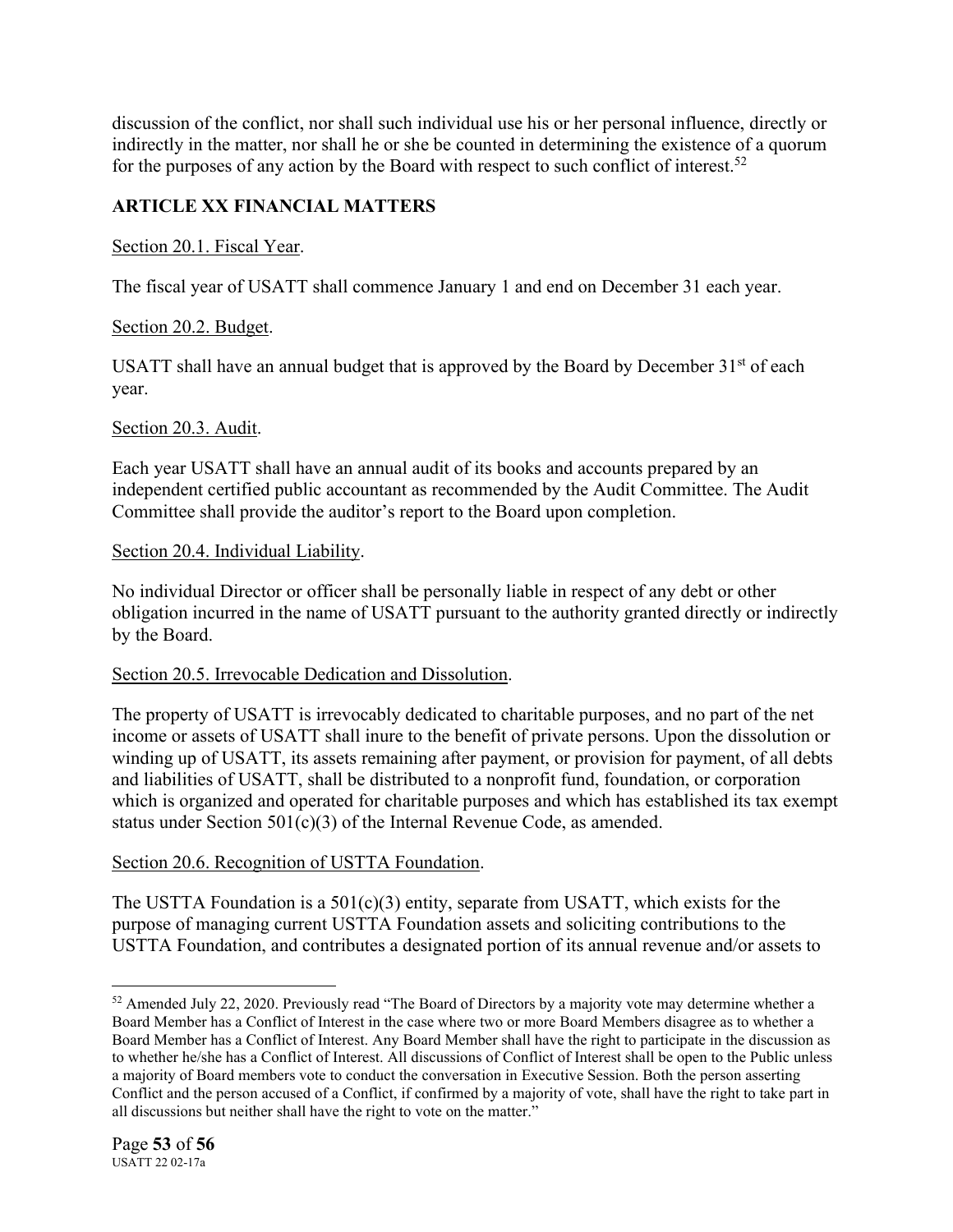USATT. USATT confers on the USTTA Foundation, after the fall of 2008, the right to designate a USTTA Foundation representative to participate in USATT Board meetings with voice, but no voting privilege.

### Section 20.7. Financial Reporting.

All financial reporting to the Board or any external entity shall be done in accordance with Generally Accepted Accounting Principles (GAAP)

# **ARTICLE XXI MISCELLANEOUS PROVISIONS**

### Section 21.1. Severability and Headings.

The invalidity of any provision of these Bylaws shall not affect the other provisions of these Bylaws, and in such event these Bylaws shall be construed in all respects as if such invalid provision were omitted.

### Section 21.2. Saving Clause.

Failure of literal or complete compliance with any provision of these Bylaws in respect of dates and times of notice, or the sending or receipt of the same, or errors in phraseology of notice of proposals, which in the judgment of the Directors do not cause substantial injury to the rights of the Directors, shall not invalidate the actions or proceedings of the Directors at any meeting.

# **ARTICLE XXII AMENDMENTS OF BYLAWS**

# Section 22.1. Amendments.

Upon at least thirty (30) days advance notice of the proposed changes, the Bylaws may be amended, repealed, altered in whole or in part, and the new Bylaws may be adopted by a twothird (2/3) affirmative vote of the Full Board at any meeting duly called. With the unanimous vote of the Full Board, the notice provision may be waived.

# **ARTICLE XXIII EFFECTIVE DATE AND TRANSITION**

# Section 23.1. Effective Date and Election/Selection of New Board.

These Bylaws shall be effective when adopted by the current Board.

Immediately upon formation, the Nominating and Governance Committee shall initiate the process to have a new Board elected/selected pursuant to these Bylaws. The current Board shall stay intact until December 16<sup>th</sup>, 2007. The new Board shall take seat on or after December 17<sup>th</sup>, 2007. The USATT's USOPC Athlete Advisory Council Representative shall remain as a Director through the remainder of his or her term without intermission.

In the event the new Board has not been seated by December  $17<sup>th</sup>$ , the Nominating and Governance Committee along with USOPC AAC Representative shall serve as the interim Board with full authority to conduct all affairs of USATT as set forth in these Bylaws, except to have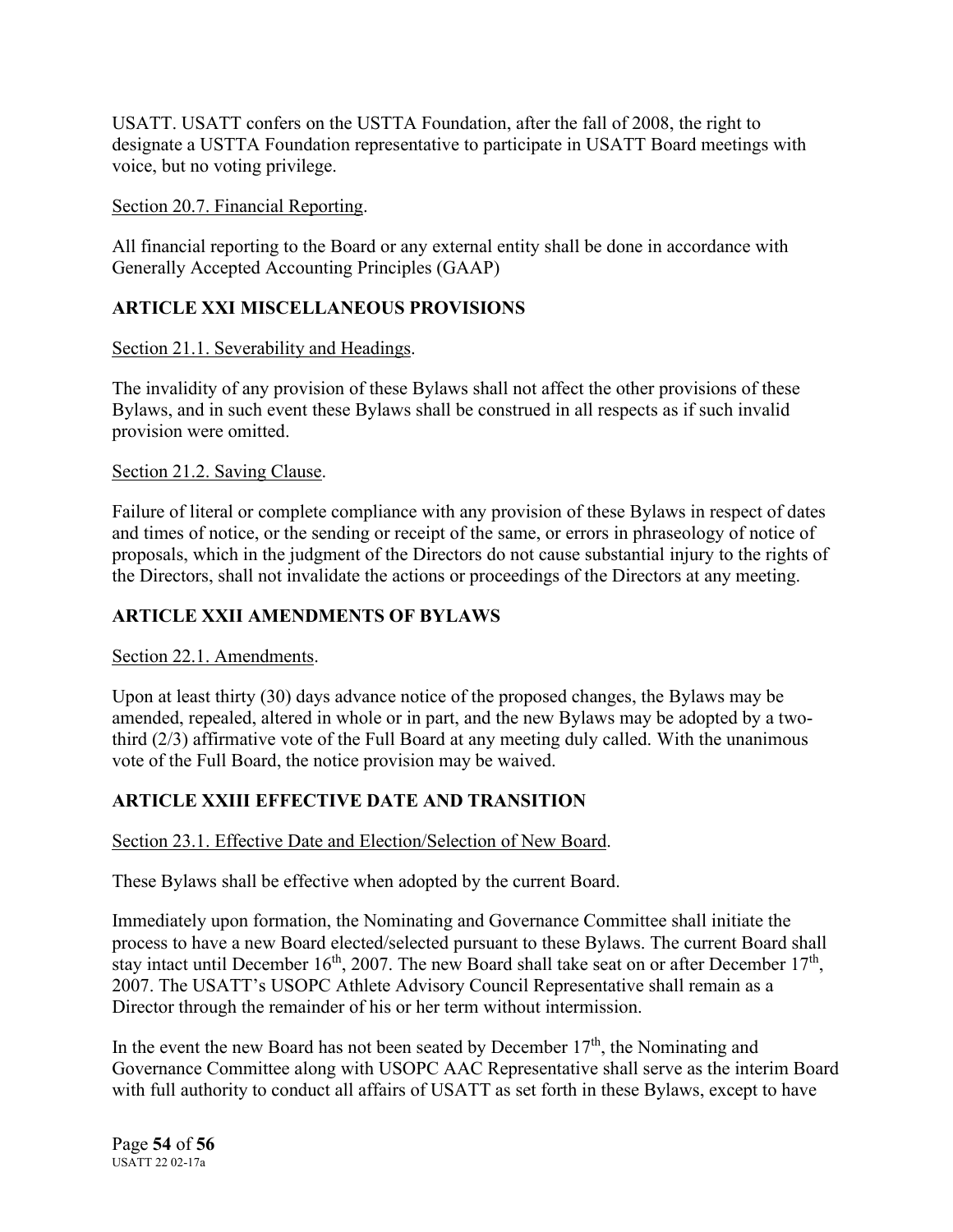the ability to amend these bylaws, until the new Board is seated. The Nominating and Governance Committee may not serve as the Board for more than a period of forty-five (45) days.

#### **Updates include revisions from:**

February 17, 2022 Amendment to § 10.1.e, 10.2, and 10.B.1.

October 27, 2021 Amendment to § 2.2, 4.1, 7.2, 7.5, 7.6, 7.7, 7.9. 7.10, 7.11, 7.13, 7.25, 9.3, 9.15, 9.16, 10.13, 10- B.1, 11.1, 11.2, 11.3, 11.6, 11.7, 11.11, 11.13, 11.14, 12.2, and 18.1.

November 10, 2020 Amendment to § 11.3.5

November 10, 2020 Revised all references to "USOC" to "USOPC"

July 22, 2020 Amendments to Sections: 5.4, 7.6, 10.1, 18.1, and 19.3

December 15, 2019 Amendment to § 9.12

October 8, 2019 Amendments to §§ 10.7 and 10.12

March 31, 2019 Amendments to §§ 10.6 and 10.7 Addition of § 11.10

February 11, 2019 Replacement of § 3.1 December 16, 2018 Replacement of Article X-B Replacement of § 9.16 Amendments to §§ 9.3 and 9.5

September 23, 2018 Addition of  $\S$  10-A.1(a) and Article X-B Amendments to  $\S$ § 4.1(k) and 10.6

June 12, 2017 Amendments to §§ 9.4 and 10.7

April 23, 2017 Addition of Article 10-A

August 22, 2015 Amendments to §§ 9.1 and 9.3

Page **55** of **56** USATT 22 02-17a